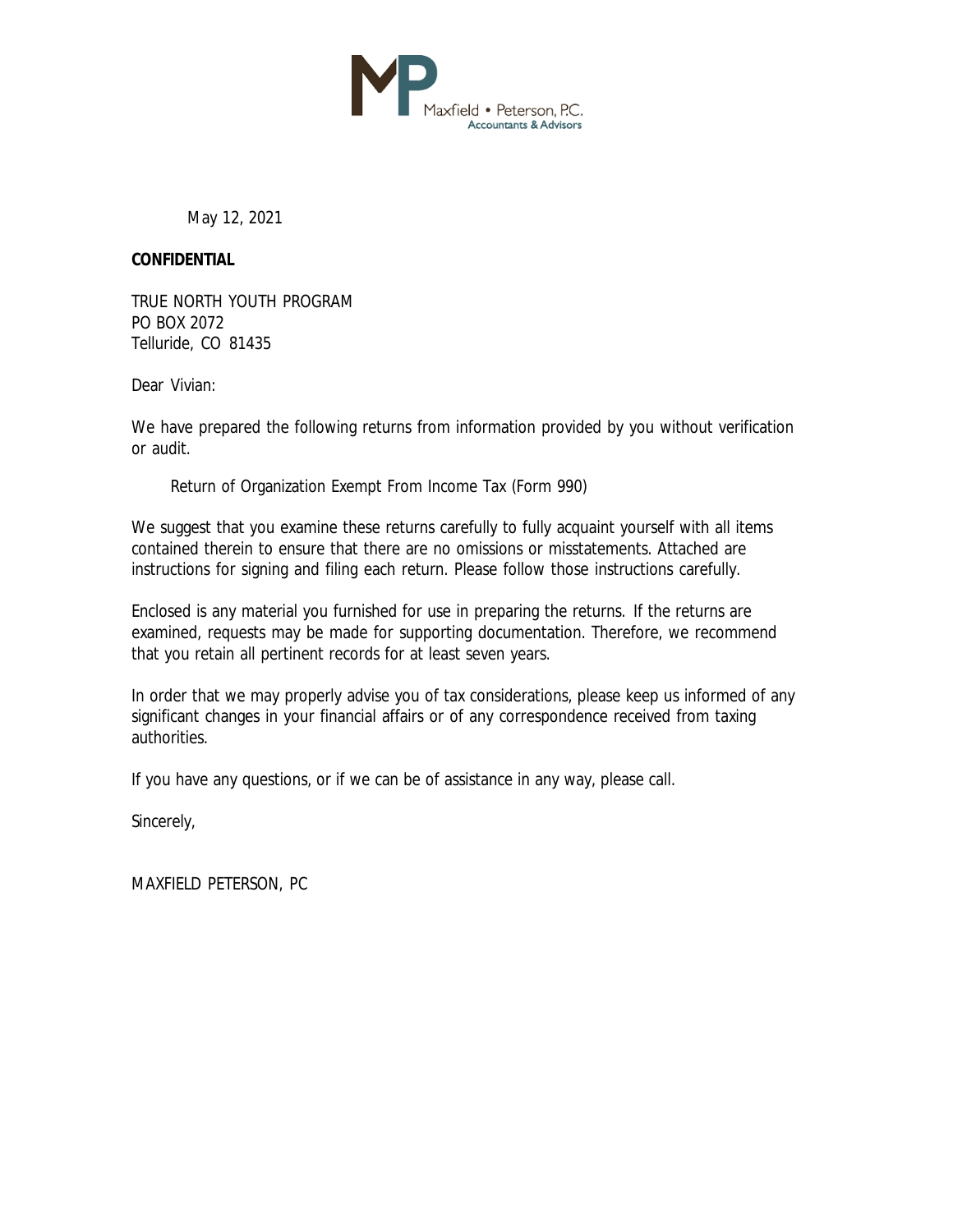### **Filing Instructions**

## **TRUE NORTH YOUTH PROGRAM**

## **Exempt Organization / Private Foundation Tax Return(s)**

**Taxable Year Ended December 31, 2020**

### **Federal Filing Instructions**

Your Form 990 for the year ended 12/31/20 shows no balance due.

Your return is being filed electronically with the IRS and is not required to be mailed. If you mail a paper copy of your return to the IRS it will delay the processing of your return. Your electronically filed return is not complete without your signature. You are using a Personal Identification Number (PIN) for signing your return electronically. Form 8879-EO, IRS *e-file* Signature Authorization for an Exempt Organization should be signed and dated by an authorized officer of the organization and returned as soon as possible to:

> MAXFIELD PETERSON, PC 1203 NORTH 1ST STREET MONTROSE, CO 81401

*Important:* **Your return will not be filed with the IRS until the signed Form 8879-EO has been received by this office.**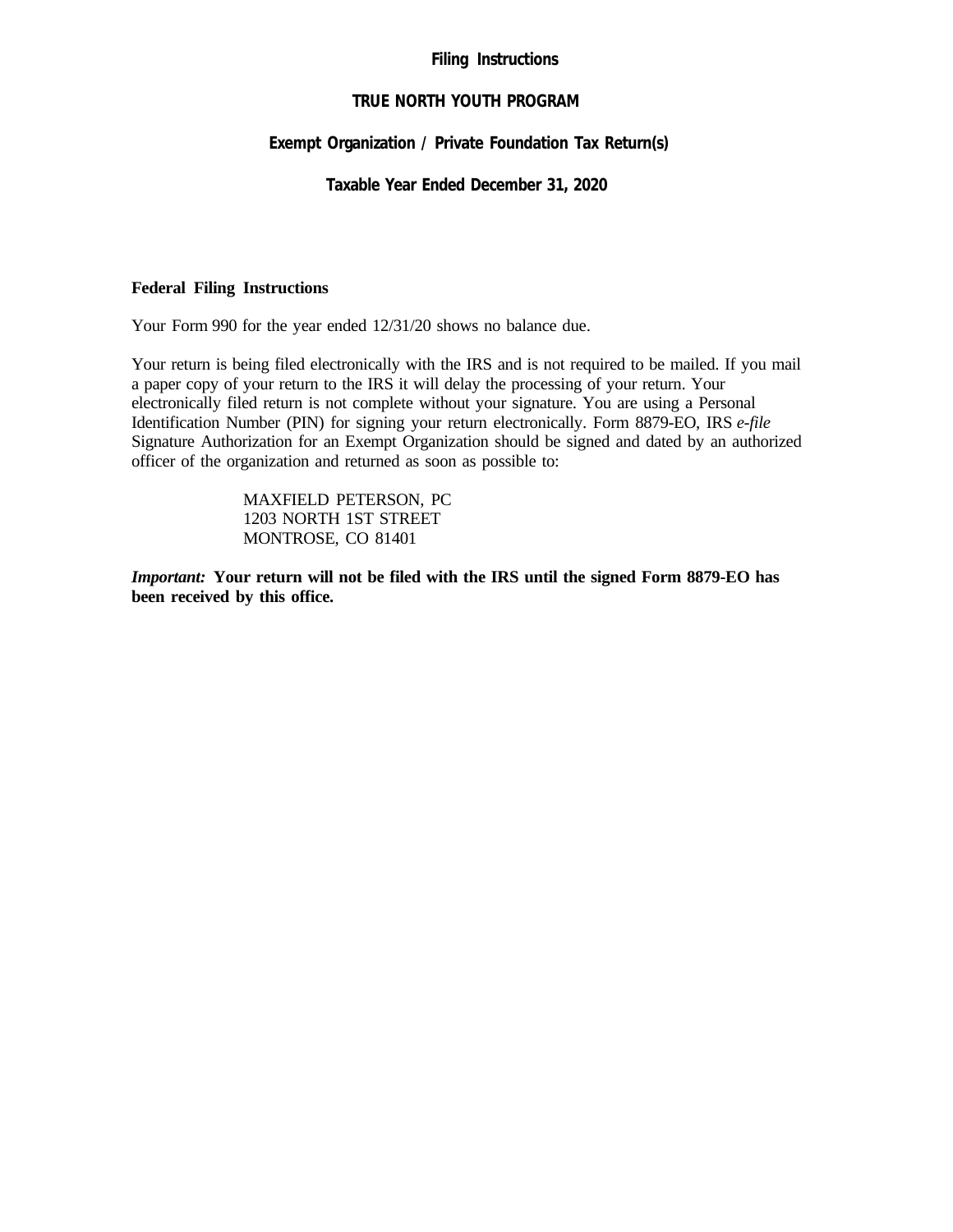|                                                          | Forms 990 / 990-EZ Return Summary             |                      |                                         |                |
|----------------------------------------------------------|-----------------------------------------------|----------------------|-----------------------------------------|----------------|
|                                                          | For calendar year 2020, or tax year beginning |                      | , and ending                            |                |
|                                                          | TRUE NORTH YOUTH PROGRAM                      |                      | 46-4789197                              |                |
| Net Asset / Fund Balance at Beginning of Year            |                                               |                      |                                         | 137,216        |
| Revenue                                                  |                                               |                      |                                         |                |
| Contributions                                            |                                               | 263,808              |                                         |                |
| Program service revenue                                  |                                               |                      |                                         |                |
| Investment income                                        |                                               |                      |                                         |                |
| Capital gain / loss                                      |                                               |                      |                                         |                |
| Fundraising / Gaming:                                    |                                               |                      |                                         |                |
| Gross revenue                                            |                                               |                      |                                         |                |
| Direct expenses                                          |                                               |                      |                                         |                |
| Net income                                               |                                               |                      |                                         |                |
| Other income                                             |                                               | $\mathbf 0$          |                                         |                |
| Total revenue                                            |                                               |                      | 263,808                                 |                |
| <b>Expenses</b>                                          |                                               |                      |                                         |                |
| Program services                                         |                                               | 133,708<br>12,764    |                                         |                |
| Management and general                                   |                                               |                      |                                         |                |
| Fundraising                                              |                                               | $\overline{2,781}$   |                                         |                |
| <b>Total expenses</b>                                    |                                               |                      | 149,253                                 |                |
| Excess / (deficit)                                       |                                               |                      |                                         | 114,555        |
| Changes                                                  |                                               |                      |                                         |                |
|                                                          | Net Asset / Fund Balance at End of Year       |                      |                                         | <u>251,771</u> |
| <b>Reconciliation of Revenue</b>                         |                                               |                      |                                         |                |
|                                                          |                                               |                      | <b>Reconciliation of Expenses</b>       |                |
|                                                          |                                               | Less:                | Total expenses per financial statements |                |
|                                                          |                                               | Donated services     |                                         |                |
| Unrealized gains<br>Donated services                     |                                               |                      |                                         |                |
| Recoveries                                               |                                               | Losses               | Prior year adjustments                  |                |
| Other                                                    |                                               | Other                |                                         |                |
|                                                          |                                               | Plus:                |                                         |                |
|                                                          |                                               |                      |                                         |                |
| Investment expenses                                      |                                               | Other                | Investment expenses                     |                |
| Other<br>Total revenue per return                        | 263,808                                       |                      | Total expenses per return               |                |
|                                                          |                                               |                      |                                         |                |
|                                                          |                                               | <b>Balance Sheet</b> |                                         |                |
|                                                          | <b>Beginning</b>                              | Ending               | <b>Differences</b>                      |                |
| Assets                                                   | <u>137,216</u>                                | 251,771              |                                         |                |
| Liabilities<br>Net assets                                | 137,216                                       | $\overline{251,771}$ | 114,555                                 |                |
|                                                          |                                               |                      |                                         |                |
|                                                          | Miscellaneous Information                     |                      |                                         |                |
| Total revenue per financial statements<br>Less:<br>Plus: | Amended return<br>Return / extended due date  | 05/17/21             |                                         | 149, 253       |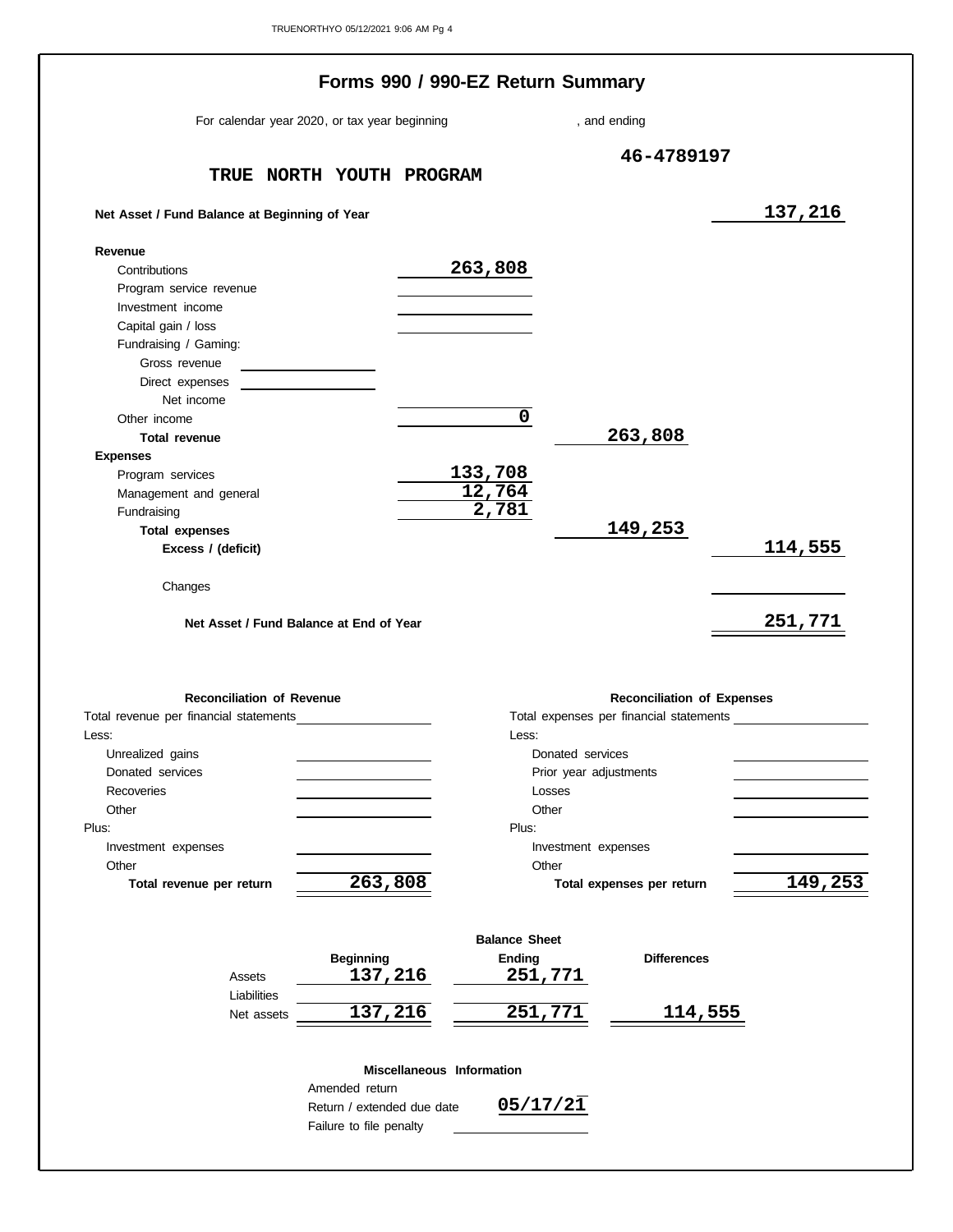| <b>IRS</b> e-file Signature Authorization<br>Form 8879-EO<br>for an Exempt Organization                                                                                                                                                                                                                                                                                                                                                                                                                                                                                                                                                                                                                                                                                                                                                                                                                                                                                                                                                                                                                                                                                                                                                                                                                                                                                                                                                    | OMB No. 1545-0047                                |
|--------------------------------------------------------------------------------------------------------------------------------------------------------------------------------------------------------------------------------------------------------------------------------------------------------------------------------------------------------------------------------------------------------------------------------------------------------------------------------------------------------------------------------------------------------------------------------------------------------------------------------------------------------------------------------------------------------------------------------------------------------------------------------------------------------------------------------------------------------------------------------------------------------------------------------------------------------------------------------------------------------------------------------------------------------------------------------------------------------------------------------------------------------------------------------------------------------------------------------------------------------------------------------------------------------------------------------------------------------------------------------------------------------------------------------------------|--------------------------------------------------|
| u Do not send to the IRS. Keep for your records.<br>Department of the Treasury<br>u Go to www.irs.gov/Form8879EO for the latest information.<br>Internal Revenue Service                                                                                                                                                                                                                                                                                                                                                                                                                                                                                                                                                                                                                                                                                                                                                                                                                                                                                                                                                                                                                                                                                                                                                                                                                                                                   | 2020                                             |
| <b>Taxpaver identification number</b><br>Name of exempt organization or person subject to tax<br>46-4789197<br>TRUE NORTH YOUTH PROGRAM                                                                                                                                                                                                                                                                                                                                                                                                                                                                                                                                                                                                                                                                                                                                                                                                                                                                                                                                                                                                                                                                                                                                                                                                                                                                                                    |                                                  |
| Name and title of officer or person subject to tax<br>DAVID ZIEGLER                                                                                                                                                                                                                                                                                                                                                                                                                                                                                                                                                                                                                                                                                                                                                                                                                                                                                                                                                                                                                                                                                                                                                                                                                                                                                                                                                                        |                                                  |
| <b>TREASURER</b>                                                                                                                                                                                                                                                                                                                                                                                                                                                                                                                                                                                                                                                                                                                                                                                                                                                                                                                                                                                                                                                                                                                                                                                                                                                                                                                                                                                                                           |                                                  |
| Type of Return and Return Information (Whole Dollars Only)<br>Part I                                                                                                                                                                                                                                                                                                                                                                                                                                                                                                                                                                                                                                                                                                                                                                                                                                                                                                                                                                                                                                                                                                                                                                                                                                                                                                                                                                       |                                                  |
| Check the box for the return for which you are using this Form 8879-EO and enter the applicable amount, if any, from the return. If you<br>check the box on line 1a, 2a, 3a, 4a, 5a, 6a, or 7a below, and the amount on that line for the return being filed with this form was                                                                                                                                                                                                                                                                                                                                                                                                                                                                                                                                                                                                                                                                                                                                                                                                                                                                                                                                                                                                                                                                                                                                                            |                                                  |
| blank, then leave line 1b, 2b, 3b, 4b, 5b, 6b, or 7b, whichever is applicable, blank (do not enter -0-). But, if you entered -0- on the                                                                                                                                                                                                                                                                                                                                                                                                                                                                                                                                                                                                                                                                                                                                                                                                                                                                                                                                                                                                                                                                                                                                                                                                                                                                                                    |                                                  |
| return, then enter -0- on the applicable line below. Do not complete more than one line in Part I.                                                                                                                                                                                                                                                                                                                                                                                                                                                                                                                                                                                                                                                                                                                                                                                                                                                                                                                                                                                                                                                                                                                                                                                                                                                                                                                                         |                                                  |
| $ {\bf X} $<br>1a Form 990 check here $\blacktriangleright$<br>1b                                                                                                                                                                                                                                                                                                                                                                                                                                                                                                                                                                                                                                                                                                                                                                                                                                                                                                                                                                                                                                                                                                                                                                                                                                                                                                                                                                          | 263,808                                          |
| 2a Form 990-EZ check here ▶<br><b>b</b> Total revenue, if any (Form 990-EZ, line 9) $\ldots$ $\ldots$ $\ldots$ $\ldots$ $\ldots$ $\ldots$<br>2b                                                                                                                                                                                                                                                                                                                                                                                                                                                                                                                                                                                                                                                                                                                                                                                                                                                                                                                                                                                                                                                                                                                                                                                                                                                                                            |                                                  |
| 3a Form 1120-POL check here<br>3b                                                                                                                                                                                                                                                                                                                                                                                                                                                                                                                                                                                                                                                                                                                                                                                                                                                                                                                                                                                                                                                                                                                                                                                                                                                                                                                                                                                                          |                                                  |
| <b>b</b> Tax based on investment income (Form 990-PF, Part VI, line 5)<br>4a Form 990-PF check here<br>4b.                                                                                                                                                                                                                                                                                                                                                                                                                                                                                                                                                                                                                                                                                                                                                                                                                                                                                                                                                                                                                                                                                                                                                                                                                                                                                                                                 |                                                  |
| <b>b</b> Balance due (Form 8868, line 3c)<br>5a Form 8868 check here $\blacktriangleright$<br>5b                                                                                                                                                                                                                                                                                                                                                                                                                                                                                                                                                                                                                                                                                                                                                                                                                                                                                                                                                                                                                                                                                                                                                                                                                                                                                                                                           | the control of the control of the control of the |
| 6a Form 990-T check here ▶<br>6b.                                                                                                                                                                                                                                                                                                                                                                                                                                                                                                                                                                                                                                                                                                                                                                                                                                                                                                                                                                                                                                                                                                                                                                                                                                                                                                                                                                                                          |                                                  |
| 7a Form 4720 check here ▶                                                                                                                                                                                                                                                                                                                                                                                                                                                                                                                                                                                                                                                                                                                                                                                                                                                                                                                                                                                                                                                                                                                                                                                                                                                                                                                                                                                                                  |                                                  |
| Declaration and Signature Authorization of Officer or Person Subject to Tax<br>Part II                                                                                                                                                                                                                                                                                                                                                                                                                                                                                                                                                                                                                                                                                                                                                                                                                                                                                                                                                                                                                                                                                                                                                                                                                                                                                                                                                     |                                                  |
| Under penalties of perjury, I declare that $ \mathbf{X} $ I am an officer of the above organization or $  \cdot  $ I am a person subject to tax with respect to<br>and that I have examined a copy                                                                                                                                                                                                                                                                                                                                                                                                                                                                                                                                                                                                                                                                                                                                                                                                                                                                                                                                                                                                                                                                                                                                                                                                                                         |                                                  |
| I consent to allow my intermediate service provider, transmitter, or electronic return originator (ERO) to send the return to the IRS and<br>to receive from the IRS (a) an acknowledgement of receipt or reason for rejection of the transmission, (b) the reason for any delay in<br>processing the return or refund, and (c) the date of any refund. If applicable, I authorize the U.S. Treasury and its designated Financial<br>Agent to initiate an electronic funds withdrawal (direct debit) entry to the financial institution account indicated in the tax preparation<br>software for payment of the federal taxes owed on this return, and the financial institution to debit the entry to this account. To revoke<br>a payment, I must contact the U.S. Treasury Financial Agent at 1-888-353-4537 no later than 2 business days prior to the payment<br>(settlement) date. I also authorize the financial institutions involved in the processing of the electronic payment of taxes to receive<br>confidential information necessary to answer inquiries and resolve issues related to the payment. I have selected a personal<br>identification number (PIN) as my signature for the electronic return and, if applicable, the consent to electronic funds withdrawal.<br>PIN: check one box only<br>89197<br>MAXFIELD PETERSON,<br>Iх<br>РC<br>I authorize<br>to enter my PIN<br>Enter five numbers, but<br>ERO firm name | as my signature                                  |
| do not enter all zeros<br>on the tax year 2020 electronically filed return. If I have indicated within this return that a copy of the return is being filed with a<br>state agency(ies) regulating charities as part of the IRS Fed/State program, I also authorize the aforementioned ERO to enter my<br>PIN on the return's disclosure consent screen.                                                                                                                                                                                                                                                                                                                                                                                                                                                                                                                                                                                                                                                                                                                                                                                                                                                                                                                                                                                                                                                                                   |                                                  |
| As an officer or person subject to tax with respect to the organization, I will enter my PIN as my signature on the tax year 2020<br>electronically filed return. If I have indicated within this return that a copy of the return is being filed with a state agency(ies)<br>regulating charities as part of the IRS Fed/State program, I will enter my PIN on the return's disclosure consent screen.                                                                                                                                                                                                                                                                                                                                                                                                                                                                                                                                                                                                                                                                                                                                                                                                                                                                                                                                                                                                                                    |                                                  |
| 05/11/21<br>Signature of officer or person subject to tax $\}$<br>Date                                                                                                                                                                                                                                                                                                                                                                                                                                                                                                                                                                                                                                                                                                                                                                                                                                                                                                                                                                                                                                                                                                                                                                                                                                                                                                                                                                     |                                                  |
| <b>Certification and Authentication</b><br>Part III                                                                                                                                                                                                                                                                                                                                                                                                                                                                                                                                                                                                                                                                                                                                                                                                                                                                                                                                                                                                                                                                                                                                                                                                                                                                                                                                                                                        |                                                  |
| <b>ERO's EFIN/PIN.</b> Enter your six-digit electronic filing identification                                                                                                                                                                                                                                                                                                                                                                                                                                                                                                                                                                                                                                                                                                                                                                                                                                                                                                                                                                                                                                                                                                                                                                                                                                                                                                                                                               |                                                  |
| number (EFIN) followed by your five-digit self-selected PIN.                                                                                                                                                                                                                                                                                                                                                                                                                                                                                                                                                                                                                                                                                                                                                                                                                                                                                                                                                                                                                                                                                                                                                                                                                                                                                                                                                                               | 84247012874<br>Do not enter all zeros            |
| I certify that the above numeric entry is my PIN, which is my signature on the 2020 electronically filed return indicated above. I confirm<br>that I am submitting this return in accordance with the requirements of Pub. 4163, Modernized e-File (MeF) Information for Authorized<br>IRS e-file Providers for Business Returns.                                                                                                                                                                                                                                                                                                                                                                                                                                                                                                                                                                                                                                                                                                                                                                                                                                                                                                                                                                                                                                                                                                          |                                                  |
| 05/11/21<br>STEPHEN M.<br><b>PETERSON</b><br>Date<br>ERO's signature                                                                                                                                                                                                                                                                                                                                                                                                                                                                                                                                                                                                                                                                                                                                                                                                                                                                                                                                                                                                                                                                                                                                                                                                                                                                                                                                                                       |                                                  |
|                                                                                                                                                                                                                                                                                                                                                                                                                                                                                                                                                                                                                                                                                                                                                                                                                                                                                                                                                                                                                                                                                                                                                                                                                                                                                                                                                                                                                                            |                                                  |
| <b>ERO Must Retain This Form - See Instructions</b><br>Do Not Submit This Form to the IRS Unless Requested To Do So                                                                                                                                                                                                                                                                                                                                                                                                                                                                                                                                                                                                                                                                                                                                                                                                                                                                                                                                                                                                                                                                                                                                                                                                                                                                                                                        |                                                  |

**For Paperwork Reduction Act Notice, see back of form.**

Form **8879-EO** (2020)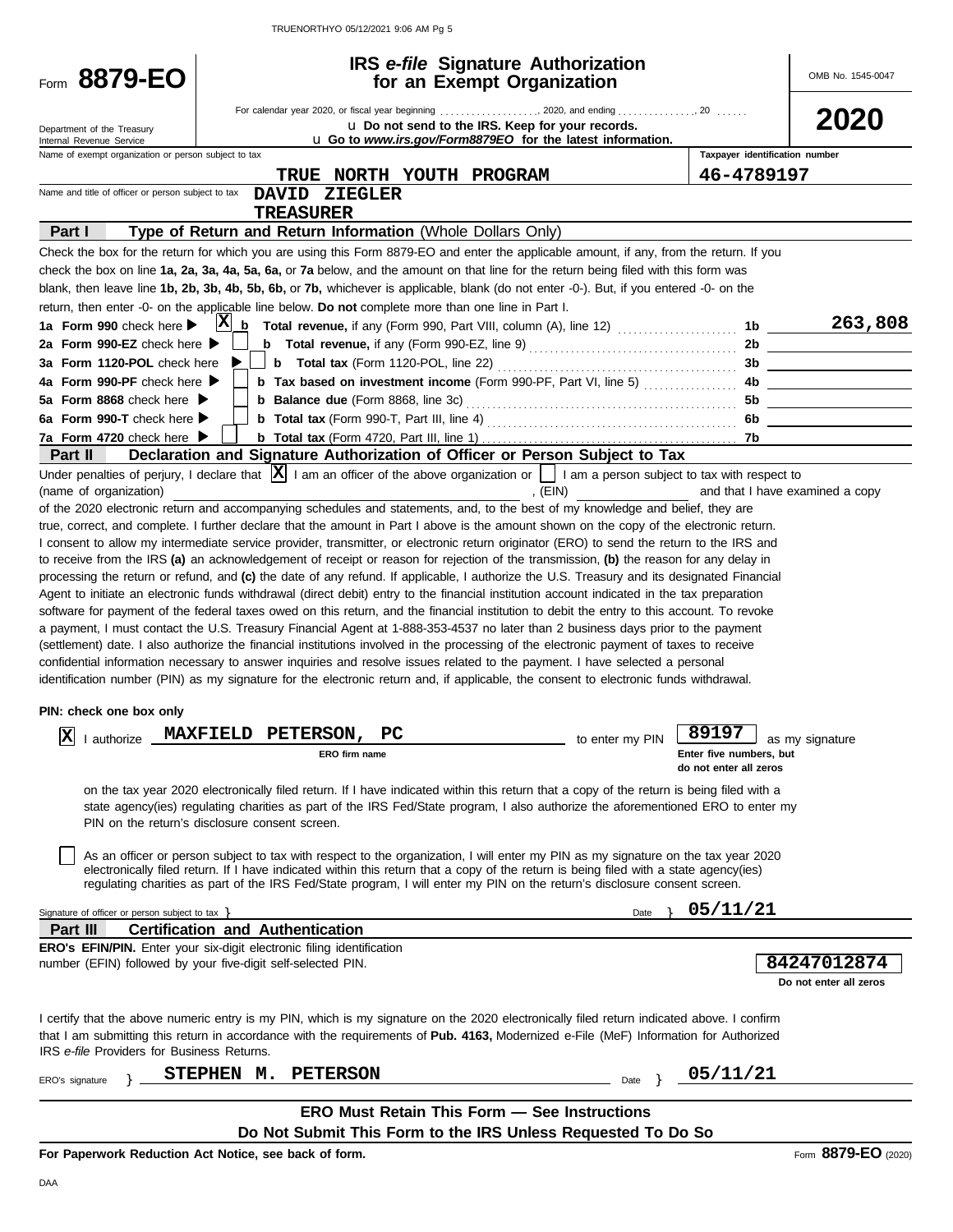| Form | $\bullet$ to $\bullet$<br>۱ |
|------|-----------------------------|
|      |                             |

## **Return of Organization Exempt From Income Tax**

**Under section 501(c), 527, or 4947(a)(1) of the Internal Revenue Code (except private foundations)**

OMB No. 1545-0047

| <b>u</b> Do not enter social security numbers on this form as it may be made public.<br>Department of the Treasury<br><b>u</b> Go to www.irs.gov/Form990 for instructions and the latest information.<br>Internal Revenue Service<br>For the 2020 calendar year, or tax year beginning<br>, and ending<br>C Name of organization<br><b>B</b> Check if applicable:<br>TRUE NORTH YOUTH PROGRAM<br>Address change<br>Doing business as<br>Name change<br>Number and street (or P.O. box if mail is not delivered to street address)<br>PO BOX 2072<br>Initial return<br>City or town, state or province, country, and ZIP or foreign postal code<br>Final return/<br>terminated<br>CO 81435<br><b>TELLURIDE</b><br>Amended return<br>F Name and address of principal officer:<br>Application pending<br>ROSE GUTFELD<br>X<br>501(c)(3)<br>501(c)<br>) $t$ (insert no.)<br>527<br>Tax-exempt status:<br>4947(a)(1) or<br>TRUENORTHYOUTHPROGRAM.ORG<br>Website: U<br>$ \mathbf{X} $ Corporation<br>ĸ<br>Form of organization:<br>Trust<br>Association<br>Other <b>u</b><br>Part I<br><b>Summary</b><br>YOUTH DEVELOPMENT<br>Governance<br>2 Check this box $\mathbf{u}$   if the organization discontinued its operations or disposed of more than 25% of its net assets.<br>ಯ<br>Activities<br>6 Total number of volunteers (estimate if necessary)<br>Revenue<br>9 Program service revenue (Part VIII, line 2g)<br>10 Investment income (Part VIII, column (A), lines 3, 4, and 7d)<br>11 Other revenue (Part VIII, column (A), lines 5, 6d, 8c, 9c, 10c, and 11e)<br>12 Total revenue - add lines 8 through 11 (must equal Part VIII, column (A), line 12)<br>13 Grants and similar amounts paid (Part IX, column (A), lines 1-3)<br>15 Salaries, other compensation, employee benefits (Part IX, column (A), lines 5-10)<br>Ŵ<br>Expense<br>15 Salaties, other components of the Carl IX, column (A), line 11e)<br>16a Professional fundraising fees (Part IX, column (A), line 25) 11 2,781<br>17 Other expenses (Part IX, column (A), lines 11a-11d, 11f-24e)<br>18 Total expenses. Add lines 13-17 (must equal Part IX, column (A), line 25) [<br>19 Revenue less expenses. Subtract line 18 from line 12<br><b>Assets or</b><br>d Balances<br>20 Total assets (Part X, line 16)<br>21 Total liabilities (Part X, line 26)<br>)<br>이번<br>이번<br>22 Net assets or fund balances. Subtract line 21 from line 20<br>Part II<br><b>Signature Block</b><br>Under penalties of perjury, I declare that I have examined this return, including accompanying schedules and statements, and to the best of my knowledge and belief, it is<br>true, correct, and complete. Declaration of preparer (other than officer) is based on all information of which preparer has any knowledge.<br>Signature of officer<br>Sign<br>Here<br><b>DAVID</b><br><b>ZIEGLER</b><br>Type or print name and title<br>Print/Type preparer's name<br>Preparer's signature<br>Paid<br>STEPHEN M. PETERSON<br>STEPHEN M. PETERSON | Under section 501(c), 527, or 4947(a)(1) of the Internal Revenue Code (except private foundations) |                                               | ZUZU                                    |
|--------------------------------------------------------------------------------------------------------------------------------------------------------------------------------------------------------------------------------------------------------------------------------------------------------------------------------------------------------------------------------------------------------------------------------------------------------------------------------------------------------------------------------------------------------------------------------------------------------------------------------------------------------------------------------------------------------------------------------------------------------------------------------------------------------------------------------------------------------------------------------------------------------------------------------------------------------------------------------------------------------------------------------------------------------------------------------------------------------------------------------------------------------------------------------------------------------------------------------------------------------------------------------------------------------------------------------------------------------------------------------------------------------------------------------------------------------------------------------------------------------------------------------------------------------------------------------------------------------------------------------------------------------------------------------------------------------------------------------------------------------------------------------------------------------------------------------------------------------------------------------------------------------------------------------------------------------------------------------------------------------------------------------------------------------------------------------------------------------------------------------------------------------------------------------------------------------------------------------------------------------------------------------------------------------------------------------------------------------------------------------------------------------------------------------------------------------------------------------------------------------------------------------------------------------------------------------------------------------------------------------------------------------------------------------------------------------------------------------------------------------------------------------------------------------------------------------------------------------------------------------------------------------------------------------------------------------------------------------------------------------|----------------------------------------------------------------------------------------------------|-----------------------------------------------|-----------------------------------------|
|                                                                                                                                                                                                                                                                                                                                                                                                                                                                                                                                                                                                                                                                                                                                                                                                                                                                                                                                                                                                                                                                                                                                                                                                                                                                                                                                                                                                                                                                                                                                                                                                                                                                                                                                                                                                                                                                                                                                                                                                                                                                                                                                                                                                                                                                                                                                                                                                                                                                                                                                                                                                                                                                                                                                                                                                                                                                                                                                                                                                        |                                                                                                    |                                               | <b>Open to Public</b>                   |
|                                                                                                                                                                                                                                                                                                                                                                                                                                                                                                                                                                                                                                                                                                                                                                                                                                                                                                                                                                                                                                                                                                                                                                                                                                                                                                                                                                                                                                                                                                                                                                                                                                                                                                                                                                                                                                                                                                                                                                                                                                                                                                                                                                                                                                                                                                                                                                                                                                                                                                                                                                                                                                                                                                                                                                                                                                                                                                                                                                                                        |                                                                                                    |                                               | <b>Inspection</b>                       |
|                                                                                                                                                                                                                                                                                                                                                                                                                                                                                                                                                                                                                                                                                                                                                                                                                                                                                                                                                                                                                                                                                                                                                                                                                                                                                                                                                                                                                                                                                                                                                                                                                                                                                                                                                                                                                                                                                                                                                                                                                                                                                                                                                                                                                                                                                                                                                                                                                                                                                                                                                                                                                                                                                                                                                                                                                                                                                                                                                                                                        |                                                                                                    |                                               |                                         |
|                                                                                                                                                                                                                                                                                                                                                                                                                                                                                                                                                                                                                                                                                                                                                                                                                                                                                                                                                                                                                                                                                                                                                                                                                                                                                                                                                                                                                                                                                                                                                                                                                                                                                                                                                                                                                                                                                                                                                                                                                                                                                                                                                                                                                                                                                                                                                                                                                                                                                                                                                                                                                                                                                                                                                                                                                                                                                                                                                                                                        |                                                                                                    |                                               | D Employer identification number        |
|                                                                                                                                                                                                                                                                                                                                                                                                                                                                                                                                                                                                                                                                                                                                                                                                                                                                                                                                                                                                                                                                                                                                                                                                                                                                                                                                                                                                                                                                                                                                                                                                                                                                                                                                                                                                                                                                                                                                                                                                                                                                                                                                                                                                                                                                                                                                                                                                                                                                                                                                                                                                                                                                                                                                                                                                                                                                                                                                                                                                        |                                                                                                    |                                               |                                         |
|                                                                                                                                                                                                                                                                                                                                                                                                                                                                                                                                                                                                                                                                                                                                                                                                                                                                                                                                                                                                                                                                                                                                                                                                                                                                                                                                                                                                                                                                                                                                                                                                                                                                                                                                                                                                                                                                                                                                                                                                                                                                                                                                                                                                                                                                                                                                                                                                                                                                                                                                                                                                                                                                                                                                                                                                                                                                                                                                                                                                        |                                                                                                    | 46-4789197                                    |                                         |
|                                                                                                                                                                                                                                                                                                                                                                                                                                                                                                                                                                                                                                                                                                                                                                                                                                                                                                                                                                                                                                                                                                                                                                                                                                                                                                                                                                                                                                                                                                                                                                                                                                                                                                                                                                                                                                                                                                                                                                                                                                                                                                                                                                                                                                                                                                                                                                                                                                                                                                                                                                                                                                                                                                                                                                                                                                                                                                                                                                                                        | Room/suite                                                                                         | E Telephone number                            |                                         |
|                                                                                                                                                                                                                                                                                                                                                                                                                                                                                                                                                                                                                                                                                                                                                                                                                                                                                                                                                                                                                                                                                                                                                                                                                                                                                                                                                                                                                                                                                                                                                                                                                                                                                                                                                                                                                                                                                                                                                                                                                                                                                                                                                                                                                                                                                                                                                                                                                                                                                                                                                                                                                                                                                                                                                                                                                                                                                                                                                                                                        |                                                                                                    |                                               | 970-708-0205                            |
|                                                                                                                                                                                                                                                                                                                                                                                                                                                                                                                                                                                                                                                                                                                                                                                                                                                                                                                                                                                                                                                                                                                                                                                                                                                                                                                                                                                                                                                                                                                                                                                                                                                                                                                                                                                                                                                                                                                                                                                                                                                                                                                                                                                                                                                                                                                                                                                                                                                                                                                                                                                                                                                                                                                                                                                                                                                                                                                                                                                                        |                                                                                                    |                                               |                                         |
|                                                                                                                                                                                                                                                                                                                                                                                                                                                                                                                                                                                                                                                                                                                                                                                                                                                                                                                                                                                                                                                                                                                                                                                                                                                                                                                                                                                                                                                                                                                                                                                                                                                                                                                                                                                                                                                                                                                                                                                                                                                                                                                                                                                                                                                                                                                                                                                                                                                                                                                                                                                                                                                                                                                                                                                                                                                                                                                                                                                                        |                                                                                                    | G Gross receipts \$                           | 263,808                                 |
|                                                                                                                                                                                                                                                                                                                                                                                                                                                                                                                                                                                                                                                                                                                                                                                                                                                                                                                                                                                                                                                                                                                                                                                                                                                                                                                                                                                                                                                                                                                                                                                                                                                                                                                                                                                                                                                                                                                                                                                                                                                                                                                                                                                                                                                                                                                                                                                                                                                                                                                                                                                                                                                                                                                                                                                                                                                                                                                                                                                                        |                                                                                                    |                                               |                                         |
|                                                                                                                                                                                                                                                                                                                                                                                                                                                                                                                                                                                                                                                                                                                                                                                                                                                                                                                                                                                                                                                                                                                                                                                                                                                                                                                                                                                                                                                                                                                                                                                                                                                                                                                                                                                                                                                                                                                                                                                                                                                                                                                                                                                                                                                                                                                                                                                                                                                                                                                                                                                                                                                                                                                                                                                                                                                                                                                                                                                                        |                                                                                                    | H(a) Is this a group return for subordinates? | X No<br>Yes                             |
|                                                                                                                                                                                                                                                                                                                                                                                                                                                                                                                                                                                                                                                                                                                                                                                                                                                                                                                                                                                                                                                                                                                                                                                                                                                                                                                                                                                                                                                                                                                                                                                                                                                                                                                                                                                                                                                                                                                                                                                                                                                                                                                                                                                                                                                                                                                                                                                                                                                                                                                                                                                                                                                                                                                                                                                                                                                                                                                                                                                                        |                                                                                                    | H(b) Are all subordinates included?           | No<br>Yes                               |
|                                                                                                                                                                                                                                                                                                                                                                                                                                                                                                                                                                                                                                                                                                                                                                                                                                                                                                                                                                                                                                                                                                                                                                                                                                                                                                                                                                                                                                                                                                                                                                                                                                                                                                                                                                                                                                                                                                                                                                                                                                                                                                                                                                                                                                                                                                                                                                                                                                                                                                                                                                                                                                                                                                                                                                                                                                                                                                                                                                                                        |                                                                                                    | If "No," attach a list. See instructions      |                                         |
|                                                                                                                                                                                                                                                                                                                                                                                                                                                                                                                                                                                                                                                                                                                                                                                                                                                                                                                                                                                                                                                                                                                                                                                                                                                                                                                                                                                                                                                                                                                                                                                                                                                                                                                                                                                                                                                                                                                                                                                                                                                                                                                                                                                                                                                                                                                                                                                                                                                                                                                                                                                                                                                                                                                                                                                                                                                                                                                                                                                                        |                                                                                                    |                                               |                                         |
|                                                                                                                                                                                                                                                                                                                                                                                                                                                                                                                                                                                                                                                                                                                                                                                                                                                                                                                                                                                                                                                                                                                                                                                                                                                                                                                                                                                                                                                                                                                                                                                                                                                                                                                                                                                                                                                                                                                                                                                                                                                                                                                                                                                                                                                                                                                                                                                                                                                                                                                                                                                                                                                                                                                                                                                                                                                                                                                                                                                                        |                                                                                                    |                                               |                                         |
|                                                                                                                                                                                                                                                                                                                                                                                                                                                                                                                                                                                                                                                                                                                                                                                                                                                                                                                                                                                                                                                                                                                                                                                                                                                                                                                                                                                                                                                                                                                                                                                                                                                                                                                                                                                                                                                                                                                                                                                                                                                                                                                                                                                                                                                                                                                                                                                                                                                                                                                                                                                                                                                                                                                                                                                                                                                                                                                                                                                                        |                                                                                                    | H(c) Group exemption number U                 |                                         |
|                                                                                                                                                                                                                                                                                                                                                                                                                                                                                                                                                                                                                                                                                                                                                                                                                                                                                                                                                                                                                                                                                                                                                                                                                                                                                                                                                                                                                                                                                                                                                                                                                                                                                                                                                                                                                                                                                                                                                                                                                                                                                                                                                                                                                                                                                                                                                                                                                                                                                                                                                                                                                                                                                                                                                                                                                                                                                                                                                                                                        | L Year of formation:                                                                               |                                               | <b>CO</b><br>M State of legal domicile: |
|                                                                                                                                                                                                                                                                                                                                                                                                                                                                                                                                                                                                                                                                                                                                                                                                                                                                                                                                                                                                                                                                                                                                                                                                                                                                                                                                                                                                                                                                                                                                                                                                                                                                                                                                                                                                                                                                                                                                                                                                                                                                                                                                                                                                                                                                                                                                                                                                                                                                                                                                                                                                                                                                                                                                                                                                                                                                                                                                                                                                        |                                                                                                    |                                               |                                         |
|                                                                                                                                                                                                                                                                                                                                                                                                                                                                                                                                                                                                                                                                                                                                                                                                                                                                                                                                                                                                                                                                                                                                                                                                                                                                                                                                                                                                                                                                                                                                                                                                                                                                                                                                                                                                                                                                                                                                                                                                                                                                                                                                                                                                                                                                                                                                                                                                                                                                                                                                                                                                                                                                                                                                                                                                                                                                                                                                                                                                        |                                                                                                    |                                               |                                         |
|                                                                                                                                                                                                                                                                                                                                                                                                                                                                                                                                                                                                                                                                                                                                                                                                                                                                                                                                                                                                                                                                                                                                                                                                                                                                                                                                                                                                                                                                                                                                                                                                                                                                                                                                                                                                                                                                                                                                                                                                                                                                                                                                                                                                                                                                                                                                                                                                                                                                                                                                                                                                                                                                                                                                                                                                                                                                                                                                                                                                        |                                                                                                    |                                               |                                         |
|                                                                                                                                                                                                                                                                                                                                                                                                                                                                                                                                                                                                                                                                                                                                                                                                                                                                                                                                                                                                                                                                                                                                                                                                                                                                                                                                                                                                                                                                                                                                                                                                                                                                                                                                                                                                                                                                                                                                                                                                                                                                                                                                                                                                                                                                                                                                                                                                                                                                                                                                                                                                                                                                                                                                                                                                                                                                                                                                                                                                        |                                                                                                    |                                               |                                         |
|                                                                                                                                                                                                                                                                                                                                                                                                                                                                                                                                                                                                                                                                                                                                                                                                                                                                                                                                                                                                                                                                                                                                                                                                                                                                                                                                                                                                                                                                                                                                                                                                                                                                                                                                                                                                                                                                                                                                                                                                                                                                                                                                                                                                                                                                                                                                                                                                                                                                                                                                                                                                                                                                                                                                                                                                                                                                                                                                                                                                        |                                                                                                    |                                               |                                         |
|                                                                                                                                                                                                                                                                                                                                                                                                                                                                                                                                                                                                                                                                                                                                                                                                                                                                                                                                                                                                                                                                                                                                                                                                                                                                                                                                                                                                                                                                                                                                                                                                                                                                                                                                                                                                                                                                                                                                                                                                                                                                                                                                                                                                                                                                                                                                                                                                                                                                                                                                                                                                                                                                                                                                                                                                                                                                                                                                                                                                        |                                                                                                    |                                               |                                         |
|                                                                                                                                                                                                                                                                                                                                                                                                                                                                                                                                                                                                                                                                                                                                                                                                                                                                                                                                                                                                                                                                                                                                                                                                                                                                                                                                                                                                                                                                                                                                                                                                                                                                                                                                                                                                                                                                                                                                                                                                                                                                                                                                                                                                                                                                                                                                                                                                                                                                                                                                                                                                                                                                                                                                                                                                                                                                                                                                                                                                        |                                                                                                    |                                               |                                         |
|                                                                                                                                                                                                                                                                                                                                                                                                                                                                                                                                                                                                                                                                                                                                                                                                                                                                                                                                                                                                                                                                                                                                                                                                                                                                                                                                                                                                                                                                                                                                                                                                                                                                                                                                                                                                                                                                                                                                                                                                                                                                                                                                                                                                                                                                                                                                                                                                                                                                                                                                                                                                                                                                                                                                                                                                                                                                                                                                                                                                        |                                                                                                    | 3                                             | 8                                       |
|                                                                                                                                                                                                                                                                                                                                                                                                                                                                                                                                                                                                                                                                                                                                                                                                                                                                                                                                                                                                                                                                                                                                                                                                                                                                                                                                                                                                                                                                                                                                                                                                                                                                                                                                                                                                                                                                                                                                                                                                                                                                                                                                                                                                                                                                                                                                                                                                                                                                                                                                                                                                                                                                                                                                                                                                                                                                                                                                                                                                        |                                                                                                    |                                               | $\overline{8}$                          |
|                                                                                                                                                                                                                                                                                                                                                                                                                                                                                                                                                                                                                                                                                                                                                                                                                                                                                                                                                                                                                                                                                                                                                                                                                                                                                                                                                                                                                                                                                                                                                                                                                                                                                                                                                                                                                                                                                                                                                                                                                                                                                                                                                                                                                                                                                                                                                                                                                                                                                                                                                                                                                                                                                                                                                                                                                                                                                                                                                                                                        |                                                                                                    |                                               | $\overline{2}$                          |
|                                                                                                                                                                                                                                                                                                                                                                                                                                                                                                                                                                                                                                                                                                                                                                                                                                                                                                                                                                                                                                                                                                                                                                                                                                                                                                                                                                                                                                                                                                                                                                                                                                                                                                                                                                                                                                                                                                                                                                                                                                                                                                                                                                                                                                                                                                                                                                                                                                                                                                                                                                                                                                                                                                                                                                                                                                                                                                                                                                                                        |                                                                                                    |                                               | 0                                       |
|                                                                                                                                                                                                                                                                                                                                                                                                                                                                                                                                                                                                                                                                                                                                                                                                                                                                                                                                                                                                                                                                                                                                                                                                                                                                                                                                                                                                                                                                                                                                                                                                                                                                                                                                                                                                                                                                                                                                                                                                                                                                                                                                                                                                                                                                                                                                                                                                                                                                                                                                                                                                                                                                                                                                                                                                                                                                                                                                                                                                        |                                                                                                    |                                               |                                         |
|                                                                                                                                                                                                                                                                                                                                                                                                                                                                                                                                                                                                                                                                                                                                                                                                                                                                                                                                                                                                                                                                                                                                                                                                                                                                                                                                                                                                                                                                                                                                                                                                                                                                                                                                                                                                                                                                                                                                                                                                                                                                                                                                                                                                                                                                                                                                                                                                                                                                                                                                                                                                                                                                                                                                                                                                                                                                                                                                                                                                        |                                                                                                    | 7a                                            | 0                                       |
|                                                                                                                                                                                                                                                                                                                                                                                                                                                                                                                                                                                                                                                                                                                                                                                                                                                                                                                                                                                                                                                                                                                                                                                                                                                                                                                                                                                                                                                                                                                                                                                                                                                                                                                                                                                                                                                                                                                                                                                                                                                                                                                                                                                                                                                                                                                                                                                                                                                                                                                                                                                                                                                                                                                                                                                                                                                                                                                                                                                                        |                                                                                                    | 7b                                            | 0                                       |
|                                                                                                                                                                                                                                                                                                                                                                                                                                                                                                                                                                                                                                                                                                                                                                                                                                                                                                                                                                                                                                                                                                                                                                                                                                                                                                                                                                                                                                                                                                                                                                                                                                                                                                                                                                                                                                                                                                                                                                                                                                                                                                                                                                                                                                                                                                                                                                                                                                                                                                                                                                                                                                                                                                                                                                                                                                                                                                                                                                                                        | Prior Year                                                                                         |                                               | Current Year                            |
|                                                                                                                                                                                                                                                                                                                                                                                                                                                                                                                                                                                                                                                                                                                                                                                                                                                                                                                                                                                                                                                                                                                                                                                                                                                                                                                                                                                                                                                                                                                                                                                                                                                                                                                                                                                                                                                                                                                                                                                                                                                                                                                                                                                                                                                                                                                                                                                                                                                                                                                                                                                                                                                                                                                                                                                                                                                                                                                                                                                                        |                                                                                                    |                                               | 263,808                                 |
|                                                                                                                                                                                                                                                                                                                                                                                                                                                                                                                                                                                                                                                                                                                                                                                                                                                                                                                                                                                                                                                                                                                                                                                                                                                                                                                                                                                                                                                                                                                                                                                                                                                                                                                                                                                                                                                                                                                                                                                                                                                                                                                                                                                                                                                                                                                                                                                                                                                                                                                                                                                                                                                                                                                                                                                                                                                                                                                                                                                                        |                                                                                                    |                                               | 0                                       |
|                                                                                                                                                                                                                                                                                                                                                                                                                                                                                                                                                                                                                                                                                                                                                                                                                                                                                                                                                                                                                                                                                                                                                                                                                                                                                                                                                                                                                                                                                                                                                                                                                                                                                                                                                                                                                                                                                                                                                                                                                                                                                                                                                                                                                                                                                                                                                                                                                                                                                                                                                                                                                                                                                                                                                                                                                                                                                                                                                                                                        |                                                                                                    |                                               | 0                                       |
|                                                                                                                                                                                                                                                                                                                                                                                                                                                                                                                                                                                                                                                                                                                                                                                                                                                                                                                                                                                                                                                                                                                                                                                                                                                                                                                                                                                                                                                                                                                                                                                                                                                                                                                                                                                                                                                                                                                                                                                                                                                                                                                                                                                                                                                                                                                                                                                                                                                                                                                                                                                                                                                                                                                                                                                                                                                                                                                                                                                                        |                                                                                                    |                                               | 0                                       |
|                                                                                                                                                                                                                                                                                                                                                                                                                                                                                                                                                                                                                                                                                                                                                                                                                                                                                                                                                                                                                                                                                                                                                                                                                                                                                                                                                                                                                                                                                                                                                                                                                                                                                                                                                                                                                                                                                                                                                                                                                                                                                                                                                                                                                                                                                                                                                                                                                                                                                                                                                                                                                                                                                                                                                                                                                                                                                                                                                                                                        |                                                                                                    |                                               |                                         |
|                                                                                                                                                                                                                                                                                                                                                                                                                                                                                                                                                                                                                                                                                                                                                                                                                                                                                                                                                                                                                                                                                                                                                                                                                                                                                                                                                                                                                                                                                                                                                                                                                                                                                                                                                                                                                                                                                                                                                                                                                                                                                                                                                                                                                                                                                                                                                                                                                                                                                                                                                                                                                                                                                                                                                                                                                                                                                                                                                                                                        |                                                                                                    |                                               | 263,808                                 |
|                                                                                                                                                                                                                                                                                                                                                                                                                                                                                                                                                                                                                                                                                                                                                                                                                                                                                                                                                                                                                                                                                                                                                                                                                                                                                                                                                                                                                                                                                                                                                                                                                                                                                                                                                                                                                                                                                                                                                                                                                                                                                                                                                                                                                                                                                                                                                                                                                                                                                                                                                                                                                                                                                                                                                                                                                                                                                                                                                                                                        |                                                                                                    |                                               | 0                                       |
|                                                                                                                                                                                                                                                                                                                                                                                                                                                                                                                                                                                                                                                                                                                                                                                                                                                                                                                                                                                                                                                                                                                                                                                                                                                                                                                                                                                                                                                                                                                                                                                                                                                                                                                                                                                                                                                                                                                                                                                                                                                                                                                                                                                                                                                                                                                                                                                                                                                                                                                                                                                                                                                                                                                                                                                                                                                                                                                                                                                                        |                                                                                                    |                                               | 0                                       |
|                                                                                                                                                                                                                                                                                                                                                                                                                                                                                                                                                                                                                                                                                                                                                                                                                                                                                                                                                                                                                                                                                                                                                                                                                                                                                                                                                                                                                                                                                                                                                                                                                                                                                                                                                                                                                                                                                                                                                                                                                                                                                                                                                                                                                                                                                                                                                                                                                                                                                                                                                                                                                                                                                                                                                                                                                                                                                                                                                                                                        |                                                                                                    |                                               | 111,937                                 |
|                                                                                                                                                                                                                                                                                                                                                                                                                                                                                                                                                                                                                                                                                                                                                                                                                                                                                                                                                                                                                                                                                                                                                                                                                                                                                                                                                                                                                                                                                                                                                                                                                                                                                                                                                                                                                                                                                                                                                                                                                                                                                                                                                                                                                                                                                                                                                                                                                                                                                                                                                                                                                                                                                                                                                                                                                                                                                                                                                                                                        |                                                                                                    |                                               | 0                                       |
|                                                                                                                                                                                                                                                                                                                                                                                                                                                                                                                                                                                                                                                                                                                                                                                                                                                                                                                                                                                                                                                                                                                                                                                                                                                                                                                                                                                                                                                                                                                                                                                                                                                                                                                                                                                                                                                                                                                                                                                                                                                                                                                                                                                                                                                                                                                                                                                                                                                                                                                                                                                                                                                                                                                                                                                                                                                                                                                                                                                                        |                                                                                                    |                                               |                                         |
|                                                                                                                                                                                                                                                                                                                                                                                                                                                                                                                                                                                                                                                                                                                                                                                                                                                                                                                                                                                                                                                                                                                                                                                                                                                                                                                                                                                                                                                                                                                                                                                                                                                                                                                                                                                                                                                                                                                                                                                                                                                                                                                                                                                                                                                                                                                                                                                                                                                                                                                                                                                                                                                                                                                                                                                                                                                                                                                                                                                                        |                                                                                                    |                                               | 37,316                                  |
|                                                                                                                                                                                                                                                                                                                                                                                                                                                                                                                                                                                                                                                                                                                                                                                                                                                                                                                                                                                                                                                                                                                                                                                                                                                                                                                                                                                                                                                                                                                                                                                                                                                                                                                                                                                                                                                                                                                                                                                                                                                                                                                                                                                                                                                                                                                                                                                                                                                                                                                                                                                                                                                                                                                                                                                                                                                                                                                                                                                                        |                                                                                                    |                                               |                                         |
|                                                                                                                                                                                                                                                                                                                                                                                                                                                                                                                                                                                                                                                                                                                                                                                                                                                                                                                                                                                                                                                                                                                                                                                                                                                                                                                                                                                                                                                                                                                                                                                                                                                                                                                                                                                                                                                                                                                                                                                                                                                                                                                                                                                                                                                                                                                                                                                                                                                                                                                                                                                                                                                                                                                                                                                                                                                                                                                                                                                                        |                                                                                                    |                                               | 149,253                                 |
|                                                                                                                                                                                                                                                                                                                                                                                                                                                                                                                                                                                                                                                                                                                                                                                                                                                                                                                                                                                                                                                                                                                                                                                                                                                                                                                                                                                                                                                                                                                                                                                                                                                                                                                                                                                                                                                                                                                                                                                                                                                                                                                                                                                                                                                                                                                                                                                                                                                                                                                                                                                                                                                                                                                                                                                                                                                                                                                                                                                                        |                                                                                                    |                                               | 114,555                                 |
|                                                                                                                                                                                                                                                                                                                                                                                                                                                                                                                                                                                                                                                                                                                                                                                                                                                                                                                                                                                                                                                                                                                                                                                                                                                                                                                                                                                                                                                                                                                                                                                                                                                                                                                                                                                                                                                                                                                                                                                                                                                                                                                                                                                                                                                                                                                                                                                                                                                                                                                                                                                                                                                                                                                                                                                                                                                                                                                                                                                                        | Beginning of Current Year                                                                          |                                               | End of Year                             |
|                                                                                                                                                                                                                                                                                                                                                                                                                                                                                                                                                                                                                                                                                                                                                                                                                                                                                                                                                                                                                                                                                                                                                                                                                                                                                                                                                                                                                                                                                                                                                                                                                                                                                                                                                                                                                                                                                                                                                                                                                                                                                                                                                                                                                                                                                                                                                                                                                                                                                                                                                                                                                                                                                                                                                                                                                                                                                                                                                                                                        |                                                                                                    | 137,216                                       | 251,771                                 |
|                                                                                                                                                                                                                                                                                                                                                                                                                                                                                                                                                                                                                                                                                                                                                                                                                                                                                                                                                                                                                                                                                                                                                                                                                                                                                                                                                                                                                                                                                                                                                                                                                                                                                                                                                                                                                                                                                                                                                                                                                                                                                                                                                                                                                                                                                                                                                                                                                                                                                                                                                                                                                                                                                                                                                                                                                                                                                                                                                                                                        |                                                                                                    | 0                                             | 0                                       |
|                                                                                                                                                                                                                                                                                                                                                                                                                                                                                                                                                                                                                                                                                                                                                                                                                                                                                                                                                                                                                                                                                                                                                                                                                                                                                                                                                                                                                                                                                                                                                                                                                                                                                                                                                                                                                                                                                                                                                                                                                                                                                                                                                                                                                                                                                                                                                                                                                                                                                                                                                                                                                                                                                                                                                                                                                                                                                                                                                                                                        |                                                                                                    | 137,216                                       | 251,771                                 |
|                                                                                                                                                                                                                                                                                                                                                                                                                                                                                                                                                                                                                                                                                                                                                                                                                                                                                                                                                                                                                                                                                                                                                                                                                                                                                                                                                                                                                                                                                                                                                                                                                                                                                                                                                                                                                                                                                                                                                                                                                                                                                                                                                                                                                                                                                                                                                                                                                                                                                                                                                                                                                                                                                                                                                                                                                                                                                                                                                                                                        |                                                                                                    |                                               |                                         |
|                                                                                                                                                                                                                                                                                                                                                                                                                                                                                                                                                                                                                                                                                                                                                                                                                                                                                                                                                                                                                                                                                                                                                                                                                                                                                                                                                                                                                                                                                                                                                                                                                                                                                                                                                                                                                                                                                                                                                                                                                                                                                                                                                                                                                                                                                                                                                                                                                                                                                                                                                                                                                                                                                                                                                                                                                                                                                                                                                                                                        |                                                                                                    |                                               |                                         |
|                                                                                                                                                                                                                                                                                                                                                                                                                                                                                                                                                                                                                                                                                                                                                                                                                                                                                                                                                                                                                                                                                                                                                                                                                                                                                                                                                                                                                                                                                                                                                                                                                                                                                                                                                                                                                                                                                                                                                                                                                                                                                                                                                                                                                                                                                                                                                                                                                                                                                                                                                                                                                                                                                                                                                                                                                                                                                                                                                                                                        |                                                                                                    |                                               |                                         |
|                                                                                                                                                                                                                                                                                                                                                                                                                                                                                                                                                                                                                                                                                                                                                                                                                                                                                                                                                                                                                                                                                                                                                                                                                                                                                                                                                                                                                                                                                                                                                                                                                                                                                                                                                                                                                                                                                                                                                                                                                                                                                                                                                                                                                                                                                                                                                                                                                                                                                                                                                                                                                                                                                                                                                                                                                                                                                                                                                                                                        |                                                                                                    |                                               |                                         |
|                                                                                                                                                                                                                                                                                                                                                                                                                                                                                                                                                                                                                                                                                                                                                                                                                                                                                                                                                                                                                                                                                                                                                                                                                                                                                                                                                                                                                                                                                                                                                                                                                                                                                                                                                                                                                                                                                                                                                                                                                                                                                                                                                                                                                                                                                                                                                                                                                                                                                                                                                                                                                                                                                                                                                                                                                                                                                                                                                                                                        |                                                                                                    |                                               |                                         |
|                                                                                                                                                                                                                                                                                                                                                                                                                                                                                                                                                                                                                                                                                                                                                                                                                                                                                                                                                                                                                                                                                                                                                                                                                                                                                                                                                                                                                                                                                                                                                                                                                                                                                                                                                                                                                                                                                                                                                                                                                                                                                                                                                                                                                                                                                                                                                                                                                                                                                                                                                                                                                                                                                                                                                                                                                                                                                                                                                                                                        |                                                                                                    | Date                                          |                                         |
|                                                                                                                                                                                                                                                                                                                                                                                                                                                                                                                                                                                                                                                                                                                                                                                                                                                                                                                                                                                                                                                                                                                                                                                                                                                                                                                                                                                                                                                                                                                                                                                                                                                                                                                                                                                                                                                                                                                                                                                                                                                                                                                                                                                                                                                                                                                                                                                                                                                                                                                                                                                                                                                                                                                                                                                                                                                                                                                                                                                                        | <b>TREASURER</b>                                                                                   |                                               |                                         |
|                                                                                                                                                                                                                                                                                                                                                                                                                                                                                                                                                                                                                                                                                                                                                                                                                                                                                                                                                                                                                                                                                                                                                                                                                                                                                                                                                                                                                                                                                                                                                                                                                                                                                                                                                                                                                                                                                                                                                                                                                                                                                                                                                                                                                                                                                                                                                                                                                                                                                                                                                                                                                                                                                                                                                                                                                                                                                                                                                                                                        |                                                                                                    |                                               |                                         |
|                                                                                                                                                                                                                                                                                                                                                                                                                                                                                                                                                                                                                                                                                                                                                                                                                                                                                                                                                                                                                                                                                                                                                                                                                                                                                                                                                                                                                                                                                                                                                                                                                                                                                                                                                                                                                                                                                                                                                                                                                                                                                                                                                                                                                                                                                                                                                                                                                                                                                                                                                                                                                                                                                                                                                                                                                                                                                                                                                                                                        | Date                                                                                               | Check                                         | PTIN                                    |
|                                                                                                                                                                                                                                                                                                                                                                                                                                                                                                                                                                                                                                                                                                                                                                                                                                                                                                                                                                                                                                                                                                                                                                                                                                                                                                                                                                                                                                                                                                                                                                                                                                                                                                                                                                                                                                                                                                                                                                                                                                                                                                                                                                                                                                                                                                                                                                                                                                                                                                                                                                                                                                                                                                                                                                                                                                                                                                                                                                                                        |                                                                                                    |                                               |                                         |
|                                                                                                                                                                                                                                                                                                                                                                                                                                                                                                                                                                                                                                                                                                                                                                                                                                                                                                                                                                                                                                                                                                                                                                                                                                                                                                                                                                                                                                                                                                                                                                                                                                                                                                                                                                                                                                                                                                                                                                                                                                                                                                                                                                                                                                                                                                                                                                                                                                                                                                                                                                                                                                                                                                                                                                                                                                                                                                                                                                                                        |                                                                                                    | $05/12/21$ self-employed                      | P00512874                               |
| Preparer<br>MAXFIELD PETERSON, PC<br>Firm's name                                                                                                                                                                                                                                                                                                                                                                                                                                                                                                                                                                                                                                                                                                                                                                                                                                                                                                                                                                                                                                                                                                                                                                                                                                                                                                                                                                                                                                                                                                                                                                                                                                                                                                                                                                                                                                                                                                                                                                                                                                                                                                                                                                                                                                                                                                                                                                                                                                                                                                                                                                                                                                                                                                                                                                                                                                                                                                                                                       |                                                                                                    | Firm's $EIN$ }                                | 46-0513214                              |
| <b>Use Only</b><br>1203 NORTH 1ST STREET                                                                                                                                                                                                                                                                                                                                                                                                                                                                                                                                                                                                                                                                                                                                                                                                                                                                                                                                                                                                                                                                                                                                                                                                                                                                                                                                                                                                                                                                                                                                                                                                                                                                                                                                                                                                                                                                                                                                                                                                                                                                                                                                                                                                                                                                                                                                                                                                                                                                                                                                                                                                                                                                                                                                                                                                                                                                                                                                                               |                                                                                                    |                                               |                                         |
| MONTROSE, CO<br>81401<br>Firm's address                                                                                                                                                                                                                                                                                                                                                                                                                                                                                                                                                                                                                                                                                                                                                                                                                                                                                                                                                                                                                                                                                                                                                                                                                                                                                                                                                                                                                                                                                                                                                                                                                                                                                                                                                                                                                                                                                                                                                                                                                                                                                                                                                                                                                                                                                                                                                                                                                                                                                                                                                                                                                                                                                                                                                                                                                                                                                                                                                                |                                                                                                    | Phone no.                                     | 970-249-9074                            |
|                                                                                                                                                                                                                                                                                                                                                                                                                                                                                                                                                                                                                                                                                                                                                                                                                                                                                                                                                                                                                                                                                                                                                                                                                                                                                                                                                                                                                                                                                                                                                                                                                                                                                                                                                                                                                                                                                                                                                                                                                                                                                                                                                                                                                                                                                                                                                                                                                                                                                                                                                                                                                                                                                                                                                                                                                                                                                                                                                                                                        |                                                                                                    |                                               | $ \mathbf{X} $ Yes<br><b>No</b>         |

| Sign     |                                                                                                         | Signature of officer         |  |                  |                                |                      |  |                          |                            |      |           | Date  |                |  |  |
|----------|---------------------------------------------------------------------------------------------------------|------------------------------|--|------------------|--------------------------------|----------------------|--|--------------------------|----------------------------|------|-----------|-------|----------------|--|--|
| Here     | <b>ZIEGLER</b><br><b>DAVID</b><br><b>TREASURER</b>                                                      |                              |  |                  |                                |                      |  |                          |                            |      |           |       |                |  |  |
|          |                                                                                                         | Type or print name and title |  |                  |                                |                      |  |                          |                            |      |           |       |                |  |  |
|          |                                                                                                         | Print/Type preparer's name   |  |                  |                                | Preparer's signature |  |                          |                            | Date |           | Check | PTIN<br>l if l |  |  |
| Paid     | <b>PETERSON</b><br><b>STEPHEN</b><br>м.                                                                 |                              |  |                  | <b>PETERSON</b><br>ISTEPHEN M. |                      |  | $05/12/21$ self-employed |                            |      | P00512874 |       |                |  |  |
| Preparer | <b>PETERSON,</b><br><b>MAXFIELD</b><br>Firm's name                                                      |                              |  |                  |                                | <b>PC</b>            |  |                          | 46-0513214<br>Firm's $EIN$ |      |           |       |                |  |  |
| Use Only |                                                                                                         |                              |  | 1203             | <b>NORTH 1ST STREET</b>        |                      |  |                          |                            |      |           |       |                |  |  |
|          |                                                                                                         | Firm's address               |  | <b>MONTROSE,</b> | CO.                            | 81401                |  |                          |                            |      | Phone no. |       | 970-249-9074   |  |  |
|          | May the IRS discuss this return with the preparer shown above? See instructions<br> X  Yes<br><b>No</b> |                              |  |                  |                                |                      |  |                          |                            |      |           |       |                |  |  |
|          | $\sim$                                                                                                  |                              |  |                  |                                |                      |  |                          |                            |      |           |       |                |  |  |

**For Paperwork Reduction Act Notice, see the separate instructions.**<br>DAA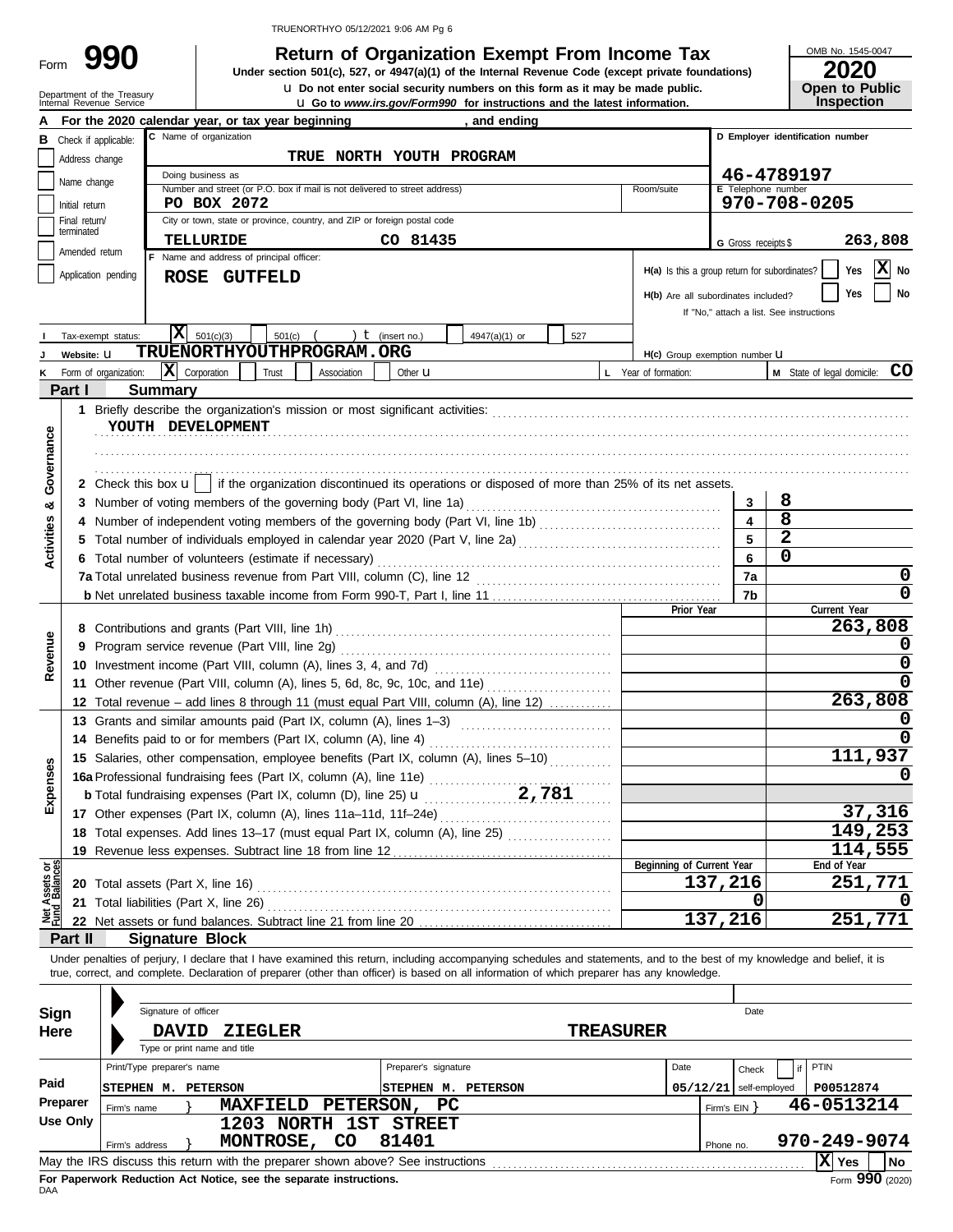|                                     | Form 990 (2020) TRUE NORTH YOUTH PROGRAM             |                                                                                                                                | 46-4789197  | Page 2                                                  |
|-------------------------------------|------------------------------------------------------|--------------------------------------------------------------------------------------------------------------------------------|-------------|---------------------------------------------------------|
| Part III                            |                                                      | <b>Statement of Program Service Accomplishments</b>                                                                            |             |                                                         |
|                                     |                                                      |                                                                                                                                |             | x                                                       |
|                                     | 1 Briefly describe the organization's mission:       |                                                                                                                                |             |                                                         |
| YOUTH DEVELOPMENT                   |                                                      |                                                                                                                                |             |                                                         |
|                                     |                                                      |                                                                                                                                |             |                                                         |
|                                     |                                                      |                                                                                                                                |             |                                                         |
| $\mathbf{2}$                        |                                                      | Did the organization undertake any significant program services during the year which were not listed on the                   |             |                                                         |
| prior Form 990 or 990-EZ?           |                                                      |                                                                                                                                |             | Yes $ \mathbf{X} $ No                                   |
|                                     | If "Yes," describe these new services on Schedule O. |                                                                                                                                |             |                                                         |
| 3                                   |                                                      | Did the organization cease conducting, or make significant changes in how it conducts, any program                             |             |                                                         |
| services?                           |                                                      |                                                                                                                                |             | Yes $\overline{X}$ No                                   |
|                                     | If "Yes," describe these changes on Schedule O.      |                                                                                                                                |             |                                                         |
|                                     |                                                      | Describe the organization's program service accomplishments for each of its three largest program services, as measured by     |             |                                                         |
|                                     |                                                      | expenses. Section 501(c)(3) and 501(c)(4) organizations are required to report the amount of grants and allocations to others, |             |                                                         |
|                                     |                                                      | the total expenses, and revenue, if any, for each program service reported.                                                    |             |                                                         |
|                                     |                                                      |                                                                                                                                |             |                                                         |
| 4a (Code:                           | ) (Expenses \$                                       | $27,324$ including grants of \$                                                                                                |             | ) (Revenue \$                                           |
|                                     |                                                      | PROVIDE OUTDOOR RECREATION PROGRAMS ON A YEAR ROUND BASIS TO TEENS                                                             |             |                                                         |
|                                     |                                                      |                                                                                                                                |             |                                                         |
|                                     |                                                      |                                                                                                                                |             |                                                         |
|                                     |                                                      |                                                                                                                                |             |                                                         |
|                                     |                                                      |                                                                                                                                |             |                                                         |
|                                     |                                                      |                                                                                                                                |             |                                                         |
|                                     |                                                      |                                                                                                                                |             |                                                         |
|                                     |                                                      |                                                                                                                                |             |                                                         |
|                                     |                                                      |                                                                                                                                |             |                                                         |
|                                     |                                                      |                                                                                                                                |             |                                                         |
|                                     |                                                      |                                                                                                                                |             |                                                         |
| 4b (Code:                           | ) (Expenses \$                                       | $\overline{79}$ , 061 including grants of \$                                                                                   |             | ) (Revenue \$                                           |
| PROVIDE ACADEMIC                    |                                                      |                                                                                                                                |             | TUTORIING PROGRAMS TO GRADES 9-12, COLLGE SCHOLARSHIPS, |
|                                     | COACHING TO HIGH SCHOOL SENIORS                      |                                                                                                                                |             |                                                         |
|                                     |                                                      |                                                                                                                                |             |                                                         |
|                                     |                                                      |                                                                                                                                |             |                                                         |
|                                     |                                                      |                                                                                                                                |             |                                                         |
|                                     |                                                      |                                                                                                                                |             |                                                         |
|                                     |                                                      |                                                                                                                                |             |                                                         |
|                                     |                                                      |                                                                                                                                |             |                                                         |
|                                     |                                                      |                                                                                                                                |             |                                                         |
|                                     |                                                      |                                                                                                                                |             |                                                         |
|                                     |                                                      |                                                                                                                                |             |                                                         |
| 4c (Code:                           | $\ldots$ ) (Expenses \$                              | $27,323$ including grants of \$                                                                                                |             | ) (Revenue \$                                           |
|                                     |                                                      | LIFE SKILLS TRAINING, CAREER TRAINIG, AND COMMUNITY SERVICE PROJECTS                                                           |             |                                                         |
|                                     |                                                      |                                                                                                                                |             |                                                         |
|                                     |                                                      |                                                                                                                                |             |                                                         |
|                                     |                                                      |                                                                                                                                |             |                                                         |
|                                     |                                                      |                                                                                                                                |             |                                                         |
|                                     |                                                      |                                                                                                                                |             |                                                         |
|                                     |                                                      |                                                                                                                                |             |                                                         |
|                                     |                                                      |                                                                                                                                |             |                                                         |
|                                     |                                                      |                                                                                                                                |             |                                                         |
|                                     |                                                      |                                                                                                                                |             |                                                         |
|                                     |                                                      |                                                                                                                                |             |                                                         |
|                                     |                                                      |                                                                                                                                |             |                                                         |
|                                     | 4d Other program services (Describe on Schedule O.)  |                                                                                                                                |             |                                                         |
| (Expenses \$                        |                                                      | including grants of \$                                                                                                         | (Revenue \$ |                                                         |
| 4e Total program service expenses u |                                                      | 133,708                                                                                                                        |             |                                                         |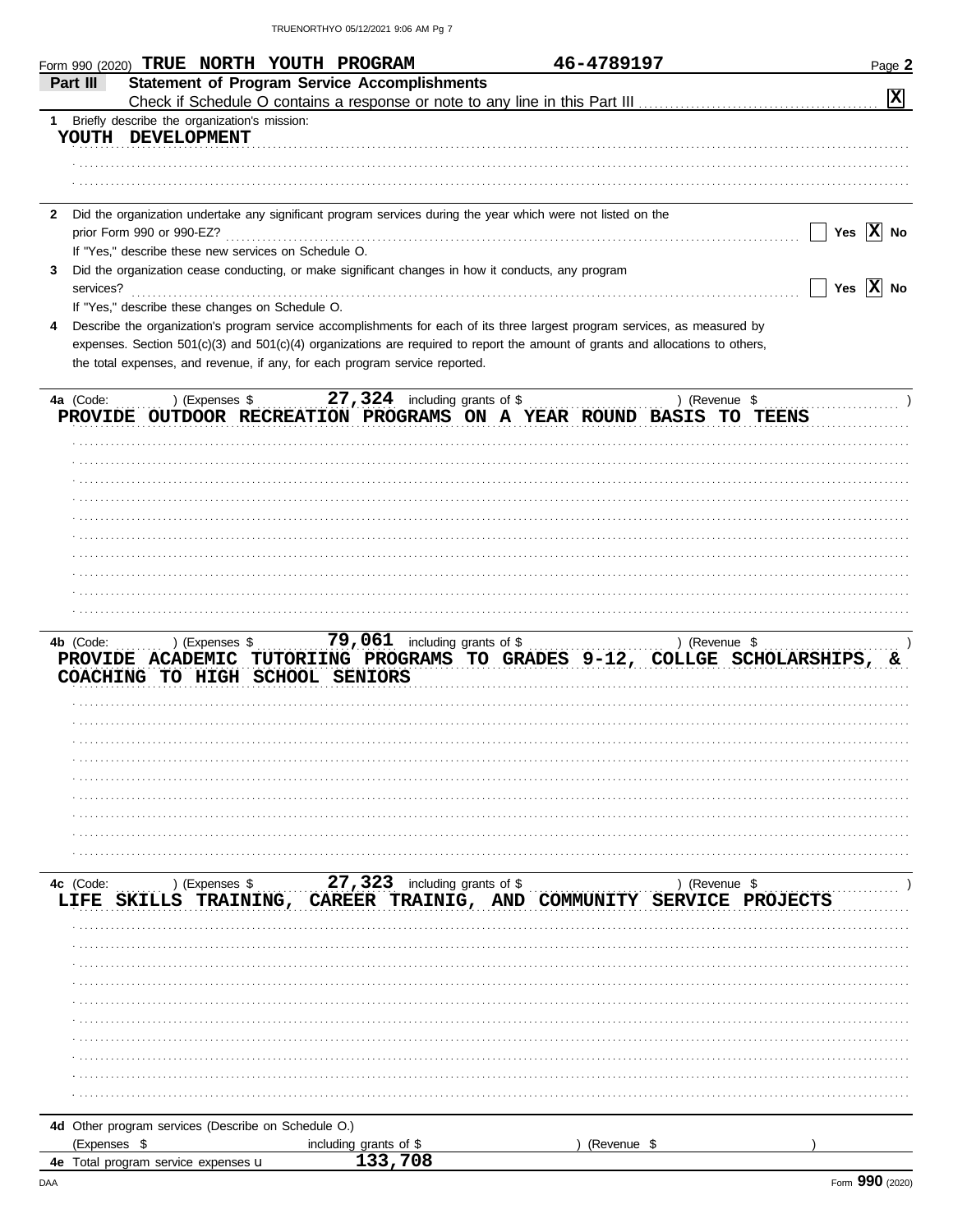|          | 46-4789197<br>Form 990 (2020) TRUE NORTH YOUTH PROGRAM                                                                                                                                                     |                 |     | Page 3 |
|----------|------------------------------------------------------------------------------------------------------------------------------------------------------------------------------------------------------------|-----------------|-----|--------|
|          | Part IV<br><b>Checklist of Required Schedules</b>                                                                                                                                                          |                 |     |        |
|          |                                                                                                                                                                                                            |                 | Yes | No     |
| 1        | Is the organization described in section 501(c)(3) or 4947(a)(1) (other than a private foundation)? If "Yes,"                                                                                              |                 |     |        |
|          | complete Schedule A                                                                                                                                                                                        | 1               | х   |        |
| 2        | Is the organization required to complete Schedule B, Schedule of Contributors (see instructions)?                                                                                                          | $\mathbf{2}$    | X   |        |
| 3        | Did the organization engage in direct or indirect political campaign activities on behalf of or in opposition to                                                                                           |                 |     | X      |
| 4        | candidates for public office? If "Yes," complete Schedule C, Part I<br>Section 501(c)(3) organizations. Did the organization engage in lobbying activities, or have a section 501(h)                       | 3               |     |        |
|          | election in effect during the tax year? If "Yes," complete Schedule C, Part II                                                                                                                             | 4               |     | X      |
| 5        | Is the organization a section $501(c)(4)$ , $501(c)(5)$ , or $501(c)(6)$ organization that receives membership dues,                                                                                       |                 |     |        |
|          | assessments, or similar amounts as defined in Revenue Procedure 98-19? If "Yes," complete Schedule C, Part III                                                                                             | 5               |     | X      |
| 6        | Did the organization maintain any donor advised funds or any similar funds or accounts for which donors                                                                                                    |                 |     |        |
|          | have the right to provide advice on the distribution or investment of amounts in such funds or accounts? If                                                                                                |                 |     |        |
|          | "Yes," complete Schedule D, Part I                                                                                                                                                                         | 6               |     | X      |
| 7        | Did the organization receive or hold a conservation easement, including easements to preserve open space,                                                                                                  |                 |     |        |
|          | the environment, historic land areas, or historic structures? If "Yes," complete Schedule D, Part II                                                                                                       | 7               |     | X      |
| 8        | Did the organization maintain collections of works of art, historical treasures, or other similar assets? If "Yes,"                                                                                        |                 |     |        |
|          | complete Schedule D, Part III                                                                                                                                                                              | 8               |     | X      |
| 9        | Did the organization report an amount in Part X, line 21, for escrow or custodial account liability, serve as a                                                                                            |                 |     |        |
|          | custodian for amounts not listed in Part X; or provide credit counseling, debt management, credit repair, or                                                                                               |                 |     |        |
|          | debt negotiation services? If "Yes," complete Schedule D, Part IV                                                                                                                                          | 9               |     | X      |
| 10       | Did the organization, directly or through a related organization, hold assets in donor-restricted endowments                                                                                               |                 |     |        |
|          | or in quasi endowments? If "Yes," complete Schedule D, Part V                                                                                                                                              | 10              |     | x      |
| 11       | If the organization's answer to any of the following questions is "Yes," then complete Schedule D, Parts VI,                                                                                               |                 |     |        |
| a        | VII, VIII, IX, or X as applicable.<br>Did the organization report an amount for land, buildings, and equipment in Part X, line 10? If "Yes,"                                                               |                 |     |        |
|          | complete Schedule D, Part VI                                                                                                                                                                               | 11a             |     | X      |
| b        | Did the organization report an amount for investments-other securities in Part X, line 12, that is 5% or more                                                                                              |                 |     |        |
|          | of its total assets reported in Part X, line 16? If "Yes," complete Schedule D, Part VII<br>and a complete the contract of the complete the complete the complete the complete the complete the complete t | 11b             |     | X      |
| c        | Did the organization report an amount for investments—program related in Part X, line 13, that is 5% or more                                                                                               |                 |     |        |
|          | of its total assets reported in Part X, line 16? If "Yes," complete Schedule D, Part VIII                                                                                                                  | 11c             |     | X      |
| d        | Did the organization report an amount for other assets in Part X, line 15, that is 5% or more of its total assets                                                                                          |                 |     |        |
|          | reported in Part X, line 16? If "Yes," complete Schedule D, Part IX                                                                                                                                        | 11d             |     | X      |
| е        | Did the organization report an amount for other liabilities in Part X, line 25? If "Yes," complete Schedule D, Part X                                                                                      | 11e             |     | X      |
| f        | Did the organization's separate or consolidated financial statements for the tax year include a footnote that addresses                                                                                    |                 |     |        |
|          | the organization's liability for uncertain tax positions under FIN 48 (ASC 740)? If "Yes," complete Schedule D, Part X                                                                                     | 11f             |     | X      |
| 12a      | Did the organization obtain separate, independent audited financial statements for the tax year? If "Yes," complete                                                                                        |                 |     |        |
|          |                                                                                                                                                                                                            | 12a             |     | x      |
|          | <b>b</b> Was the organization included in consolidated, independent audited financial statements for the tax year? If                                                                                      |                 |     |        |
|          | "Yes," and if the organization answered "No" to line 12a, then completing Schedule D, Parts XI and XII is optional                                                                                         | 12b             |     | X      |
| 13       |                                                                                                                                                                                                            | 13              |     | х<br>X |
| 14a<br>b | Did the organization have aggregate revenues or expenses of more than \$10,000 from grantmaking,                                                                                                           | 14a             |     |        |
|          | fundraising, business, investment, and program service activities outside the United States, or aggregate                                                                                                  |                 |     |        |
|          |                                                                                                                                                                                                            | 14b             |     | X      |
| 15       | Did the organization report on Part IX, column (A), line 3, more than \$5,000 of grants or other assistance to or                                                                                          |                 |     |        |
|          | for any foreign organization? If "Yes," complete Schedule F, Parts II and IV [[[[[[[[[[[[[[[[[[[[[[[[[[[[[[[[[                                                                                             | 15              |     | x      |
| 16       | Did the organization report on Part IX, column (A), line 3, more than \$5,000 of aggregate grants or other                                                                                                 |                 |     |        |
|          | assistance to or for foreign individuals? If "Yes," complete Schedule F, Parts III and IV [[[[[[[[[[[[[[[[[[[                                                                                              | 16              |     | x      |
| 17       | Did the organization report a total of more than \$15,000 of expenses for professional fundraising services on                                                                                             |                 |     |        |
|          |                                                                                                                                                                                                            | 17              |     | X      |
| 18       | Did the organization report more than \$15,000 total of fundraising event gross income and contributions on                                                                                                |                 |     |        |
|          |                                                                                                                                                                                                            | 18              |     | X      |
| 19       | Did the organization report more than \$15,000 of gross income from gaming activities on Part VIII, line 9a?                                                                                               |                 |     |        |
|          |                                                                                                                                                                                                            | 19              |     | х      |
| 20a      |                                                                                                                                                                                                            | 20a             |     | х      |
| b        |                                                                                                                                                                                                            | 20 <sub>b</sub> |     |        |
| 21       | Did the organization report more than \$5,000 of grants or other assistance to any domestic organization or                                                                                                |                 |     |        |
|          |                                                                                                                                                                                                            | 21              |     | x      |

DAA Form **990** (2020) Form 990 (2020)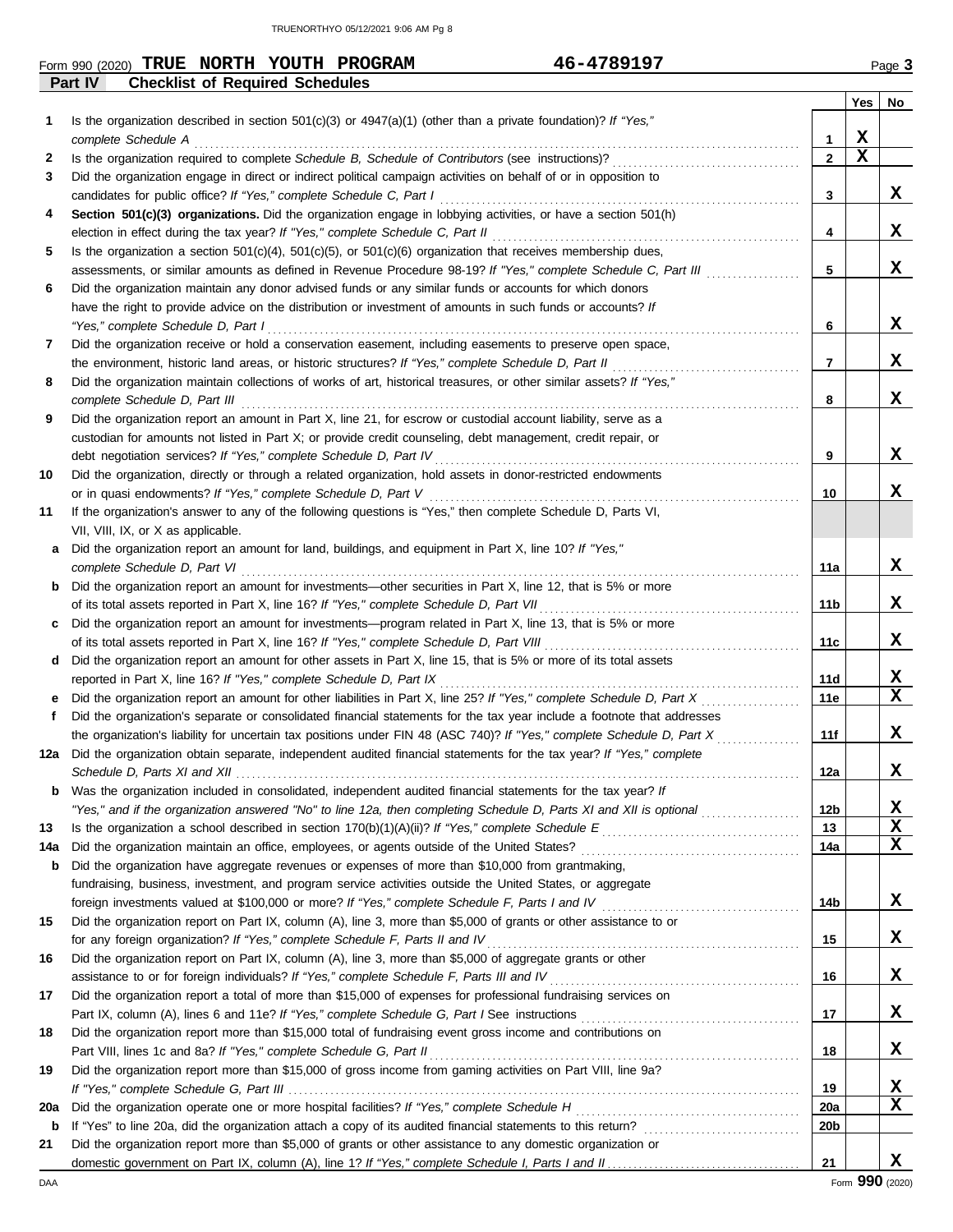|     | 46-4789197<br>Form 990 (2020) TRUE NORTH YOUTH PROGRAM                                                                                                                                                        |                |             |     |     | Page 4      |
|-----|---------------------------------------------------------------------------------------------------------------------------------------------------------------------------------------------------------------|----------------|-------------|-----|-----|-------------|
|     | <b>Checklist of Required Schedules (continued)</b><br>Part IV                                                                                                                                                 |                |             |     |     |             |
|     |                                                                                                                                                                                                               |                |             |     | Yes | No          |
| 22  | Did the organization report more than \$5,000 of grants or other assistance to or for domestic individuals on<br>Part IX, column (A), line 2? If "Yes," complete Schedule I, Parts I and III                  |                |             | 22  |     | X           |
| 23  | Did the organization answer "Yes" to Part VII, Section A, line 3, 4, or 5 about compensation of the                                                                                                           |                |             |     |     |             |
|     | organization's current and former officers, directors, trustees, key employees, and highest compensated                                                                                                       |                |             |     |     |             |
|     | employees? If "Yes," complete Schedule J                                                                                                                                                                      |                |             | 23  |     | X           |
| 24a | Did the organization have a tax-exempt bond issue with an outstanding principal amount of more than                                                                                                           |                |             |     |     |             |
|     | \$100,000 as of the last day of the year, that was issued after December 31, 2002? If "Yes," answer lines 24b                                                                                                 |                |             |     |     |             |
|     | through 24d and complete Schedule K. If "No," go to line 25a                                                                                                                                                  |                |             | 24a |     | x           |
| b   | Did the organization invest any proceeds of tax-exempt bonds beyond a temporary period exception?                                                                                                             |                |             | 24b |     |             |
|     | Did the organization maintain an escrow account other than a refunding escrow at any time during the year                                                                                                     |                |             |     |     |             |
|     | to defease any tax-exempt bonds?                                                                                                                                                                              |                |             | 24c |     |             |
| d   | Did the organization act as an "on behalf of" issuer for bonds outstanding at any time during the year?                                                                                                       |                |             | 24d |     |             |
| 25а | Section 501(c)(3), 501(c)(4), and 501(c)(29) organizations. Did the organization engage in an excess benefit<br>transaction with a disqualified person during the year? If "Yes," complete Schedule L, Part I |                |             | 25a |     | x           |
| b   | Is the organization aware that it engaged in an excess benefit transaction with a disqualified person in a prior                                                                                              |                |             |     |     |             |
|     | year, and that the transaction has not been reported on any of the organization's prior Forms 990 or 990-EZ?                                                                                                  |                |             |     |     |             |
|     | If "Yes," complete Schedule L, Part I                                                                                                                                                                         |                |             | 25b |     | X           |
| 26  | Did the organization report any amount on Part X, line 5 or 22, for receivables from or payables to any current                                                                                               |                |             |     |     |             |
|     | or former officer, director, trustee, key employee, creator or founder, substantial contributor, or 35%                                                                                                       |                |             |     |     |             |
|     | controlled entity or family member of any of these persons? If "Yes," complete Schedule L, Part II                                                                                                            |                |             | 26  |     | x           |
| 27  | Did the organization provide a grant or other assistance to any current or former officer, director, trustee, key                                                                                             |                |             |     |     |             |
|     | employee, creator or founder, substantial contributor or employee thereof, a grant selection committee                                                                                                        |                |             |     |     |             |
|     | member, or to a 35% controlled entity (including an employee thereof) or family member of any of these                                                                                                        |                |             |     |     |             |
|     | persons? If "Yes," complete Schedule L, Part III                                                                                                                                                              |                |             | 27  |     | x           |
| 28  | Was the organization a party to a business transaction with one of the following parties (see Schedule L, Part                                                                                                |                |             |     |     |             |
|     | IV instructions, for applicable filing thresholds, conditions, and exceptions):<br>A current or former officer, director, trustee, key employee, creator or founder, or substantial contributor? If           |                |             |     |     |             |
| а   | "Yes," complete Schedule L, Part IV                                                                                                                                                                           |                |             | 28a |     | <u>x</u>    |
| b   | A family member of any individual described in line 28a? If "Yes," complete Schedule L, Part IV                                                                                                               |                |             | 28b |     | $\mathbf x$ |
| c   | A 35% controlled entity of one or more individuals and/or organizations described in lines 28a or 28b? If                                                                                                     |                |             |     |     |             |
|     | "Yes," complete Schedule L, Part IV                                                                                                                                                                           |                |             | 28c |     | X           |
| 29  | Did the organization receive more than \$25,000 in non-cash contributions? If "Yes," complete Schedule M                                                                                                      |                |             | 29  |     | X           |
| 30  | Did the organization receive contributions of art, historical treasures, or other similar assets, or qualified                                                                                                |                |             |     |     |             |
|     | conservation contributions? If "Yes," complete Schedule M                                                                                                                                                     |                |             | 30  |     | X           |
| 31  | Did the organization liquidate, terminate, or dissolve and cease operations? If "Yes," complete Schedule N, Part I                                                                                            |                |             | 31  |     | $\mathbf x$ |
| 32  | Did the organization sell, exchange, dispose of, or transfer more than 25% of its net assets? If "Yes,"                                                                                                       |                |             |     |     |             |
|     | complete Schedule N, Part II                                                                                                                                                                                  |                |             | 32  |     | х           |
| 33  | Did the organization own 100% of an entity disregarded as separate from the organization under Regulations<br>sections 301.7701-2 and 301.7701-3? If "Yes," complete Schedule R, Part I                       |                |             | 33  |     | X           |
| 34  | Was the organization related to any tax-exempt or taxable entity? If "Yes," complete Schedule R, Part II, III,                                                                                                |                |             |     |     |             |
|     | or IV, and Part V, line 1                                                                                                                                                                                     |                |             | 34  |     | X           |
| 35a |                                                                                                                                                                                                               |                |             | 35a |     | X           |
| b   | If "Yes" to line 35a, did the organization receive any payment from or engage in any transaction with a                                                                                                       |                |             |     |     |             |
|     | controlled entity within the meaning of section 512(b)(13)? If "Yes," complete Schedule R, Part V, line 2                                                                                                     |                |             | 35b |     |             |
| 36  | Section 501(c)(3) organizations. Did the organization make any transfers to an exempt non-charitable                                                                                                          |                |             |     |     |             |
|     |                                                                                                                                                                                                               |                |             | 36  |     | X           |
| 37  | Did the organization conduct more than 5% of its activities through an entity that is not a related organization                                                                                              |                |             |     |     |             |
|     | and that is treated as a partnership for federal income tax purposes? If "Yes," complete Schedule R, Part VI                                                                                                  |                |             | 37  |     | X           |
| 38  | Did the organization complete Schedule O and provide explanations in Schedule O for Part VI, lines 11b and                                                                                                    |                |             |     |     | X           |
|     | 19? Note: All Form 990 filers are required to complete Schedule O.<br><b>Statements Regarding Other IRS Filings and Tax Compliance</b><br>Part V                                                              |                |             | 38  |     |             |
|     |                                                                                                                                                                                                               |                |             |     |     |             |
|     |                                                                                                                                                                                                               |                |             |     | Yes | No          |
| 1а  | Enter the number reported in Box 3 of Form 1096. Enter -0- if not applicable [                                                                                                                                | 1a             | 0           |     |     |             |
| b   | Enter the number of Forms W-2G included in line 1a. Enter -0- if not applicable                                                                                                                               | 1 <sub>b</sub> | $\mathbf 0$ |     |     |             |
| c   | Did the organization comply with backup withholding rules for reportable payments to vendors and                                                                                                              |                |             |     |     |             |
|     |                                                                                                                                                                                                               |                |             | 1c  |     | X           |

|  | $\lambda$ $\sigma$ $\lambda$ $\sigma$ $\alpha$ $\alpha$ $\sigma$ $\alpha$ |  |  |
|--|---------------------------------------------------------------------------|--|--|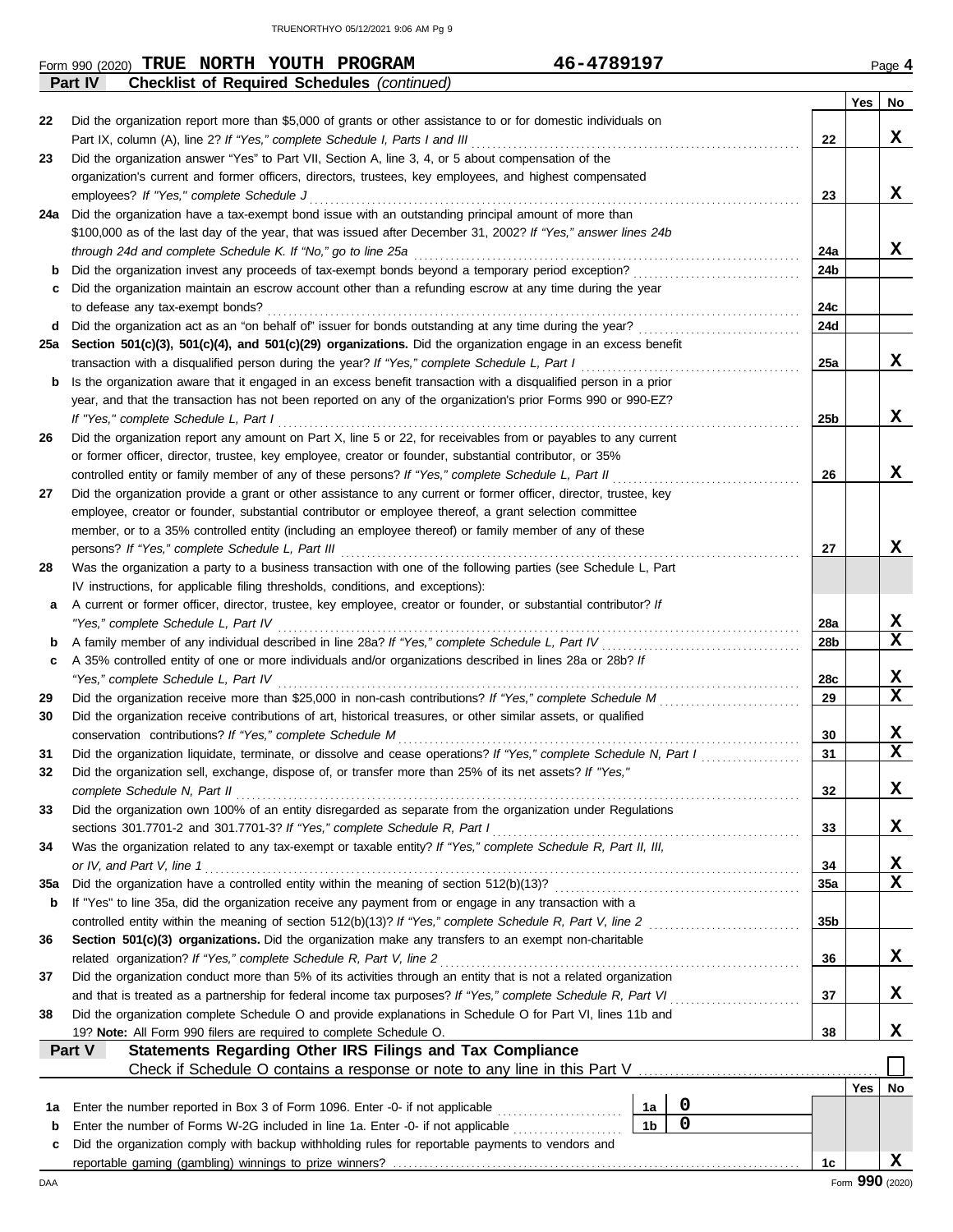|     | 46-4789197<br>Form 990 (2020) TRUE NORTH YOUTH PROGRAM                                                                                                                                             |                    |                      |   | Page 5   |
|-----|----------------------------------------------------------------------------------------------------------------------------------------------------------------------------------------------------|--------------------|----------------------|---|----------|
|     | Statements Regarding Other IRS Filings and Tax Compliance (continued)<br>Part V                                                                                                                    |                    |                      |   |          |
|     | 2a Enter the number of employees reported on Form W-3, Transmittal of Wage and Tax                                                                                                                 |                    |                      |   | Yes   No |
|     | Statements, filed for the calendar year ending with or within the year covered by this return                                                                                                      | $\mathbf{2}$<br>2a |                      |   |          |
| b   |                                                                                                                                                                                                    |                    | 2 <sub>b</sub>       | X |          |
|     | Note: If the sum of lines 1a and 2a is greater than 250, you may be required to e-file (see instructions)                                                                                          |                    |                      |   |          |
| За  |                                                                                                                                                                                                    |                    | 3a                   |   | x        |
| b   | If "Yes," has it filed a Form 990-T for this year? If "No" to line 3b, provide an explanation on Schedule O consequences                                                                           |                    | 3 <sub>b</sub>       |   |          |
| 4a  | At any time during the calendar year, did the organization have an interest in, or a signature or other authority over,                                                                            |                    |                      |   |          |
|     | a financial account in a foreign country (such as a bank account, securities account, or other financial account)?                                                                                 |                    | 4a                   |   | x        |
| b   |                                                                                                                                                                                                    |                    |                      |   |          |
|     | See instructions for filing requirements for FinCEN Form 114, Report of Foreign Bank and Financial Accounts (FBAR).                                                                                |                    |                      |   |          |
| 5а  |                                                                                                                                                                                                    |                    | 5a                   |   | X        |
| b   |                                                                                                                                                                                                    |                    | 5 <sub>b</sub>       |   | X        |
| c   | If "Yes" to line 5a or 5b, did the organization file Form 8886-T?                                                                                                                                  |                    | 5c                   |   |          |
| 6а  | Does the organization have annual gross receipts that are normally greater than \$100,000, and did the                                                                                             |                    |                      |   |          |
|     | organization solicit any contributions that were not tax deductible as charitable contributions?                                                                                                   |                    | 6a                   |   | х        |
| b   | If "Yes," did the organization include with every solicitation an express statement that such contributions or                                                                                     |                    |                      |   |          |
|     | gifts were not tax deductible?                                                                                                                                                                     |                    | 6b                   |   |          |
| 7   | Organizations that may receive deductible contributions under section 170(c).                                                                                                                      |                    |                      |   |          |
| а   | Did the organization receive a payment in excess of \$75 made partly as a contribution and partly for goods                                                                                        |                    |                      |   |          |
|     | and services provided to the payor?                                                                                                                                                                |                    | 7a                   |   |          |
| b   | If "Yes," did the organization notify the donor of the value of the goods or services provided?<br>If "Yes," did the organization notify the donor of the value of the goods or services provided? |                    | 7b                   |   |          |
| c   | Did the organization sell, exchange, or otherwise dispose of tangible personal property for which it was                                                                                           |                    |                      |   |          |
|     |                                                                                                                                                                                                    |                    | 7c                   |   |          |
|     |                                                                                                                                                                                                    | 7d                 |                      |   |          |
|     | Did the organization receive any funds, directly or indirectly, to pay premiums on a personal benefit contract?                                                                                    |                    | 7e                   |   |          |
| f   |                                                                                                                                                                                                    |                    | 7f                   |   |          |
| g   | If the organization received a contribution of qualified intellectual property, did the organization file Form 8899 as required?                                                                   |                    | 7g                   |   |          |
| h   | If the organization received a contribution of cars, boats, airplanes, or other vehicles, did the organization file a Form 1098-C?                                                                 |                    | 7h                   |   |          |
| 8   | Sponsoring organizations maintaining donor advised funds. Did a donor advised fund maintained by the                                                                                               |                    |                      |   |          |
|     |                                                                                                                                                                                                    |                    | 8                    |   |          |
| 9   | Sponsoring organizations maintaining donor advised funds.                                                                                                                                          |                    |                      |   |          |
| а   | Did the sponsoring organization make any taxable distributions under section 4966?                                                                                                                 |                    | 9a<br>9 <sub>b</sub> |   |          |
| b   | Section 501(c)(7) organizations. Enter:                                                                                                                                                            |                    |                      |   |          |
| 10  |                                                                                                                                                                                                    | 10a                |                      |   |          |
| b   | Gross receipts, included on Form 990, Part VIII, line 12, for public use of club facilities [[[[[[[[[[[[[[[[[                                                                                      | 10b                |                      |   |          |
| 11  | Section 501(c)(12) organizations. Enter:                                                                                                                                                           |                    |                      |   |          |
| а   | Gross income from members or shareholders                                                                                                                                                          | 11a                |                      |   |          |
| b   | Gross income from other sources (Do not net amounts due or paid to other sources                                                                                                                   |                    |                      |   |          |
|     | against amounts due or received from them.)                                                                                                                                                        | 11 <sub>b</sub>    |                      |   |          |
| 12a | Section 4947(a)(1) non-exempt charitable trusts. Is the organization filing Form 990 in lieu of Form 1041?                                                                                         |                    | 12a                  |   |          |
| b   | If "Yes," enter the amount of tax-exempt interest received or accrued during the year                                                                                                              | 12b                |                      |   |          |
| 13  | Section 501(c)(29) qualified nonprofit health insurance issuers.                                                                                                                                   |                    |                      |   |          |
| а   | Is the organization licensed to issue qualified health plans in more than one state?                                                                                                               |                    | 13а                  |   |          |
|     | Note: See the instructions for additional information the organization must report on Schedule O.                                                                                                  |                    |                      |   |          |
| b   | Enter the amount of reserves the organization is required to maintain by the states in which                                                                                                       |                    |                      |   |          |
|     |                                                                                                                                                                                                    | 13 <sub>b</sub>    |                      |   |          |
| c   | Enter the amount of reserves on hand                                                                                                                                                               | 13с                |                      |   |          |
| 14a | Did the organization receive any payments for indoor tanning services during the tax year?                                                                                                         |                    | 14a                  |   | х        |
| b   |                                                                                                                                                                                                    |                    | 14b                  |   |          |
| 15  | Is the organization subject to the section 4960 tax on payment(s) of more than \$1,000,000 in remuneration or                                                                                      |                    |                      |   |          |
|     | excess parachute payment(s) during the year?                                                                                                                                                       |                    | 15                   |   | х        |
|     | If "Yes," see instructions and file Form 4720, Schedule N.                                                                                                                                         |                    |                      |   |          |
| 16  | Is the organization an educational institution subject to the section 4968 excise tax on net investment income?                                                                                    |                    | 16                   |   | X        |
|     | If "Yes," complete Form 4720, Schedule O.                                                                                                                                                          |                    |                      |   |          |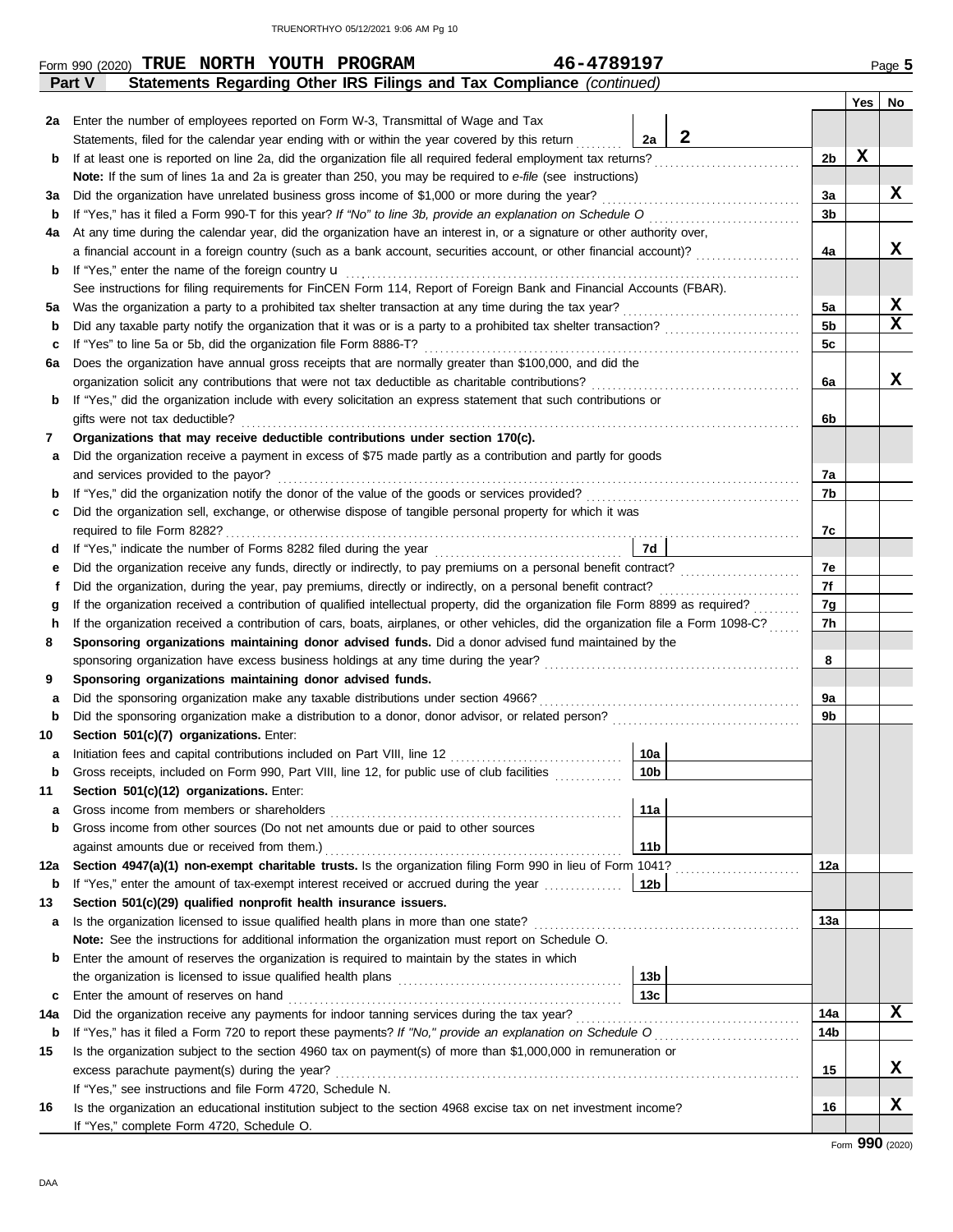|          | <b>Part VI</b><br>Governance, Management, and Disclosure For each "Yes" response to lines 2 through 7b below, and for a "No"                                                                                         |              |     |                 |
|----------|----------------------------------------------------------------------------------------------------------------------------------------------------------------------------------------------------------------------|--------------|-----|-----------------|
|          | response to line 8a, 8b, or 10b below, describe the circumstances, processes, or changes on Schedule O. See instructions.                                                                                            |              |     |                 |
|          | Section A. Governing Body and Management                                                                                                                                                                             |              |     |                 |
|          |                                                                                                                                                                                                                      |              | Yes | No              |
| 1a       | 8<br>Enter the number of voting members of the governing body at the end of the tax year<br>1a                                                                                                                       |              |     |                 |
|          | If there are material differences in voting rights among members of the governing body, or                                                                                                                           |              |     |                 |
|          | if the governing body delegated broad authority to an executive committee or similar                                                                                                                                 |              |     |                 |
|          | committee, explain on Schedule O.                                                                                                                                                                                    |              |     |                 |
| b        | 8<br>1b<br>Enter the number of voting members included on line 1a, above, who are independent                                                                                                                        |              |     |                 |
| 2        | Did any officer, director, trustee, or key employee have a family relationship or a business relationship with                                                                                                       |              |     | X.              |
|          | any other officer, director, trustee, or key employee?                                                                                                                                                               | 2            |     |                 |
| 3        | Did the organization delegate control over management duties customarily performed by or under the direct<br>supervision of officers, directors, trustees, or key employees to a management company or other person? | 3            |     | X               |
| 4        | Did the organization make any significant changes to its governing documents since the prior Form 990 was filed?                                                                                                     | 4            |     | х               |
| 5        |                                                                                                                                                                                                                      | 5            |     | х               |
| 6        | Did the organization have members or stockholders?                                                                                                                                                                   | 6            |     | х               |
| 7a       | Did the organization have members, stockholders, or other persons who had the power to elect or appoint                                                                                                              |              |     |                 |
|          | one or more members of the governing body?                                                                                                                                                                           | 7a           |     | X               |
| b        | Are any governance decisions of the organization reserved to (or subject to approval by) members,                                                                                                                    |              |     |                 |
|          | stockholders, or persons other than the governing body?                                                                                                                                                              | 7b           |     | X.              |
| 8        | Did the organization contemporaneously document the meetings held or written actions undertaken during the year by the following:                                                                                    |              |     |                 |
| а        | The governing body?                                                                                                                                                                                                  | 8a           | x   |                 |
| b        | Each committee with authority to act on behalf of the governing body?                                                                                                                                                | 8b           | x   |                 |
| 9        | Is there any officer, director, trustee, or key employee listed in Part VII, Section A, who cannot be reached at                                                                                                     |              |     |                 |
|          |                                                                                                                                                                                                                      | 9            |     | x               |
|          | Section B. Policies (This Section B requests information about policies not required by the Internal Revenue Code.)                                                                                                  |              |     |                 |
|          |                                                                                                                                                                                                                      |              | Yes | No              |
| 10a      | Did the organization have local chapters, branches, or affiliates?                                                                                                                                                   | 10a          |     | x               |
| b        | If "Yes," did the organization have written policies and procedures governing the activities of such chapters,                                                                                                       |              |     |                 |
|          | affiliates, and branches to ensure their operations are consistent with the organization's exempt purposes?                                                                                                          | 10b          |     |                 |
| 11a      | Has the organization provided a complete copy of this Form 990 to all members of its governing body before filing the form?                                                                                          | 11a          |     | X               |
| b        | Describe in Schedule O the process, if any, used by the organization to review this Form 990.                                                                                                                        |              |     |                 |
| 12a      | Did the organization have a written conflict of interest policy? If "No," go to line 13                                                                                                                              | 12a          |     | х               |
| b        | Were officers, directors, or trustees, and key employees required to disclose annually interests that could give rise to conflicts?                                                                                  | 12b          |     |                 |
| c        | Did the organization regularly and consistently monitor and enforce compliance with the policy? If "Yes,"                                                                                                            |              |     |                 |
|          | describe in Schedule O how this was done<br>Did the organization have a written whistleblower policy?                                                                                                                | 12c<br>13    |     | X               |
| 13<br>14 |                                                                                                                                                                                                                      | 14           |     | $\mathbf x$     |
| 15       | Did the process for determining compensation of the following persons include a review and approval by                                                                                                               |              |     |                 |
|          | independent persons, comparability data, and contemporaneous substantiation of the deliberation and decision?                                                                                                        |              |     |                 |
| a        |                                                                                                                                                                                                                      | 15a          |     | х               |
| b        | Other officers or key employees of the organization                                                                                                                                                                  | 15b          |     | $\mathbf x$     |
|          | If "Yes" to line 15a or 15b, describe the process in Schedule O (see instructions).                                                                                                                                  |              |     |                 |
| 16a      | Did the organization invest in, contribute assets to, or participate in a joint venture or similar arrangement                                                                                                       |              |     |                 |
|          | with a taxable entity during the year?                                                                                                                                                                               | 16a          |     | X               |
| b        | If "Yes," did the organization follow a written policy or procedure requiring the organization to evaluate its                                                                                                       |              |     |                 |
|          | participation in joint venture arrangements under applicable federal tax law, and take steps to safeguard the                                                                                                        |              |     |                 |
|          |                                                                                                                                                                                                                      | 16b          |     |                 |
|          | <b>Section C. Disclosure</b>                                                                                                                                                                                         |              |     |                 |
| 17       | List the states with which a copy of this Form 990 is required to be filed $\mathbf u$ NONE                                                                                                                          |              |     |                 |
| 18       | Section 6104 requires an organization to make its Forms 1023 (1024 or 1024-A, if applicable), 990, and 990-T (Section 501(c)                                                                                         |              |     |                 |
|          | (3)s only) available for public inspection. Indicate how you made these available. Check all that apply.                                                                                                             |              |     |                 |
|          | Own website     Another's website     Upon request<br>Other (explain on Schedule O)                                                                                                                                  |              |     |                 |
| 19       | Describe on Schedule O whether (and if so, how) the organization made its governing documents, conflict of interest policy, and                                                                                      |              |     |                 |
| 20       | financial statements available to the public during the tax year.<br>State the name, address, and telephone number of the person who possesses the organization's books and records u                                |              |     |                 |
|          | PO BOX 2072<br><b>BETSY WALKER</b>                                                                                                                                                                                   |              |     |                 |
|          | CO 81435<br>TELLURIDE                                                                                                                                                                                                | 970-708-0205 |     |                 |
| DAA      |                                                                                                                                                                                                                      |              |     | Form 990 (2020) |

Form 990 (2020) Page **6 TRUE NORTH YOUTH PROGRAM 46-4789197**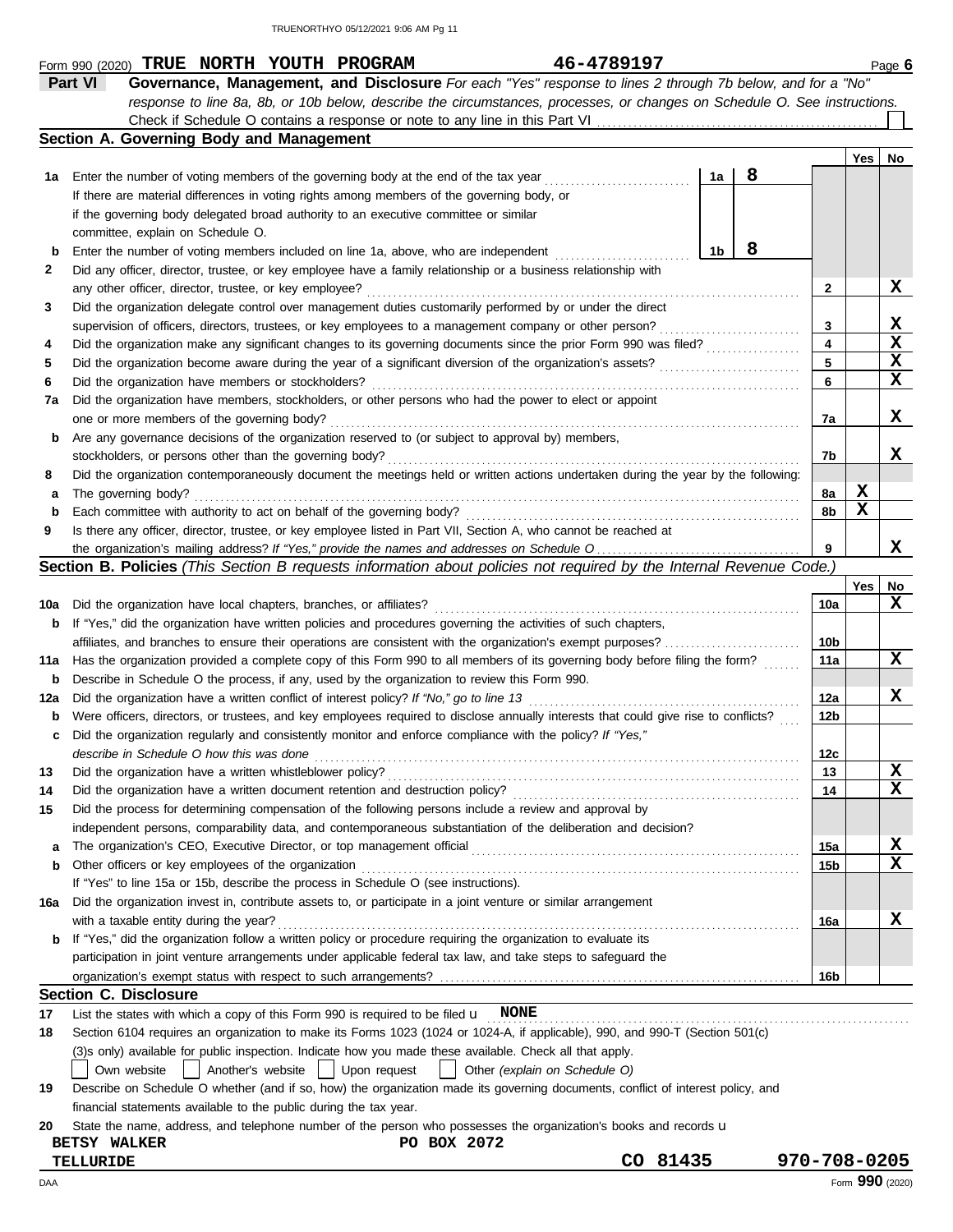|                          |                                             |  | Form 990 (2020) TRUE NORTH YOUTH PROGRAM                                          | 46-4789197                                                                                                                                                                                                                                                  | Page 7 |
|--------------------------|---------------------------------------------|--|-----------------------------------------------------------------------------------|-------------------------------------------------------------------------------------------------------------------------------------------------------------------------------------------------------------------------------------------------------------|--------|
| <b>Part VII</b>          |                                             |  |                                                                                   | Compensation of Officers, Directors, Trustees, Key Employees, Highest Compensated Employees, and                                                                                                                                                            |        |
|                          | <b>Independent Contractors</b>              |  |                                                                                   |                                                                                                                                                                                                                                                             |        |
|                          |                                             |  |                                                                                   | Check if Schedule O contains a response or note to any line in this Part VII                                                                                                                                                                                |        |
| Section A.               |                                             |  |                                                                                   | Officers, Directors, Trustees, Key Employees, and Highest Compensated Employees                                                                                                                                                                             |        |
| organization's tax year. |                                             |  |                                                                                   | 1a Complete this table for all persons required to be listed. Report compensation for the calendar year ending with or within the                                                                                                                           |        |
|                          |                                             |  | compensation. Enter -0- in columns (D), (E), and (F) if no compensation was paid. | • List all of the organization's <b>current</b> officers, directors, trustees (whether individuals or organizations), regardless of amount of                                                                                                               |        |
|                          |                                             |  |                                                                                   | • List all of the organization's current key employees, if any. See instructions for definition of "key employee."                                                                                                                                          |        |
|                          | organization and any related organizations. |  |                                                                                   | • List the organization's five current highest compensated employees (other than an officer, director, trustee, or key employee)<br>who received reportable compensation (Box 5 of Form W-2 and/or Box 7 of Form 1099-MISC) of more than \$100,000 from the |        |
|                          |                                             |  |                                                                                   | الموطة وموجود والموجود والمرور والمسود المتوجود ومعارضها الموارد والموارد والمستحدث والمستحدث والمواقع والموارد والتاريخ الورقاني المراقية                                                                                                                  |        |

List all of the organization's **former** officers, key employees, and highest compensated employees who received more than • List all of the organization's **former** officers, key employees, and highest compensate \$100,000 of reportable compensation from the organization and any related organizations.

List all of the organization's **former directors or trustees** that received, in the capacity as a former director or trustee of the organization, more than \$10,000 of reportable compensation from the organization and any related organizations. See instructions for the order in which to list the persons above. **•**

Check this box if neither the organization nor any related organization compensated any current officer, director, or trustee.

| (A)<br>Name and title              | (B)<br>Average<br>hours<br>per week<br>(list any<br>hours for |                                   |                      | (C)<br>Position |                 | (do not check more than one<br>box, unless person is both an<br>officer and a director/trustee) |        | (D)<br>Reportable<br>compensation<br>from the<br>organization<br>(W-2/1099-MISC) | (E)<br>Reportable<br>compensation<br>from related<br>organizations<br>(W-2/1099-MISC) | (F)<br>Estimated amount<br>of other<br>compensation<br>from the<br>organization and |
|------------------------------------|---------------------------------------------------------------|-----------------------------------|----------------------|-----------------|-----------------|-------------------------------------------------------------------------------------------------|--------|----------------------------------------------------------------------------------|---------------------------------------------------------------------------------------|-------------------------------------------------------------------------------------|
|                                    | related<br>organizations<br>below<br>dotted line)             | Individual trustee<br>or director | nstitutional trustee | Officer         | Ķey<br>employee | Highest compensated<br>employee                                                                 | Former |                                                                                  |                                                                                       | related organizations                                                               |
| (1) VIVIAN RUSSELL                 | 40.00                                                         |                                   |                      |                 |                 |                                                                                                 |        |                                                                                  |                                                                                       |                                                                                     |
| EXECUTIVE DIRECTOR                 | 0.00                                                          | $\mathbf x$                       |                      | $\mathbf x$     |                 |                                                                                                 |        | 61,500                                                                           | 0                                                                                     | $\mathbf 0$                                                                         |
| (2) MCKAY BELK                     |                                                               |                                   |                      |                 |                 |                                                                                                 |        |                                                                                  |                                                                                       |                                                                                     |
|                                    | 5.00                                                          |                                   |                      |                 |                 |                                                                                                 |        |                                                                                  |                                                                                       |                                                                                     |
| <b>BOARD MEMBER</b>                | 0.00                                                          | $\mathbf x$                       |                      |                 |                 |                                                                                                 |        | 0                                                                                | 0                                                                                     | $\mathbf 0$                                                                         |
| (3) SUSANNE CONNELLY               |                                                               |                                   |                      |                 |                 |                                                                                                 |        |                                                                                  |                                                                                       |                                                                                     |
|                                    | 5.00                                                          |                                   |                      |                 |                 |                                                                                                 |        |                                                                                  |                                                                                       |                                                                                     |
| <b>SECRETARY</b>                   | 0.00                                                          | $\mathbf x$                       |                      | $\mathbf x$     |                 |                                                                                                 |        | 0                                                                                | 0                                                                                     | $\mathbf 0$                                                                         |
| (4) ROSE GUTFELD                   |                                                               |                                   |                      |                 |                 |                                                                                                 |        |                                                                                  |                                                                                       |                                                                                     |
|                                    | 5.00                                                          |                                   |                      |                 |                 |                                                                                                 |        |                                                                                  |                                                                                       |                                                                                     |
| <b>BOARD PRESIDENT</b>             | 0.00                                                          | $\mathbf x$                       |                      | $\mathbf x$     |                 |                                                                                                 |        | 0                                                                                | 0                                                                                     | 0                                                                                   |
| (5) MATT LEWIS                     | 5.00                                                          |                                   |                      |                 |                 |                                                                                                 |        |                                                                                  |                                                                                       |                                                                                     |
| <b>BOARD MEMBER</b>                | 0.00                                                          | $\mathbf x$                       |                      |                 |                 |                                                                                                 |        | 0                                                                                | 0                                                                                     | $\mathbf 0$                                                                         |
| (6) JODY MILLER                    | 5.00                                                          |                                   |                      |                 |                 |                                                                                                 |        |                                                                                  |                                                                                       |                                                                                     |
| <b>BOARD MEMBER</b>                | 0.00                                                          | $\mathbf x$                       |                      |                 |                 |                                                                                                 |        | 0                                                                                | 0                                                                                     | $\mathbf 0$                                                                         |
| (7) LANIER NELSON                  |                                                               |                                   |                      |                 |                 |                                                                                                 |        |                                                                                  |                                                                                       |                                                                                     |
|                                    | 5.00                                                          |                                   |                      |                 |                 |                                                                                                 |        |                                                                                  |                                                                                       |                                                                                     |
| <b>BOARD MEMBER</b>                | 0.00                                                          | $\mathbf x$                       |                      |                 |                 |                                                                                                 |        | 0                                                                                | 0                                                                                     | 0                                                                                   |
| (8) BETSY WALKER                   |                                                               |                                   |                      |                 |                 |                                                                                                 |        |                                                                                  |                                                                                       |                                                                                     |
|                                    | 5.00                                                          |                                   |                      |                 |                 |                                                                                                 |        |                                                                                  |                                                                                       |                                                                                     |
| <b>BOARD MEMBER</b>                | 0.00                                                          | $\mathbf x$                       |                      |                 |                 |                                                                                                 |        | 0                                                                                | 0                                                                                     | $\mathbf 0$                                                                         |
| <b>ZIEGLER</b><br>(9) <b>DAVID</b> |                                                               |                                   |                      |                 |                 |                                                                                                 |        |                                                                                  |                                                                                       |                                                                                     |
|                                    | 5.00                                                          |                                   |                      |                 |                 |                                                                                                 |        |                                                                                  |                                                                                       |                                                                                     |
| <b>TREASURER</b>                   | 0.00                                                          | $\mathbf x$                       |                      | $\mathbf x$     |                 |                                                                                                 |        | 0                                                                                | 0                                                                                     | 0                                                                                   |
| (10)                               |                                                               |                                   |                      |                 |                 |                                                                                                 |        |                                                                                  |                                                                                       |                                                                                     |
|                                    |                                                               |                                   |                      |                 |                 |                                                                                                 |        |                                                                                  |                                                                                       |                                                                                     |
| (11)                               |                                                               |                                   |                      |                 |                 |                                                                                                 |        |                                                                                  |                                                                                       |                                                                                     |
|                                    |                                                               |                                   |                      |                 |                 |                                                                                                 |        |                                                                                  |                                                                                       |                                                                                     |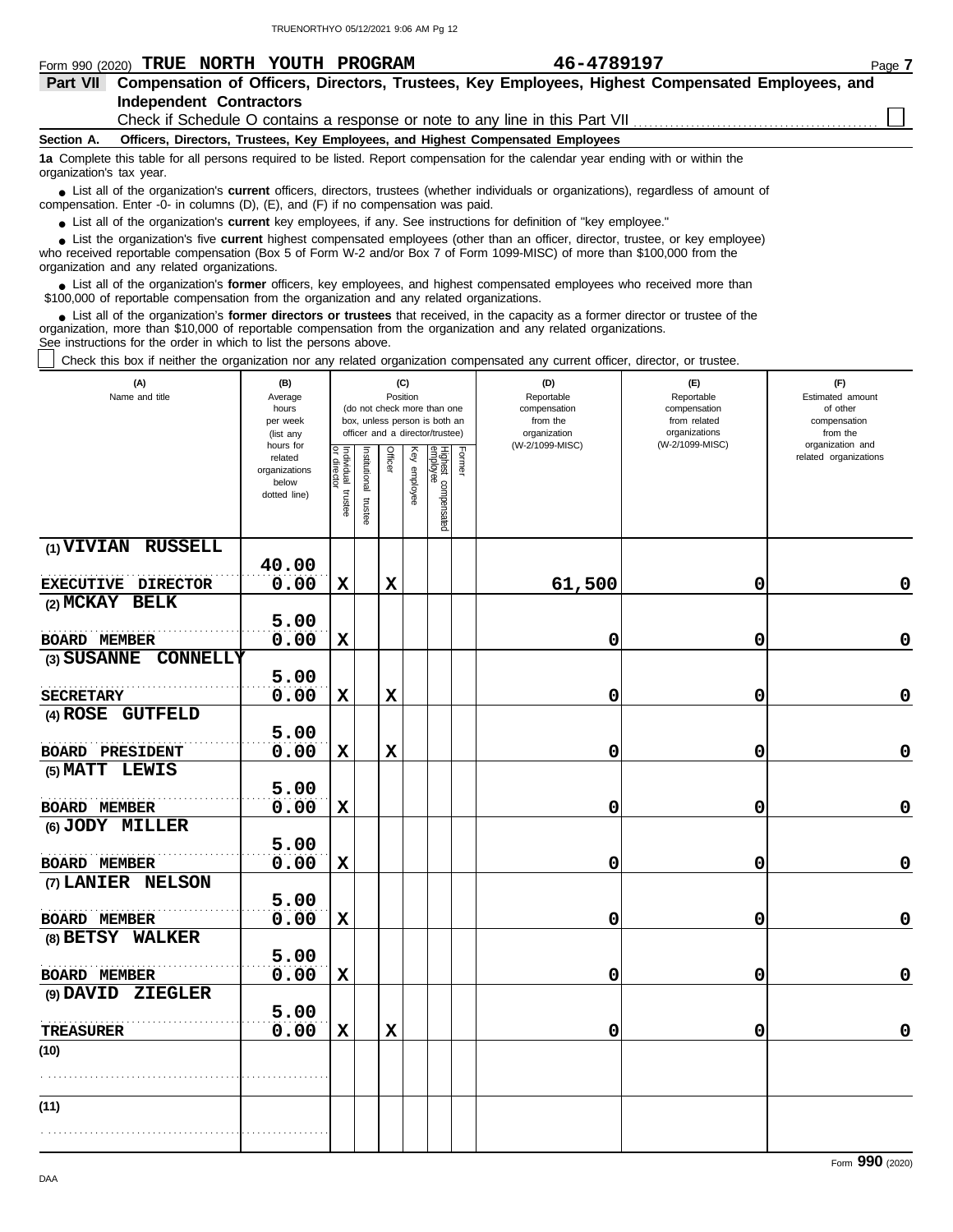|         | Form 990 (2020) TRUE NORTH YOUTH PROGRAM<br><b>Part VII</b>                                                                                                                                                                                                                                                                                           | TRUENORTHYO 05/12/2021 9:06 AM Pg 13                           |                                        |                      |         |                 |                                                                                                 |             | 46-4789197<br>Section A. Officers, Directors, Trustees, Key Employees, and Highest Compensated Employees (continued) |                                                                    |  |                                             |                       | Page 8 |
|---------|-------------------------------------------------------------------------------------------------------------------------------------------------------------------------------------------------------------------------------------------------------------------------------------------------------------------------------------------------------|----------------------------------------------------------------|----------------------------------------|----------------------|---------|-----------------|-------------------------------------------------------------------------------------------------|-------------|----------------------------------------------------------------------------------------------------------------------|--------------------------------------------------------------------|--|---------------------------------------------|-----------------------|--------|
|         | (A)<br>Name and title                                                                                                                                                                                                                                                                                                                                 | (B)<br>Average<br>hours<br>per week<br>(list any               |                                        |                      |         | (C)<br>Position | (do not check more than one<br>box, unless person is both an<br>officer and a director/trustee) |             | (D)<br>Reportable<br>compensation<br>from the<br>organization                                                        | (E)<br>Reportable<br>compensation<br>from related<br>organizations |  | (F)<br>of other<br>compensation<br>from the | Estimated amount      |        |
|         |                                                                                                                                                                                                                                                                                                                                                       | hours for<br>related<br>organizations<br>below<br>dotted line) | Individual 1<br>or director<br>trustee | nstitutional trustee | Officer | Key employee    | Highest compensated<br>employee                                                                 | Former      | (W-2/1099-MISC)                                                                                                      | (W-2/1099-MISC)                                                    |  | organization and                            | related organizations |        |
|         |                                                                                                                                                                                                                                                                                                                                                       |                                                                |                                        |                      |         |                 |                                                                                                 |             |                                                                                                                      |                                                                    |  |                                             |                       |        |
|         |                                                                                                                                                                                                                                                                                                                                                       |                                                                |                                        |                      |         |                 |                                                                                                 |             |                                                                                                                      |                                                                    |  |                                             |                       |        |
|         |                                                                                                                                                                                                                                                                                                                                                       |                                                                |                                        |                      |         |                 |                                                                                                 |             |                                                                                                                      |                                                                    |  |                                             |                       |        |
|         |                                                                                                                                                                                                                                                                                                                                                       |                                                                |                                        |                      |         |                 |                                                                                                 |             |                                                                                                                      |                                                                    |  |                                             |                       |        |
|         |                                                                                                                                                                                                                                                                                                                                                       |                                                                |                                        |                      |         |                 |                                                                                                 |             |                                                                                                                      |                                                                    |  |                                             |                       |        |
|         |                                                                                                                                                                                                                                                                                                                                                       |                                                                |                                        |                      |         |                 |                                                                                                 |             |                                                                                                                      |                                                                    |  |                                             |                       |        |
|         |                                                                                                                                                                                                                                                                                                                                                       |                                                                |                                        |                      |         |                 |                                                                                                 |             |                                                                                                                      |                                                                    |  |                                             |                       |        |
|         |                                                                                                                                                                                                                                                                                                                                                       |                                                                |                                        |                      |         |                 |                                                                                                 |             |                                                                                                                      |                                                                    |  |                                             |                       |        |
| 1b<br>c | Total from continuation sheets to Part VII, Section A                                                                                                                                                                                                                                                                                                 |                                                                |                                        |                      |         |                 |                                                                                                 | u<br>u      | 61,500                                                                                                               |                                                                    |  |                                             |                       |        |
| d<br>2  | Total number of individuals (including but not limited to those listed above) who received more than \$100,000 of<br>reportable compensation from the organization $\bf{u}$ 0                                                                                                                                                                         |                                                                |                                        |                      |         |                 |                                                                                                 | $\mathbf u$ | 61,500                                                                                                               |                                                                    |  |                                             |                       |        |
| 3       | Did the organization list any former officer, director, trustee, key employee, or highest compensated                                                                                                                                                                                                                                                 |                                                                |                                        |                      |         |                 |                                                                                                 |             |                                                                                                                      |                                                                    |  |                                             | Yes                   | No     |
| 4       | employee on line 1a? If "Yes," complete Schedule J for such individual<br>For any individual listed on line 1a, is the sum of reportable compensation and other compensation from the<br>organization and related organizations greater than \$150,000? If "Yes," complete Schedule J for such                                                        |                                                                |                                        |                      |         |                 |                                                                                                 |             |                                                                                                                      |                                                                    |  | 3                                           |                       | X      |
| 5       | individual <b>construction in the construction of the construction of the construction of the construction of the construction of the construction of the construction of the construction of the construction of the constructi</b><br>Did any person listed on line 1a receive or accrue compensation from any unrelated organization or individual |                                                                |                                        |                      |         |                 |                                                                                                 |             |                                                                                                                      |                                                                    |  | 4                                           |                       | X      |
|         | Section B. Independent Contractors                                                                                                                                                                                                                                                                                                                    |                                                                |                                        |                      |         |                 |                                                                                                 |             |                                                                                                                      |                                                                    |  | 5                                           |                       | х      |
| 1       | Complete this table for your five highest compensated independent contractors that received more than \$100,000 of<br>compensation from the organization. Report compensation for the calendar year ending with or within the organization's tax year.                                                                                                |                                                                |                                        |                      |         |                 |                                                                                                 |             |                                                                                                                      |                                                                    |  |                                             |                       |        |
|         |                                                                                                                                                                                                                                                                                                                                                       | (A)<br>Name and business address                               |                                        |                      |         |                 |                                                                                                 |             |                                                                                                                      | (B)<br>Description of services                                     |  |                                             | (C)<br>Compensation   |        |
|         |                                                                                                                                                                                                                                                                                                                                                       |                                                                |                                        |                      |         |                 |                                                                                                 |             |                                                                                                                      |                                                                    |  |                                             |                       |        |
|         |                                                                                                                                                                                                                                                                                                                                                       |                                                                |                                        |                      |         |                 |                                                                                                 |             |                                                                                                                      |                                                                    |  |                                             |                       |        |
|         |                                                                                                                                                                                                                                                                                                                                                       |                                                                |                                        |                      |         |                 |                                                                                                 |             |                                                                                                                      |                                                                    |  |                                             |                       |        |
|         |                                                                                                                                                                                                                                                                                                                                                       |                                                                |                                        |                      |         |                 |                                                                                                 |             |                                                                                                                      |                                                                    |  |                                             |                       |        |
|         |                                                                                                                                                                                                                                                                                                                                                       |                                                                |                                        |                      |         |                 |                                                                                                 |             |                                                                                                                      |                                                                    |  |                                             |                       |        |
| 2       | Total number of independent contractors (including but not limited to those listed above) who<br>received more than \$100,000 of compensation from the organization u                                                                                                                                                                                 |                                                                |                                        |                      |         |                 |                                                                                                 |             |                                                                                                                      | 0                                                                  |  |                                             |                       |        |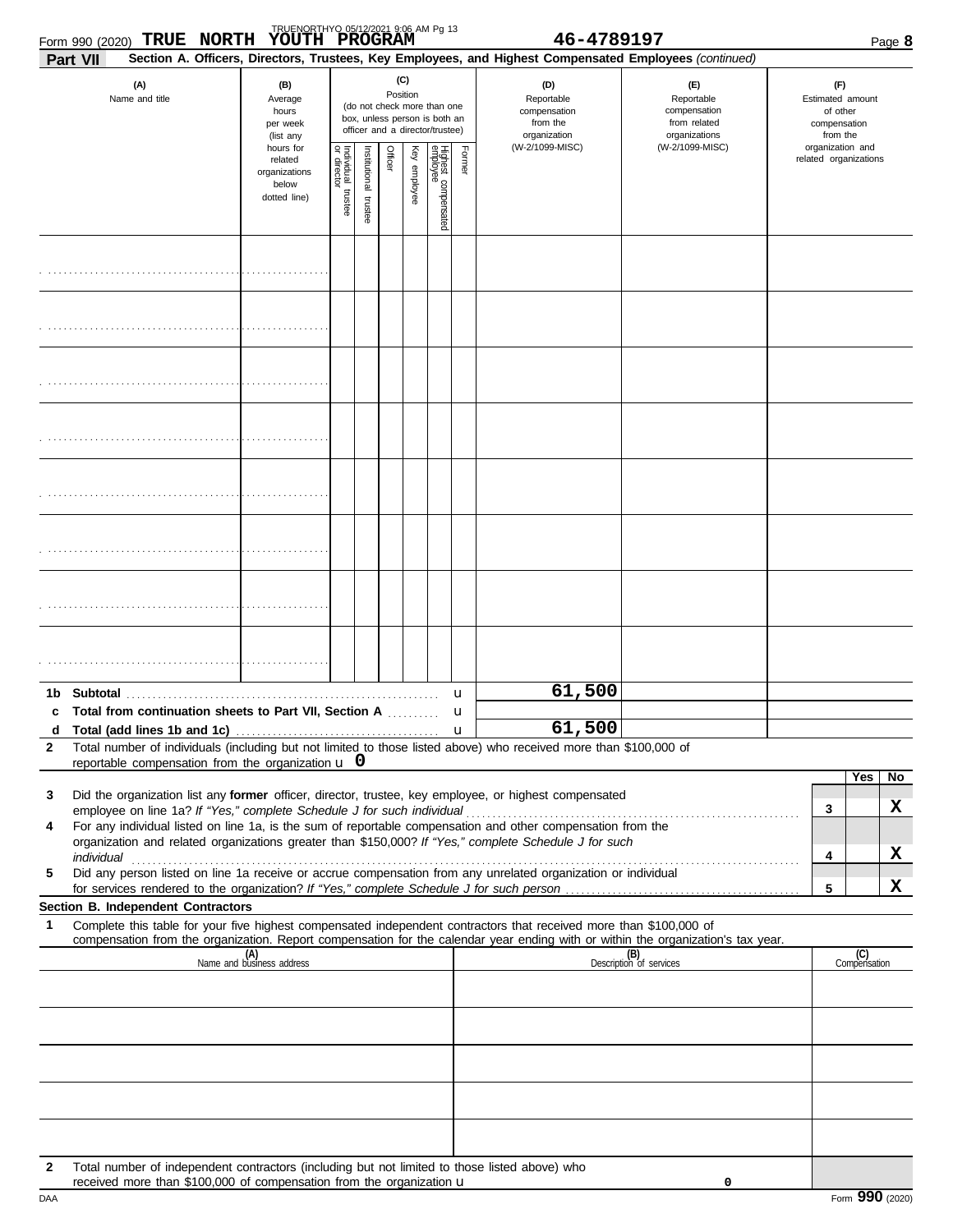**TRUE NORTH YOUTH PROGRAM 46-4789197**

|                                                           | Part VIII |                                                        |    | <b>Statement of Revenue</b> |                |                      | Check if Schedule O contains a response or note to any line in this Part VIII |                          |                               |                                    |
|-----------------------------------------------------------|-----------|--------------------------------------------------------|----|-----------------------------|----------------|----------------------|-------------------------------------------------------------------------------|--------------------------|-------------------------------|------------------------------------|
|                                                           |           |                                                        |    |                             |                |                      | (A)                                                                           | (B)<br>Related or exempt | (C)                           | (D)                                |
|                                                           |           |                                                        |    |                             |                |                      | Total revenue                                                                 | function revenue         | Unrelated<br>business revenue | Revenue excluded<br>from tax under |
|                                                           |           |                                                        |    |                             |                |                      |                                                                               |                          |                               | sections 512-514                   |
|                                                           |           | 1a Federated campaigns                                 |    |                             | 1a             |                      |                                                                               |                          |                               |                                    |
| Contributions, Gifts, Grants<br>and Other Similar Amounts |           | <b>b</b> Membership dues <i></i>                       |    |                             | 1b             |                      |                                                                               |                          |                               |                                    |
|                                                           |           | c Fundraising events                                   |    |                             | 1 <sub>c</sub> |                      |                                                                               |                          |                               |                                    |
|                                                           |           | d Related organizations                                |    |                             | 1 <sub>d</sub> |                      |                                                                               |                          |                               |                                    |
|                                                           |           | e Government grants (contributions)                    |    |                             | 1е             | 117,615              |                                                                               |                          |                               |                                    |
|                                                           |           | f All other contributions, gifts, grants,              |    |                             |                |                      |                                                                               |                          |                               |                                    |
|                                                           |           | and similar amounts not included above                 |    |                             | 1f             | 146,193              |                                                                               |                          |                               |                                    |
|                                                           |           | <b>g</b> Noncash contributions included in lines 1a-1f |    |                             | 1g $\sqrt{3}$  |                      |                                                                               |                          |                               |                                    |
|                                                           |           |                                                        |    |                             |                | $\mathbf{u}$         | 263,808                                                                       |                          |                               |                                    |
|                                                           |           |                                                        |    |                             |                | <b>Business Code</b> |                                                                               |                          |                               |                                    |
|                                                           | 2a        |                                                        |    |                             |                |                      |                                                                               |                          |                               |                                    |
| Program Service<br>Revenue                                | b         |                                                        |    |                             |                |                      |                                                                               |                          |                               |                                    |
|                                                           | c         |                                                        |    |                             |                |                      |                                                                               |                          |                               |                                    |
|                                                           |           |                                                        |    |                             |                |                      |                                                                               |                          |                               |                                    |
|                                                           |           | f All other program service revenue                    |    |                             |                |                      |                                                                               |                          |                               |                                    |
|                                                           |           |                                                        |    |                             |                | u                    |                                                                               |                          |                               |                                    |
|                                                           | 3         | Investment income (including dividends, interest, and  |    |                             |                |                      |                                                                               |                          |                               |                                    |
|                                                           |           |                                                        |    |                             |                | u                    |                                                                               |                          |                               |                                    |
|                                                           | 4         | Income from investment of tax-exempt bond proceeds     |    |                             |                | u                    |                                                                               |                          |                               |                                    |
|                                                           | 5         |                                                        |    |                             |                | u                    |                                                                               |                          |                               |                                    |
|                                                           |           |                                                        |    | (i) Real                    |                | (ii) Personal        |                                                                               |                          |                               |                                    |
|                                                           |           | 6a Gross rents                                         | 6а |                             |                |                      |                                                                               |                          |                               |                                    |
|                                                           | b         | Less: rental expenses                                  | 6b |                             |                |                      |                                                                               |                          |                               |                                    |
|                                                           |           | Rental inc. or (loss)                                  | 6c |                             |                |                      |                                                                               |                          |                               |                                    |
|                                                           |           | <b>7a</b> Gross amount from                            |    |                             |                | u                    |                                                                               |                          |                               |                                    |
|                                                           |           | sales of assets                                        |    | (i) Securities              |                | (ii) Other           |                                                                               |                          |                               |                                    |
|                                                           |           | other than inventory                                   | 7а |                             |                |                      |                                                                               |                          |                               |                                    |
| Revenue                                                   |           | <b>b</b> Less: cost or other                           |    |                             |                |                      |                                                                               |                          |                               |                                    |
|                                                           |           | basis and sales exps.                                  | 7b |                             |                |                      |                                                                               |                          |                               |                                    |
|                                                           |           | c Gain or (loss)                                       | 7c |                             |                |                      |                                                                               |                          |                               |                                    |
| <b>Other</b>                                              |           | 8a Gross income from fundraising events                |    |                             |                | u                    |                                                                               |                          |                               |                                    |
|                                                           |           | (not including $\delta$                                |    |                             |                |                      |                                                                               |                          |                               |                                    |
|                                                           |           | of contributions reported on line 1c).                 |    |                             |                |                      |                                                                               |                          |                               |                                    |
|                                                           |           | See Part IV, line 18                                   |    |                             | 8а             |                      |                                                                               |                          |                               |                                    |
|                                                           |           | <b>b</b> Less: direct expenses                         |    |                             | 8b             |                      |                                                                               |                          |                               |                                    |
|                                                           |           | c Net income or (loss) from fundraising events         |    |                             |                | u                    |                                                                               |                          |                               |                                    |
|                                                           |           | 9a Gross income from gaming activities.                |    |                             |                |                      |                                                                               |                          |                               |                                    |
|                                                           |           | See Part IV, line 19                                   |    |                             | 9а             |                      |                                                                               |                          |                               |                                    |
|                                                           |           | <b>b</b> Less: direct expenses <i>minimum</i>          |    |                             | 9 <sub>b</sub> |                      |                                                                               |                          |                               |                                    |
|                                                           |           | c Net income or (loss) from gaming activities          |    |                             |                | u                    |                                                                               |                          |                               |                                    |
|                                                           |           | 10a Gross sales of inventory, less                     |    |                             |                |                      |                                                                               |                          |                               |                                    |
|                                                           |           | returns and allowances                                 |    |                             | 10a            |                      |                                                                               |                          |                               |                                    |
|                                                           |           | <b>b</b> Less: cost of goods sold                      |    |                             | 10b            |                      |                                                                               |                          |                               |                                    |
|                                                           |           | c Net income or (loss) from sales of inventory         |    |                             |                | u                    |                                                                               |                          |                               |                                    |
|                                                           |           |                                                        |    |                             |                | <b>Business Code</b> |                                                                               |                          |                               |                                    |
|                                                           | 11a       |                                                        |    |                             |                |                      |                                                                               |                          |                               |                                    |
|                                                           | b         |                                                        |    |                             |                |                      |                                                                               |                          |                               |                                    |
| Miscellaneous<br>Revenue                                  |           |                                                        |    |                             |                |                      |                                                                               |                          |                               |                                    |
|                                                           |           |                                                        |    |                             |                | u                    |                                                                               |                          |                               |                                    |
|                                                           |           |                                                        |    |                             |                | $\mathbf{u}$         | 263,808                                                                       | 0                        | 0                             |                                    |
|                                                           |           |                                                        |    |                             |                |                      |                                                                               |                          |                               |                                    |

Form 990 (2020) Page **9**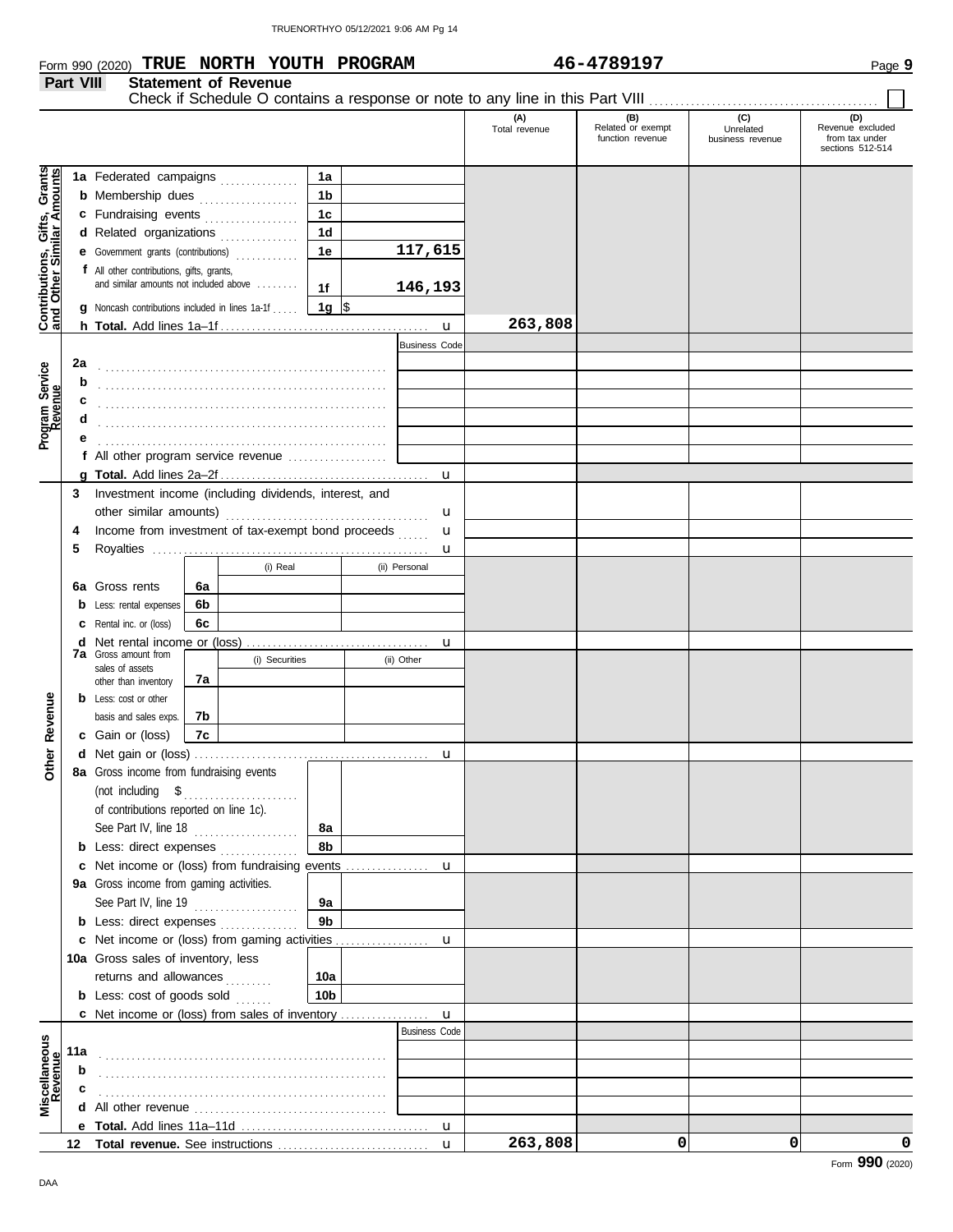### **Part IX Statement of Functional Expenses** *Section 501(c)(3) and 501(c)(4) organizations must complete all columns. All other organizations must complete column (A). Do not include amounts reported on lines 6b, 7b, 8b, 9b, and 10b of Part VIII.* **1 2 3 4 5 6 7 8 9 10 11 a** Management ................................. **b** Legal **c** Accounting . . . . . . . . . . . . . . . . . . . . . . . . . . . . . . . . . . . **d** Lobbying . . . . . . . . . . . . . . . . . . . . . . . . . . . . . . . . . . . . . **e** Professional fundraising services. See Part IV, line 17 **f g** Other. (If line 11g amount exceeds 10% of line 25, column **12** Advertising and promotion . . . . . . . . . . . . . . . . . **13 14 15 16 17 18 19 20 21 22 23 24 a b c d e** All other expenses . . . . . . . . . . . . . . . . . . . . . . . . . . . 25 Total functional expenses. Add lines 1 through 24e . . . . . **26** Grants and other assistance to domestic organizations and domestic governments. See Part IV, line 21 . . . . . . . . . . . Grants and other assistance to domestic individuals. See Part IV, line 22 Grants and other assistance to foreign organizations, foreign governments, and foreign individuals. See Part IV, lines 15 and 16 Benefits paid to or for members . . . . . . . . . . . . Compensation of current officers, directors, trustees, and key employees ................ Compensation not included above to disqualified persons (as defined under section 4958(f)(1)) and persons described in section  $4958(c)(3)(B)$ <sub>.......</sub> Other salaries and wages ................... Pension plan accruals and contributions (include section 401(k) and 403(b) employer contributions) Other employee benefits .................... Payroll taxes . . . . . . . . . . . . . . . . . . . . . . . . . . . . . . . . . Fees for services (nonemployees): . . . . . . . . . . . . . . . . . . . . . . . . . . . . . . . . . . . . . . . . . Investment management fees ............... Office expenses ................................. Information technology ..................... Royalties . . . . . . . . . . . . . . . . . . . . . . . . . . . . . . . . . . . . . Occupancy . . . . . . . . . . . . . . . . . . . . . . . . . . . . . . . . . . Travel . . . . . . . . . . . . . . . . . . . . . . . . . . . . . . . . . . . . . . . . Payments of travel or entertainment expenses for any federal, state, or local public officials Conferences, conventions, and meetings Interest . . . . . . . . . . . . . . . . . . . . . . . . . . . . . . . . . . . . . . Payments to affiliates . . . . . . . . . . . . . . . . . . . . . . . . Depreciation, depletion, and amortization Insurance . . . . . . . . . . . . . . . . . . . . . . . . . . . . . . . . . . . . Other expenses. Itemize expenses not covered above (List miscellaneous expenses on line 24e. If line 24e amount exceeds 10% of line 25, column (A) amount, list line 24e expenses on Schedule O.) fundraising solicitation. Check here  $\mathbf{u}$  | if organization reported in column (B) joint costs from a combined educational campaign and following SOP 98-2 (ASC 958-720) . **(A) (B) (C) (D)** Total expenses Program service Management and expenses | general expenses Fundraising expenses **PROGRAM ACTIVITIES 16,761 16,761 COLLEGE SCHOLARSHIPS** 8,100 8,100 . . . . . . . . . . . . . . . . . . . . . . . . . . . . . . . . . . . . . . . . . . . . . . . **PROFESSIONAL FEES 3,386 3,047 339** . . . . . . . . . . . . . . . . . . . . . . . . . . . . . . . . . . . . . . . . . . . . . . . **FUNDRAISING SUPPORT 2,625 2,625** Check if Schedule O contains a response or note to any line in this Part IX **Joint costs.** Complete this line only if the (A) amount, list line 11g expenses on Schedule O.) . . . . . . . . **99,410 89,469 9,941 4,850 4,365 485 7,677 6,909 768 741 111 556 74 1,645 1,234 329 82 3,352 3,017 335 706 695 11 149,253 133,708 12,764 2,781**

Form 990 (2020) Page **10 TRUE NORTH YOUTH PROGRAM 46-4789197**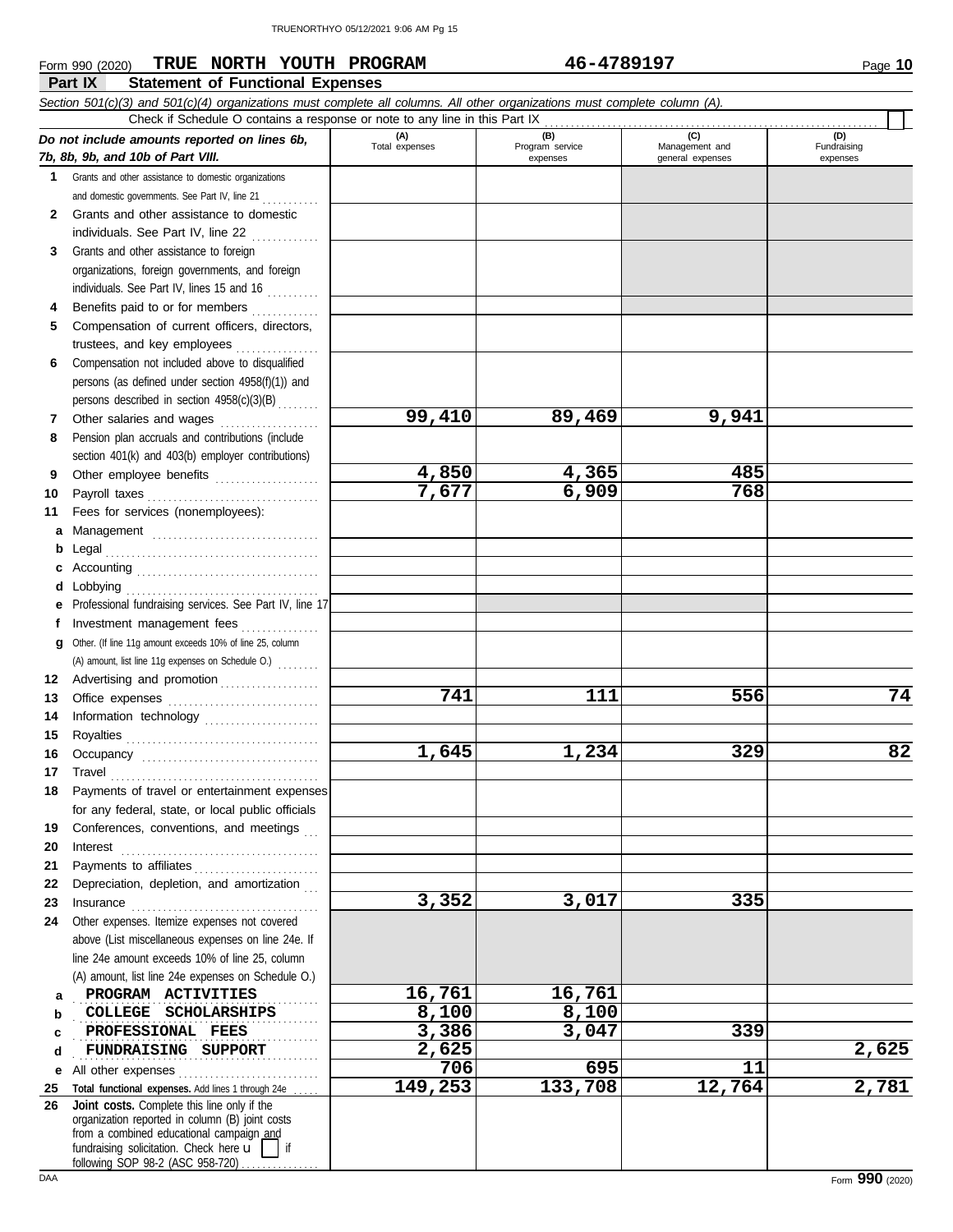|                         |        | TRUE NORTH YOUTH PROGRAM<br>Form 990 (2020)                                                                                                                                                                                    |  | 46-4789197               |                | Page 11            |
|-------------------------|--------|--------------------------------------------------------------------------------------------------------------------------------------------------------------------------------------------------------------------------------|--|--------------------------|----------------|--------------------|
|                         | Part X | <b>Balance Sheet</b>                                                                                                                                                                                                           |  |                          |                |                    |
|                         |        |                                                                                                                                                                                                                                |  |                          |                |                    |
|                         |        |                                                                                                                                                                                                                                |  | (A)<br>Beginning of year |                | (B)<br>End of year |
|                         |        |                                                                                                                                                                                                                                |  |                          |                | 251,771            |
|                         | 1      | Cash-non-interest-bearing                                                                                                                                                                                                      |  | 137,216                  | 1              |                    |
|                         | 2      |                                                                                                                                                                                                                                |  |                          | $\mathbf{2}$   |                    |
|                         | 3      |                                                                                                                                                                                                                                |  |                          | 3              |                    |
|                         | 4      |                                                                                                                                                                                                                                |  |                          | 4              |                    |
|                         | 5      | Loans and other receivables from any current or former officer, director,                                                                                                                                                      |  |                          |                |                    |
|                         |        | trustee, key employee, creator or founder, substantial contributor, or 35%                                                                                                                                                     |  |                          |                |                    |
|                         |        |                                                                                                                                                                                                                                |  |                          | 5              |                    |
|                         | 6      | Loans and other receivables from other disqualified persons (as defined                                                                                                                                                        |  |                          |                |                    |
| Assets                  |        |                                                                                                                                                                                                                                |  |                          | 6              |                    |
|                         | 7      |                                                                                                                                                                                                                                |  |                          | $\overline{7}$ |                    |
|                         | 8      |                                                                                                                                                                                                                                |  |                          | 8              |                    |
|                         | 9      |                                                                                                                                                                                                                                |  |                          | 9              |                    |
|                         |        | <b>10a</b> Land, buildings, and equipment: cost or other                                                                                                                                                                       |  |                          |                |                    |
|                         |        |                                                                                                                                                                                                                                |  |                          |                |                    |
|                         |        |                                                                                                                                                                                                                                |  |                          | 10c            |                    |
|                         | 11     |                                                                                                                                                                                                                                |  |                          | 11             |                    |
|                         | 12     |                                                                                                                                                                                                                                |  |                          | 12             |                    |
|                         | 13     |                                                                                                                                                                                                                                |  |                          | 13             |                    |
|                         | 14     | Intangible assets with a state of the contract of the state of the state of the state of the state of the state of the state of the state of the state of the state of the state of the state of the state of the state of the |  |                          | 14             |                    |
|                         | 15     |                                                                                                                                                                                                                                |  |                          | 15             |                    |
|                         | 16     |                                                                                                                                                                                                                                |  | 137,216                  | 16             | 251,771            |
|                         | 17     |                                                                                                                                                                                                                                |  |                          | 17             |                    |
|                         | 18     |                                                                                                                                                                                                                                |  |                          | 18             |                    |
|                         | 19     |                                                                                                                                                                                                                                |  |                          | 19             |                    |
|                         | 20     |                                                                                                                                                                                                                                |  | 20                       |                |                    |
|                         | 21     | Escrow or custodial account liability. Complete Part IV of Schedule D                                                                                                                                                          |  |                          | 21             |                    |
|                         | 22     | Loans and other payables to any current or former officer, director,                                                                                                                                                           |  |                          |                |                    |
| Liabilities             |        | trustee, key employee, creator or founder, substantial contributor, or 35%                                                                                                                                                     |  |                          |                |                    |
|                         |        | controlled entity or family member of any of these persons                                                                                                                                                                     |  |                          | 22             |                    |
|                         | 23     | Secured mortgages and notes payable to unrelated third parties [111] Secured mortgages and notes payable to unrelated third parties                                                                                            |  |                          | 23             |                    |
|                         | 24     | Unsecured notes and loans payable to unrelated third parties                                                                                                                                                                   |  |                          | 24             |                    |
|                         | 25     | Other liabilities (including federal income tax, payables to related third                                                                                                                                                     |  |                          |                |                    |
|                         |        | parties, and other liabilities not included on lines 17-24). Complete Part X                                                                                                                                                   |  |                          |                |                    |
|                         |        | of Schedule D                                                                                                                                                                                                                  |  | 0                        | 25<br>26       | 0                  |
|                         | 26     | Organizations that follow FASB ASC 958, check here $\mathbf{u} \overline{X}$                                                                                                                                                   |  |                          |                |                    |
|                         |        | and complete lines 27, 28, 32, and 33.                                                                                                                                                                                         |  |                          |                |                    |
|                         | 27     | Net assets without donor restrictions                                                                                                                                                                                          |  | 77,891                   | 27             | 148,128            |
|                         | 28     | Net assets with donor restrictions                                                                                                                                                                                             |  | 59,325                   | 28             | 103,643            |
|                         |        | Organizations that do not follow FASB ASC 958, check here u                                                                                                                                                                    |  |                          |                |                    |
|                         |        |                                                                                                                                                                                                                                |  |                          |                |                    |
| Assets or Fund Balances | 29     | and complete lines 29 through 33.<br>Capital stock or trust principal, or current funds                                                                                                                                        |  | 29                       |                |                    |
|                         | 30     | Paid-in or capital surplus, or land, building, or equipment fund                                                                                                                                                               |  |                          | 30             |                    |
|                         | 31     | Retained earnings, endowment, accumulated income, or other funds                                                                                                                                                               |  |                          | 31             |                    |
|                         | 32     | Total net assets or fund balances                                                                                                                                                                                              |  | 137,216                  | 32             | 251,771            |
| ğ                       | 33     |                                                                                                                                                                                                                                |  | 137,216                  | 33             | 251,771            |
|                         |        |                                                                                                                                                                                                                                |  |                          |                |                    |

Form **990** (2020)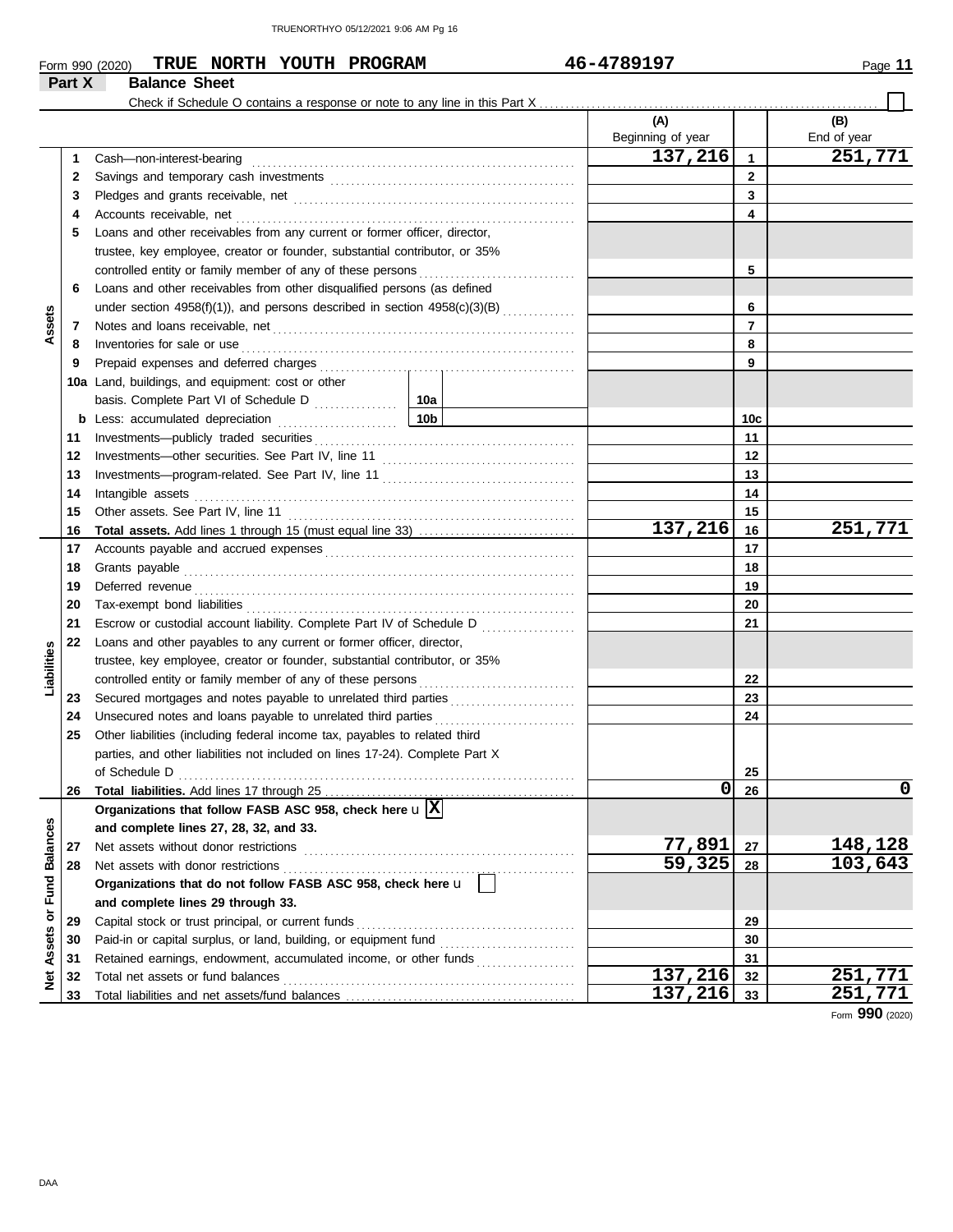|    | 46-4789197<br>Form 990 (2020) TRUE NORTH YOUTH PROGRAM                                                                                                                                                                         |                         |    |         | Page 12 |
|----|--------------------------------------------------------------------------------------------------------------------------------------------------------------------------------------------------------------------------------|-------------------------|----|---------|---------|
|    | <b>Reconciliation of Net Assets</b><br>Part XI                                                                                                                                                                                 |                         |    |         |         |
|    |                                                                                                                                                                                                                                |                         |    |         |         |
| 1  |                                                                                                                                                                                                                                | $\mathbf{1}$            |    |         | 263,808 |
| 2  |                                                                                                                                                                                                                                | $\overline{2}$          |    |         | 149,253 |
| 3  | Revenue less expenses. Subtract line 2 from line 1                                                                                                                                                                             | $\overline{\mathbf{3}}$ |    |         | 114,555 |
| 4  | Net assets or fund balances at beginning of year (must equal Part X, line 32, column (A)) [[[[[[[[[[[[[[[[[[[                                                                                                                  | $\overline{\mathbf{4}}$ |    |         | 137,216 |
| 5  |                                                                                                                                                                                                                                | 5                       |    |         |         |
| 6  | Donated services and use of facilities <b>constructs</b> and the service of facilities <b>constructs</b> and use of facilities                                                                                                 | 6                       |    |         |         |
| 7  |                                                                                                                                                                                                                                | $\overline{7}$          |    |         |         |
| 8  | Prior period adjustments [11, 12] and the contract of the contract of the contract of the contract of the contract of the contract of the contract of the contract of the contract of the contract of the contract of the cont | 8                       |    |         |         |
| 9  |                                                                                                                                                                                                                                | 9                       |    |         |         |
| 10 | Net assets or fund balances at end of year. Combine lines 3 through 9 (must equal Part X, line                                                                                                                                 |                         |    |         |         |
|    | $32$ , column $(B)$ )                                                                                                                                                                                                          | 10                      |    | 251,771 |         |
|    | <b>Financial Statements and Reporting</b><br>Part XII                                                                                                                                                                          |                         |    |         |         |
|    |                                                                                                                                                                                                                                |                         |    |         |         |
|    |                                                                                                                                                                                                                                |                         |    | Yes     | No      |
| 1  | $ \mathbf{X} $ Cash<br>Accounting method used to prepare the Form 990:<br>Accrual<br>Other                                                                                                                                     |                         |    |         |         |
|    | If the organization changed its method of accounting from a prior year or checked "Other," explain in                                                                                                                          |                         |    |         |         |
|    | Schedule O.                                                                                                                                                                                                                    |                         |    |         |         |
|    | 2a Were the organization's financial statements compiled or reviewed by an independent accountant?                                                                                                                             |                         | 2a |         | x       |
|    | If "Yes," check a box below to indicate whether the financial statements for the year were compiled or                                                                                                                         |                         |    |         |         |
|    | reviewed on a separate basis, consolidated basis, or both:                                                                                                                                                                     |                         |    |         |         |
|    | Consolidated basis<br>Separate basis<br>$\Box$<br>Both consolidated and separate basis                                                                                                                                         |                         |    |         |         |
|    |                                                                                                                                                                                                                                |                         | 2b |         | X       |
|    | If "Yes," check a box below to indicate whether the financial statements for the year were audited on a                                                                                                                        |                         |    |         |         |
|    | separate basis, consolidated basis, or both:                                                                                                                                                                                   |                         |    |         |         |
|    | Separate basis<br>Consolidated basis<br>Both consolidated and separate basis                                                                                                                                                   |                         |    |         |         |
|    | c If "Yes" to line 2a or 2b, does the organization have a committee that assumes responsibility for oversight of                                                                                                               |                         |    |         |         |
|    | the audit, review, or compilation of its financial statements and selection of an independent accountant?                                                                                                                      |                         | 2с |         |         |
|    | If the organization changed either its oversight process or selection process during the tax year, explain on                                                                                                                  |                         |    |         |         |
|    | Schedule O.                                                                                                                                                                                                                    |                         |    |         |         |
|    | 3a As a result of a federal award, was the organization required to undergo an audit or audits as set forth in the                                                                                                             |                         |    |         |         |
|    | Single Audit Act and OMB Circular A-133?                                                                                                                                                                                       |                         | За |         |         |
|    | <b>b</b> If "Yes," did the organization undergo the required audit or audits? If the organization did not undergo the                                                                                                          |                         |    |         |         |
|    |                                                                                                                                                                                                                                |                         | 3b |         |         |

Form **990** (2020)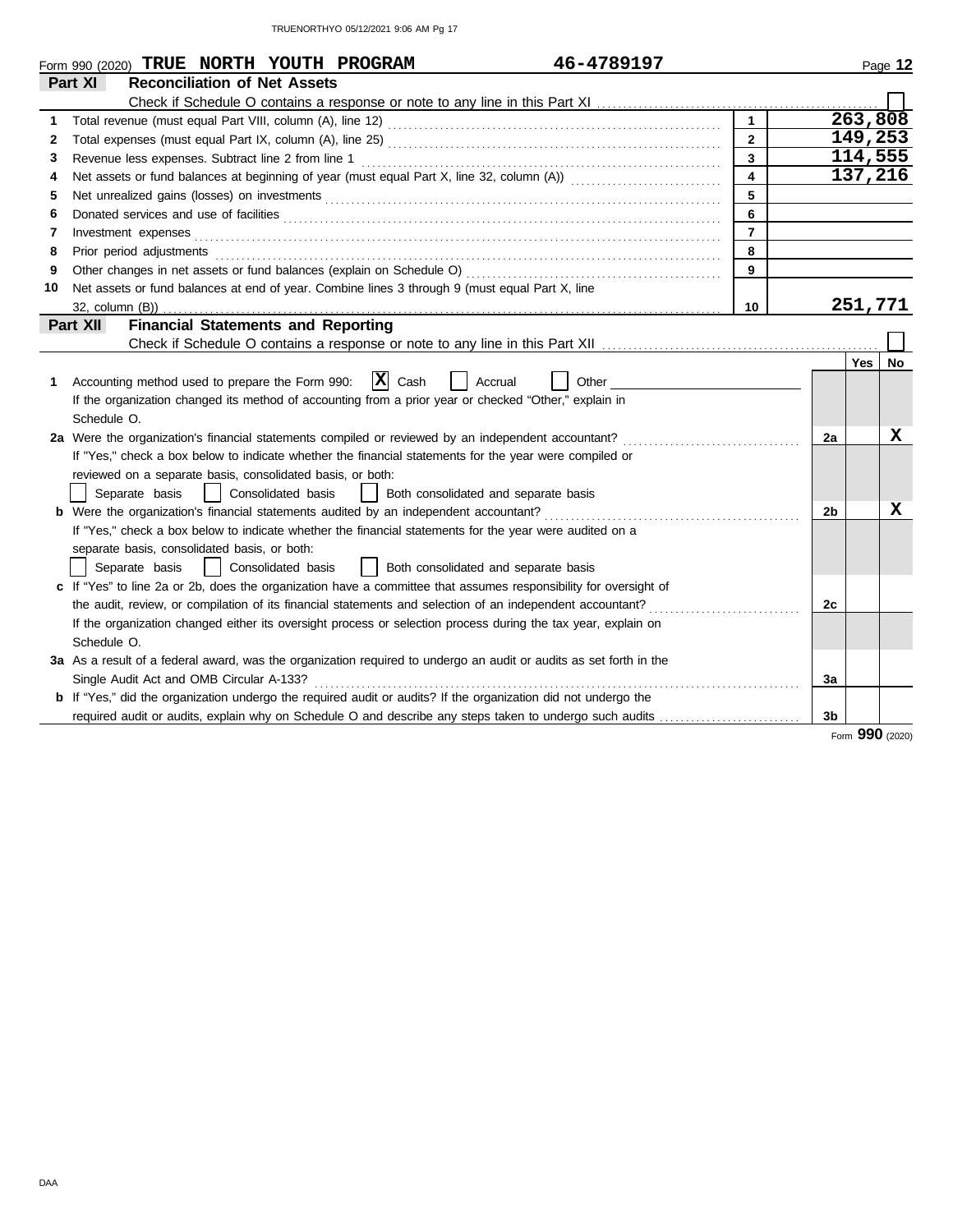| <b>SCHEDULE A</b>                                                                                                                                                               |                                                            | <b>Public Charity Status and Public Support</b>                                                                                                                                                                                                                 |     |                                                      |                                        |                                      |  |  |
|---------------------------------------------------------------------------------------------------------------------------------------------------------------------------------|------------------------------------------------------------|-----------------------------------------------------------------------------------------------------------------------------------------------------------------------------------------------------------------------------------------------------------------|-----|------------------------------------------------------|----------------------------------------|--------------------------------------|--|--|
| (Form 990 or 990-EZ)                                                                                                                                                            |                                                            | Complete if the organization is a section 501(c)(3) organization or a section 4947(a)(1) nonexempt charitable trust.                                                                                                                                            |     |                                                      |                                        | OMB No. 1545-0047                    |  |  |
| Department of the Treasury                                                                                                                                                      |                                                            | La Attach to Form 990 or Form 990-EZ.                                                                                                                                                                                                                           |     |                                                      |                                        | Open to Public                       |  |  |
| Internal Revenue Service                                                                                                                                                        |                                                            | <b>u</b> Go to <i>www.irs.gov/Form990</i> for instructions and the latest information.                                                                                                                                                                          |     |                                                      |                                        | Inspection                           |  |  |
| Name of the organization                                                                                                                                                        |                                                            |                                                                                                                                                                                                                                                                 |     |                                                      |                                        | Employer identification number       |  |  |
|                                                                                                                                                                                 |                                                            | TRUE NORTH YOUTH PROGRAM                                                                                                                                                                                                                                        |     |                                                      | 46-4789197                             |                                      |  |  |
| Part I                                                                                                                                                                          |                                                            | Reason for Public Charity Status. (All organizations must complete this part.) See instructions.<br>The organization is not a private foundation because it is: (For lines 1 through 12, check only one box.)                                                   |     |                                                      |                                        |                                      |  |  |
| 1                                                                                                                                                                               |                                                            | A church, convention of churches, or association of churches described in section 170(b)(1)(A)(i).                                                                                                                                                              |     |                                                      |                                        |                                      |  |  |
| $\mathbf{2}$                                                                                                                                                                    |                                                            | A school described in section 170(b)(1)(A)(ii). (Attach Schedule E (Form 990 or 990-EZ).)                                                                                                                                                                       |     |                                                      |                                        |                                      |  |  |
| 3                                                                                                                                                                               |                                                            | A hospital or a cooperative hospital service organization described in section 170(b)(1)(A)(iii).                                                                                                                                                               |     |                                                      |                                        |                                      |  |  |
| 4                                                                                                                                                                               |                                                            | A medical research organization operated in conjunction with a hospital described in section 170(b)(1)(A)(iii). Enter the hospital's name,                                                                                                                      |     |                                                      |                                        |                                      |  |  |
| city, and state:                                                                                                                                                                |                                                            |                                                                                                                                                                                                                                                                 |     |                                                      |                                        |                                      |  |  |
| 5<br>An organization operated for the benefit of a college or university owned or operated by a governmental unit described in<br>section 170(b)(1)(A)(iv). (Complete Part II.) |                                                            |                                                                                                                                                                                                                                                                 |     |                                                      |                                        |                                      |  |  |
| 6                                                                                                                                                                               |                                                            | A federal, state, or local government or governmental unit described in section 170(b)(1)(A)(v).                                                                                                                                                                |     |                                                      |                                        |                                      |  |  |
| 7                                                                                                                                                                               |                                                            | An organization that normally receives a substantial part of its support from a governmental unit or from the general public                                                                                                                                    |     |                                                      |                                        |                                      |  |  |
|                                                                                                                                                                                 | described in section 170(b)(1)(A)(vi). (Complete Part II.) |                                                                                                                                                                                                                                                                 |     |                                                      |                                        |                                      |  |  |
| 8                                                                                                                                                                               |                                                            | A community trust described in section 170(b)(1)(A)(vi). (Complete Part II.)                                                                                                                                                                                    |     |                                                      |                                        |                                      |  |  |
| 9<br>university:                                                                                                                                                                |                                                            | An agricultural research organization described in section 170(b)(1)(A)(ix) operated in conjunction with a land-grant college<br>or university or a non-land-grant college of agriculture (see instructions). Enter the name, city, and state of the college or |     |                                                      |                                        |                                      |  |  |
| $ {\bf x} $<br>10                                                                                                                                                               |                                                            | An organization that normally receives: (1) more than 33 1/3% of its support from contributions, membership fees, and gross                                                                                                                                     |     |                                                      |                                        |                                      |  |  |
|                                                                                                                                                                                 |                                                            | receipts from activities related to its exempt functions, subject to certain exceptions; and (2) no more than 331/3% of its<br>support from gross investment income and unrelated business taxable income (less section 511 tax) from businesses                |     |                                                      |                                        |                                      |  |  |
|                                                                                                                                                                                 |                                                            | acquired by the organization after June 30, 1975. See section 509(a)(2). (Complete Part III.)                                                                                                                                                                   |     |                                                      |                                        |                                      |  |  |
| 11                                                                                                                                                                              |                                                            | An organization organized and operated exclusively to test for public safety. See section 509(a)(4).                                                                                                                                                            |     |                                                      |                                        |                                      |  |  |
| 12                                                                                                                                                                              |                                                            | An organization organized and operated exclusively for the benefit of, to perform the functions of, or to carry out the purposes                                                                                                                                |     |                                                      |                                        |                                      |  |  |
|                                                                                                                                                                                 |                                                            | of one or more publicly supported organizations described in section 509(a)(1) or section 509(a)(2). See section 509(a)(3).<br>Check the box in lines 12a through 12d that describes the type of supporting organization and complete lines 12e, 12f, and 12g.  |     |                                                      |                                        |                                      |  |  |
| a                                                                                                                                                                               |                                                            | Type I. A supporting organization operated, supervised, or controlled by its supported organization(s), typically by giving                                                                                                                                     |     |                                                      |                                        |                                      |  |  |
|                                                                                                                                                                                 |                                                            | the supported organization(s) the power to regularly appoint or elect a majority of the directors or trustees of the                                                                                                                                            |     |                                                      |                                        |                                      |  |  |
|                                                                                                                                                                                 |                                                            | supporting organization. You must complete Part IV, Sections A and B.                                                                                                                                                                                           |     |                                                      |                                        |                                      |  |  |
| b                                                                                                                                                                               |                                                            | Type II. A supporting organization supervised or controlled in connection with its supported organization(s), by having<br>control or management of the supporting organization vested in the same persons that control or manage the supported                 |     |                                                      |                                        |                                      |  |  |
|                                                                                                                                                                                 |                                                            | organization(s). You must complete Part IV, Sections A and C.                                                                                                                                                                                                   |     |                                                      |                                        |                                      |  |  |
| c                                                                                                                                                                               |                                                            | Type III functionally integrated. A supporting organization operated in connection with, and functionally integrated with,<br>its supported organization(s) (see instructions). You must complete Part IV, Sections A, D, and E.                                |     |                                                      |                                        |                                      |  |  |
| d                                                                                                                                                                               |                                                            | Type III non-functionally integrated. A supporting organization operated in connection with its supported organization(s)                                                                                                                                       |     |                                                      |                                        |                                      |  |  |
|                                                                                                                                                                                 |                                                            | that is not functionally integrated. The organization generally must satisfy a distribution requirement and an attentiveness                                                                                                                                    |     |                                                      |                                        |                                      |  |  |
|                                                                                                                                                                                 |                                                            | requirement (see instructions). You must complete Part IV, Sections A and D, and Part V.                                                                                                                                                                        |     |                                                      |                                        |                                      |  |  |
| е                                                                                                                                                                               |                                                            | Check this box if the organization received a written determination from the IRS that it is a Type I, Type II, Type III<br>functionally integrated, or Type III non-functionally integrated supporting organization.                                            |     |                                                      |                                        |                                      |  |  |
| f                                                                                                                                                                               | Enter the number of supported organizations                |                                                                                                                                                                                                                                                                 |     |                                                      |                                        |                                      |  |  |
| g                                                                                                                                                                               |                                                            | Provide the following information about the supported organization(s).                                                                                                                                                                                          |     |                                                      |                                        |                                      |  |  |
| (i) Name of supported<br>organization                                                                                                                                           | (ii) EIN                                                   | (iii) Type of organization<br>(described on lines 1-10                                                                                                                                                                                                          |     | (iv) Is the organization<br>listed in your governing | (v) Amount of monetary<br>support (see | (vi) Amount of<br>other support (see |  |  |
|                                                                                                                                                                                 |                                                            | above (see instructions))                                                                                                                                                                                                                                       |     | document?                                            | instructions)                          | instructions)                        |  |  |
|                                                                                                                                                                                 |                                                            |                                                                                                                                                                                                                                                                 | Yes | No                                                   |                                        |                                      |  |  |
| (A)                                                                                                                                                                             |                                                            |                                                                                                                                                                                                                                                                 |     |                                                      |                                        |                                      |  |  |
| (B)                                                                                                                                                                             |                                                            |                                                                                                                                                                                                                                                                 |     |                                                      |                                        |                                      |  |  |
|                                                                                                                                                                                 |                                                            |                                                                                                                                                                                                                                                                 |     |                                                      |                                        |                                      |  |  |
| (C)                                                                                                                                                                             |                                                            |                                                                                                                                                                                                                                                                 |     |                                                      |                                        |                                      |  |  |
| (D)                                                                                                                                                                             |                                                            |                                                                                                                                                                                                                                                                 |     |                                                      |                                        |                                      |  |  |
| (E)                                                                                                                                                                             |                                                            |                                                                                                                                                                                                                                                                 |     |                                                      |                                        |                                      |  |  |
| <b>Total</b>                                                                                                                                                                    |                                                            |                                                                                                                                                                                                                                                                 |     |                                                      |                                        |                                      |  |  |

**For Paperwork Reduction Act Notice, see the Instructions for Form 990 or 990-EZ.**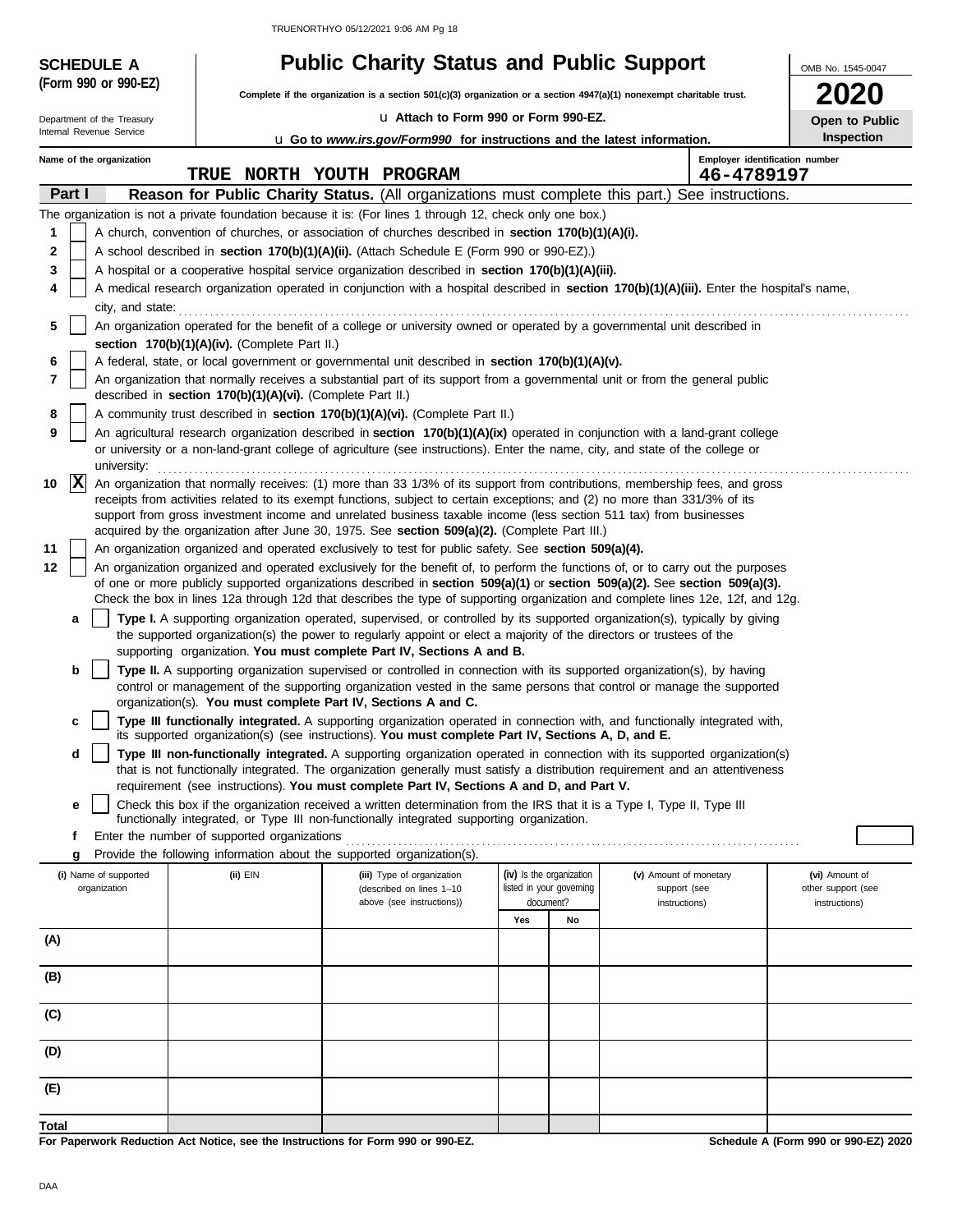|          | Schedule A (Form 990 or 990-EZ) 2020                                                                                                                                                                                                                                                                                                                          |          | TRUE NORTH YOUTH PROGRAM |            |            | 46-4789197 | Page 2    |
|----------|---------------------------------------------------------------------------------------------------------------------------------------------------------------------------------------------------------------------------------------------------------------------------------------------------------------------------------------------------------------|----------|--------------------------|------------|------------|------------|-----------|
|          | Support Schedule for Organizations Described in Sections 170(b)(1)(A)(iv) and 170(b)(1)(A)(vi)<br>Part II                                                                                                                                                                                                                                                     |          |                          |            |            |            |           |
|          | (Complete only if you checked the box on line 5, 7, or 8 of Part I or if the organization failed to qualify under                                                                                                                                                                                                                                             |          |                          |            |            |            |           |
|          | Part III. If the organization fails to qualify under the tests listed below, please complete Part III.)                                                                                                                                                                                                                                                       |          |                          |            |            |            |           |
|          | <b>Section A. Public Support</b>                                                                                                                                                                                                                                                                                                                              |          |                          |            |            |            |           |
|          | Calendar year (or fiscal year beginning in)<br>$\mathbf{u}$                                                                                                                                                                                                                                                                                                   | (a) 2016 | (b) 2017                 | $(c)$ 2018 | $(d)$ 2019 | (e) $2020$ | (f) Total |
| 1        | Gifts, grants, contributions, and<br>membership fees received. (Do not<br>include any "unusual grants.")                                                                                                                                                                                                                                                      |          |                          |            |            |            |           |
| 2        | Tax revenues levied for the<br>organization's benefit and either paid<br>to or expended on its behalf                                                                                                                                                                                                                                                         |          |                          |            |            |            |           |
| 3        | The value of services or facilities<br>furnished by a governmental unit to the<br>organization without charge                                                                                                                                                                                                                                                 |          |                          |            |            |            |           |
| 4        | Total. Add lines 1 through 3                                                                                                                                                                                                                                                                                                                                  |          |                          |            |            |            |           |
| 5        | The portion of total contributions by<br>each person (other than a<br>governmental unit or publicly<br>supported organization) included on<br>line 1 that exceeds 2% of the amount<br>shown on line 11, column (f)                                                                                                                                            |          |                          |            |            |            |           |
| 6        | Public support. Subtract line 5 from line 4                                                                                                                                                                                                                                                                                                                   |          |                          |            |            |            |           |
|          | <b>Section B. Total Support</b>                                                                                                                                                                                                                                                                                                                               |          |                          |            |            |            |           |
|          | Calendar year (or fiscal year beginning in)<br>$\mathbf{u}$                                                                                                                                                                                                                                                                                                   | (a) 2016 | (b) 2017                 | $(c)$ 2018 | $(d)$ 2019 | (e) $2020$ | (f) Total |
| 7        | Amounts from line 4                                                                                                                                                                                                                                                                                                                                           |          |                          |            |            |            |           |
| 8        | Gross income from interest, dividends,<br>payments received on securities loans,<br>rents, royalties, and income from<br>similar sources                                                                                                                                                                                                                      |          |                          |            |            |            |           |
| 9        | Net income from unrelated business<br>activities, whether or not the business<br>is regularly carried on                                                                                                                                                                                                                                                      |          |                          |            |            |            |           |
| 10       | Other income. Do not include gain or<br>loss from the sale of capital assets<br>(Explain in Part VI.)                                                                                                                                                                                                                                                         |          |                          |            |            |            |           |
| 11       | Total support. Add lines 7 through 10                                                                                                                                                                                                                                                                                                                         |          |                          |            |            |            |           |
| 12       |                                                                                                                                                                                                                                                                                                                                                               |          |                          |            |            | 12         |           |
| 13       | First 5 years. If the Form 990 is for the organization's first, second, third, fourth, or fifth tax year as a section 501(c)(3)                                                                                                                                                                                                                               |          |                          |            |            |            |           |
|          | Section C. Computation of Public Support Percentage                                                                                                                                                                                                                                                                                                           |          |                          |            |            |            |           |
|          |                                                                                                                                                                                                                                                                                                                                                               |          |                          |            |            | 14         |           |
| 14<br>15 |                                                                                                                                                                                                                                                                                                                                                               |          |                          |            |            | 15         | %<br>%    |
| 16a      | 33 1/3% support test-2020. If the organization did not check the box on line 13, and line 14 is 33 1/3% or more, check this                                                                                                                                                                                                                                   |          |                          |            |            |            |           |
|          |                                                                                                                                                                                                                                                                                                                                                               |          |                          |            |            |            |           |
| b        | box and stop here. The organization qualifies as a publicly supported organization [11] content content content or the organization [11] content and stop here. The organization content of the state of the state or the stat<br>33 1/3% support test-2019. If the organization did not check a box on line 13 or 16a, and line 15 is 33 1/3% or more, check |          |                          |            |            |            |           |
|          |                                                                                                                                                                                                                                                                                                                                                               |          |                          |            |            |            |           |
|          | 17a 10%-facts-and-circumstances test-2020. If the organization did not check a box on line 13, 16a, or 16b, and line 14 is                                                                                                                                                                                                                                    |          |                          |            |            |            |           |
|          | 10% or more, and if the organization meets the "facts-and-circumstances" test, check this box and stop here. Explain in                                                                                                                                                                                                                                       |          |                          |            |            |            |           |
|          | Part VI how the organization meets the "facts-and-circumstances" test. The organization qualifies as a publicly supported                                                                                                                                                                                                                                     |          |                          |            |            |            |           |
|          |                                                                                                                                                                                                                                                                                                                                                               |          |                          |            |            |            |           |
| b        | organization www.commutation.com/www.commutation.com/www.commutation.com/www.commutation.com/www.commutation.com<br>10%-facts-and-circumstances test-2019. If the organization did not check a box on line 13, 16a, 16b, or 17a, and line                                                                                                                     |          |                          |            |            |            |           |
|          | 15 is 10% or more, and if the organization meets the "facts-and-circumstances" test, check this box and stop here. Explain                                                                                                                                                                                                                                    |          |                          |            |            |            |           |
|          | in Part VI how the organization meets the "facts-and-circumstances" test. The organization qualifies as a publicly supported                                                                                                                                                                                                                                  |          |                          |            |            |            |           |
|          |                                                                                                                                                                                                                                                                                                                                                               |          |                          |            |            |            |           |
| 18       | Private foundation. If the organization did not check a box on line 13, 16a, 16b, 17a, or 17b, check this box and see                                                                                                                                                                                                                                         |          |                          |            |            |            |           |
|          |                                                                                                                                                                                                                                                                                                                                                               |          |                          |            |            |            |           |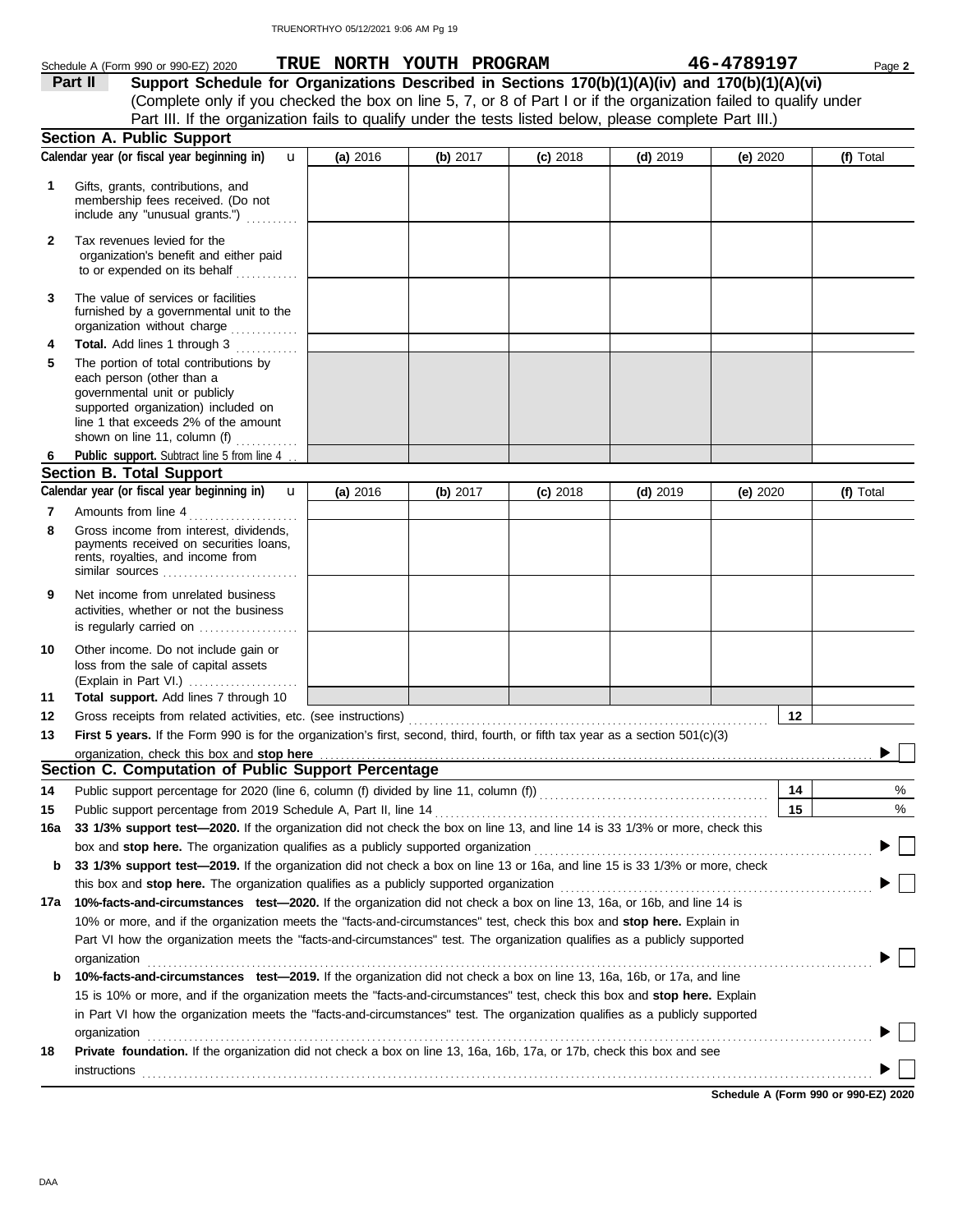|     |                                                                                                                                                                                   |            | TRUE NORTH YOUTH PROGRAM |            |            | 46-4789197 |           |
|-----|-----------------------------------------------------------------------------------------------------------------------------------------------------------------------------------|------------|--------------------------|------------|------------|------------|-----------|
|     | Schedule A (Form 990 or 990-EZ) 2020<br>Part III<br>Support Schedule for Organizations Described in Section 509(a)(2)                                                             |            |                          |            |            |            | Page 3    |
|     | (Complete only if you checked the box on line 10 of Part I or if the organization failed to qualify under Part II.                                                                |            |                          |            |            |            |           |
|     | If the organization fails to qualify under the tests listed below, please complete Part II.)                                                                                      |            |                          |            |            |            |           |
|     | <b>Section A. Public Support</b>                                                                                                                                                  |            |                          |            |            |            |           |
|     | Calendar year (or fiscal year beginning in)<br>u                                                                                                                                  | (a) $2016$ | (b) $2017$               | $(c)$ 2018 | $(d)$ 2019 | (e) $2020$ | (f) Total |
| 1   | Gifts, grants, contributions, and membership fees                                                                                                                                 |            |                          |            |            |            |           |
|     | received. (Do not include any "unusual grants.")                                                                                                                                  | 53,177     | 63,615                   | 130,646    | 180,458    | 263,808    | 691,704   |
| 2   | Gross receipts from admissions, merchandise<br>sold or services performed, or facilities<br>furnished in any activity that is related to the<br>organization's tax-exempt purpose |            |                          |            | 5,600      |            | 5,600     |
| 3   | Gross receipts from activities that are not an<br>unrelated trade or business under section 513                                                                                   |            |                          |            |            |            |           |
| 4   | Tax revenues levied for the<br>organization's benefit and either paid<br>to or expended on its behalf<br><u>a sa salawan</u>                                                      |            |                          |            |            |            |           |
| 5   | The value of services or facilities<br>furnished by a governmental unit to the<br>organization without charge                                                                     |            |                          |            |            |            |           |
| 6   | Total. Add lines 1 through 5                                                                                                                                                      | 53,177     | 63,615                   | 130,646    | 186,058    | 263,808    | 697,304   |
| 7a  | Amounts included on lines 1, 2, and 3<br>received from disqualified persons                                                                                                       |            |                          |            |            |            |           |
| b   | Amounts included on lines 2 and 3<br>received from other than disqualified<br>persons that exceed the greater of \$5,000<br>or 1% of the amount on line 13 for the year           |            |                          |            |            |            |           |
| c   | Add lines 7a and 7b                                                                                                                                                               |            |                          |            |            |            |           |
| 8   | Public support. (Subtract line 7c from                                                                                                                                            |            |                          |            |            |            |           |
|     | line $6.$ )                                                                                                                                                                       |            |                          |            |            |            | 697,304   |
|     | <b>Section B. Total Support</b>                                                                                                                                                   |            |                          |            |            |            |           |
|     | Calendar year (or fiscal year beginning in)<br>$\mathbf{u}$                                                                                                                       | (a) 2016   | (b) 2017                 | $(c)$ 2018 | $(d)$ 2019 | (e) 2020   | (f) Total |
| 9   | Amounts from line 6                                                                                                                                                               | 53,177     | 63,615                   | 130,646    | 186,058    | 263,808    | 697,304   |
| 10a | Gross income from interest, dividends,<br>payments received on securities loans, rents,<br>royalties, and income from similar sources                                             |            |                          |            |            |            |           |
|     | Unrelated business taxable income (less<br>section 511 taxes) from businesses<br>acquired after June 30, 1975                                                                     |            |                          |            |            |            |           |
| c   | Add lines 10a and 10b                                                                                                                                                             |            |                          |            |            |            |           |
| 11  | Net income from unrelated business<br>activities not included in line 10b, whether<br>or not the business is regularly carried on                                                 |            |                          |            |            |            |           |
| 12  | Other income. Do not include gain or<br>loss from the sale of capital assets<br>(Explain in Part VI.)                                                                             |            |                          |            |            |            |           |
| 13  | Total support. (Add lines 9, 10c, 11,<br>and $12.$ )                                                                                                                              | 53,177     | 63,615                   | 130,646    | 186,058    | 263,808    | 697,304   |
| 14  | First 5 years. If the Form 990 is for the organization's first, second, third, fourth, or fifth tax year as a section 501(c)(3)                                                   |            |                          |            |            |            |           |
|     | organization, check this box and stop here                                                                                                                                        |            |                          |            |            |            |           |
|     | Section C. Computation of Public Support Percentage                                                                                                                               |            |                          |            |            |            |           |
| 15  |                                                                                                                                                                                   |            |                          |            |            | 15         | 100.00%   |
| 16  |                                                                                                                                                                                   |            |                          |            |            | 16         | 100.00%   |
|     | Section D. Computation of Investment Income Percentage                                                                                                                            |            |                          |            |            |            |           |
| 17  | Investment income percentage for 2020 (line 10c, column (f), divided by line 13, column (f))                                                                                      |            |                          |            |            | 17         | %         |
| 18  |                                                                                                                                                                                   |            |                          |            |            | 18         | %         |

17 is not more than 33 1/3%, check this box and **stop here.** The organization qualifies as a publicly supported organization . . . . . . . . . . . . . . . . . . . . . **19a 33 1/3% support tests—2020.** If the organization did not check the box on line 14, and line 15 is more than 33 1/3%, and line **b 33 1/3% support tests—2019.** If the organization did not check a box on line 14 or line 19a, and line 16 is more than 33 1/3%, and

line 18 is not more than 33 1/3%, check this box and **stop here.** The organization qualifies as a publicly supported organization . . . . . . . . . . . . . . . . .

**20 Private foundation.** If the organization did not check a box on line 14, 19a, or 19b, check this box and see instructions . . . . . . . . . . . . . . . . . . . . . . . . .

**X**

 $\blacktriangleright$  $\blacktriangleright$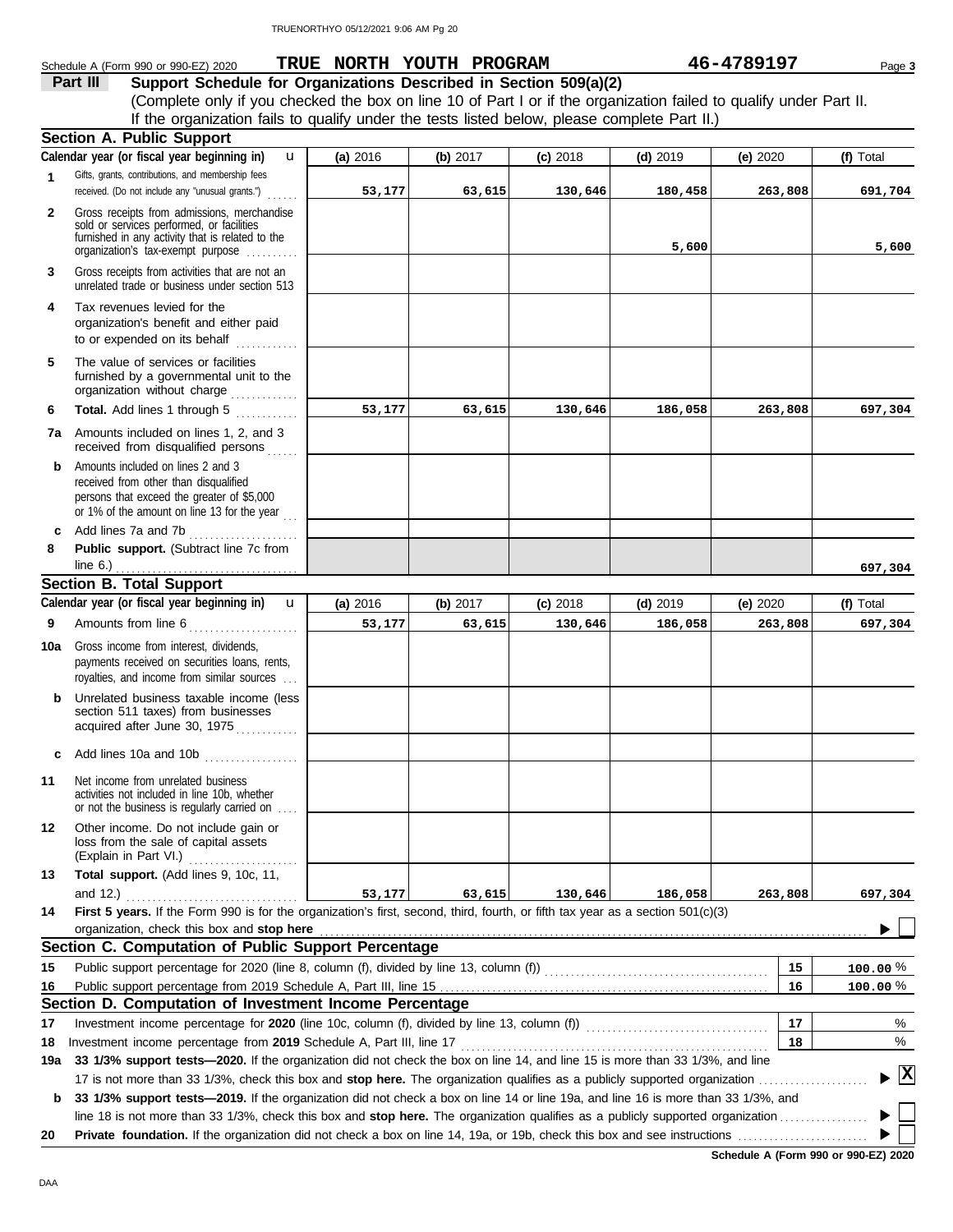|        | TRUE NORTH YOUTH PROGRAM<br>Schedule A (Form 990 or 990-EZ) 2020                                                                                                                                                                                                                                                                                                                                                                                               | 46-4789197             |     | Page 4 |
|--------|----------------------------------------------------------------------------------------------------------------------------------------------------------------------------------------------------------------------------------------------------------------------------------------------------------------------------------------------------------------------------------------------------------------------------------------------------------------|------------------------|-----|--------|
|        | Part IV<br><b>Supporting Organizations</b><br>(Complete only if you checked a box in line 12 on Part I. If you checked box 12a, Part I, complete Sections A<br>and B. If you checked box 12b, Part I, complete Sections A and C. If you checked box 12c, Part I, complete<br>Sections A, D, and E. If you checked box 12d, Part I, complete Sections A and D, and complete Part V.)                                                                            |                        |     |        |
|        | Section A. All Supporting Organizations                                                                                                                                                                                                                                                                                                                                                                                                                        |                        |     |        |
| 1      | Are all of the organization's supported organizations listed by name in the organization's governing<br>documents? If "No," describe in Part VI how the supported organizations are designated. If designated by                                                                                                                                                                                                                                               |                        | Yes | No     |
| 2      | class or purpose, describe the designation. If historic and continuing relationship, explain.<br>Did the organization have any supported organization that does not have an IRS determination of status<br>under section 509(a)(1) or (2)? If "Yes," explain in Part VI how the organization determined that the supported<br>organization was described in section 509(a)(1) or (2).                                                                          | 1<br>$\mathbf{2}$      |     |        |
| За     | Did the organization have a supported organization described in section $501(c)(4)$ , (5), or (6)? If "Yes," answer<br>lines 3b and 3c below.                                                                                                                                                                                                                                                                                                                  | 3a                     |     |        |
| b      | Did the organization confirm that each supported organization qualified under section $501(c)(4)$ , $(5)$ , or $(6)$ and<br>satisfied the public support tests under section 509(a)(2)? If "Yes," describe in Part VI when and how the<br>organization made the determination.                                                                                                                                                                                 | 3b                     |     |        |
| c      | Did the organization ensure that all support to such organizations was used exclusively for section $170(c)(2)(B)$<br>purposes? If "Yes," explain in Part VI what controls the organization put in place to ensure such use.                                                                                                                                                                                                                                   | 3c                     |     |        |
| 4a     | Was any supported organization not organized in the United States ("foreign supported organization")? If<br>"Yes," and if you checked 12a or 12b in Part I, answer (b) and (c) below.                                                                                                                                                                                                                                                                          | 4a                     |     |        |
| b      | Did the organization have ultimate control and discretion in deciding whether to make grants to the foreign<br>supported organization? If "Yes," describe in Part VI how the organization had such control and discretion                                                                                                                                                                                                                                      |                        |     |        |
| c      | despite being controlled or supervised by or in connection with its supported organizations.<br>Did the organization support any foreign supported organization that does not have an IRS determination<br>under sections $501(c)(3)$ and $509(a)(1)$ or (2)? If "Yes," explain in Part VI what controls the organization used<br>to ensure that all support to the foreign supported organization was used exclusively for section $170(c)(2)(B)$             | 4b                     |     |        |
| 5a     | purposes.<br>Did the organization add, substitute, or remove any supported organizations during the tax year? If "Yes,"                                                                                                                                                                                                                                                                                                                                        | 4с                     |     |        |
|        | answer lines 5b and 5c below (if applicable). Also, provide detail in Part VI, including (i) the names and EIN<br>numbers of the supported organizations added, substituted, or removed; (ii) the reasons for each such action;<br>(iii) the authority under the organization's organizing document authorizing such action; and (iv) how the action                                                                                                           |                        |     |        |
| b      | was accomplished (such as by amendment to the organizing document).<br>Type I or Type II only. Was any added or substituted supported organization part of a class already                                                                                                                                                                                                                                                                                     | 5a                     |     |        |
|        | designated in the organization's organizing document?                                                                                                                                                                                                                                                                                                                                                                                                          | 5b                     |     |        |
| c<br>6 | Substitutions only. Was the substitution the result of an event beyond the organization's control?<br>Did the organization provide support (whether in the form of grants or the provision of services or facilities) to<br>anyone other than (i) its supported organizations, (ii) individuals that are part of the charitable class benefited<br>by one or more of its supported organizations, or (iii) other supporting organizations that also support or | 5c                     |     |        |
| 7      | benefit one or more of the filing organization's supported organizations? If "Yes," provide detail in Part VI.<br>Did the organization provide a grant, loan, compensation, or other similar payment to a substantial contributor<br>(as defined in section $4958(c)(3)(C)$ ), a family member of a substantial contributor, or a 35% controlled entity                                                                                                        | 6                      |     |        |
| 8      | with regard to a substantial contributor? If "Yes," complete Part I of Schedule L (Form 990 or 990-EZ).<br>Did the organization make a loan to a disqualified person (as defined in section 4958) not described in line 7?                                                                                                                                                                                                                                     | 7                      |     |        |
| 9а     | If "Yes," complete Part I of Schedule L (Form 990 or 990-EZ).<br>Was the organization controlled directly or indirectly at any time during the tax year by one or more<br>disqualified persons, as defined in section 4946 (other than foundation managers and organizations                                                                                                                                                                                   | 8                      |     |        |
| b      | described in section 509(a)(1) or (2))? If "Yes," provide detail in Part VI.<br>Did one or more disqualified persons (as defined in line 9a) hold a controlling interest in any entity in which                                                                                                                                                                                                                                                                | 9а                     |     |        |
| c      | the supporting organization had an interest? If "Yes," provide detail in Part VI.<br>Did a disqualified person (as defined in line 9a) have an ownership interest in, or derive any personal benefit                                                                                                                                                                                                                                                           | 9b                     |     |        |
| 10a    | from, assets in which the supporting organization also had an interest? If "Yes," provide detail in Part VI.<br>Was the organization subject to the excess business holdings rules of section 4943 because of section<br>4943(f) (regarding certain Type II supporting organizations, and all Type III non-functionally integrated                                                                                                                             | 9c                     |     |        |
| b      | supporting organizations)? If "Yes," answer line 10b below.<br>Did the organization have any excess business holdings in the tax year? (Use Schedule C, Form 4720, to<br>determine whether the organization had excess business holdings.)                                                                                                                                                                                                                     | 10a<br>10 <sub>b</sub> |     |        |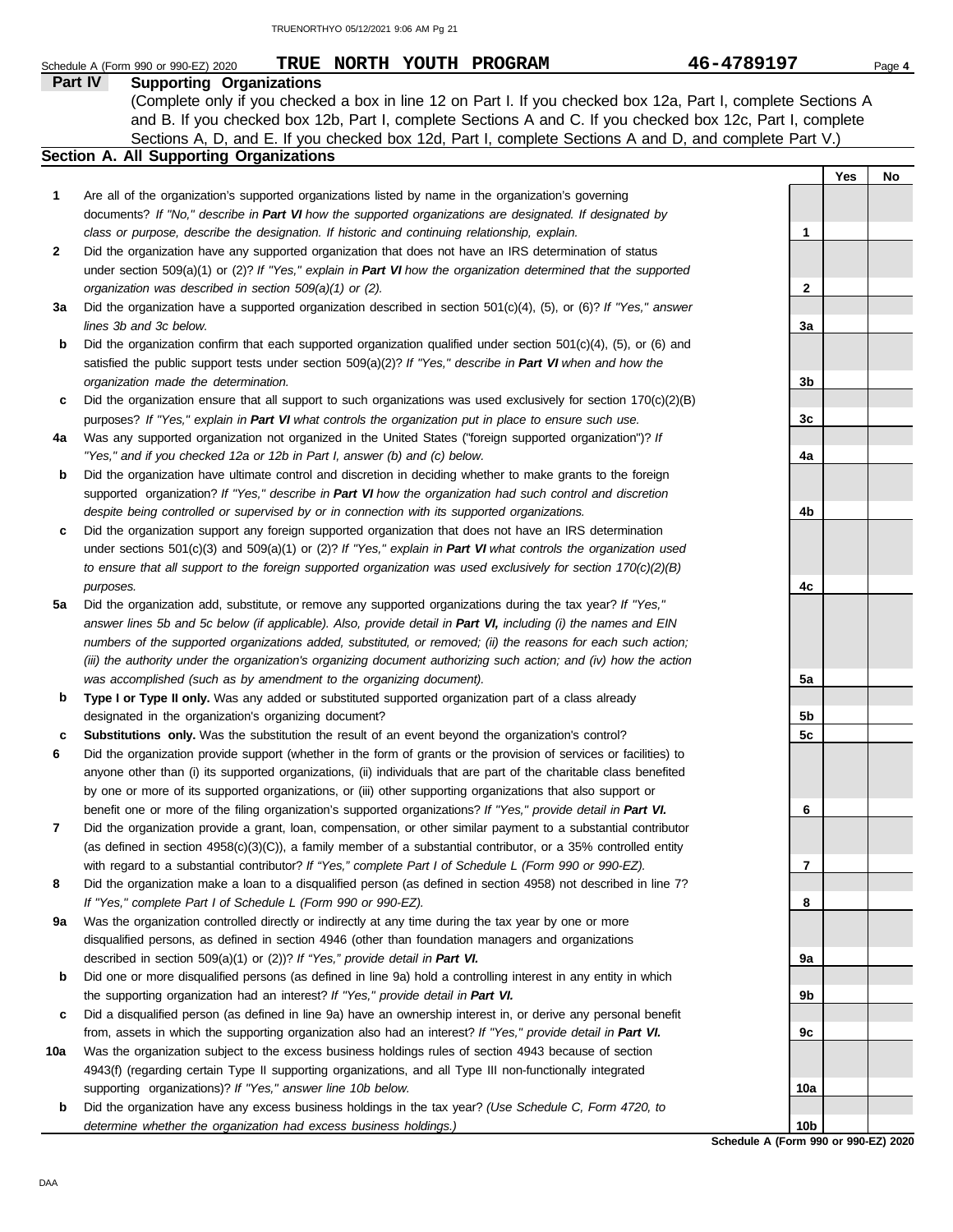|         | TRUENORTHYO 05/12/2021 9:06 AM Pg 22                                                                                              |                 |     |        |
|---------|-----------------------------------------------------------------------------------------------------------------------------------|-----------------|-----|--------|
|         | TRUE NORTH YOUTH PROGRAM<br>Schedule A (Form 990 or 990-EZ) 2020                                                                  | 46-4789197      |     | Page 5 |
| Part IV | <b>Supporting Organizations (continued)</b>                                                                                       |                 |     |        |
|         |                                                                                                                                   |                 | Yes | No     |
| 11      | Has the organization accepted a gift or contribution from any of the following persons?                                           |                 |     |        |
| a       | A person who directly or indirectly controls, either alone or together with persons described in lines 11b and                    |                 |     |        |
|         | 11c below, the governing body of a supported organization?                                                                        | 11a             |     |        |
| b       | A family member of a person described in line 11a above?                                                                          | 11 <sub>b</sub> |     |        |
| c       | A 35% controlled entity of a person described in line 11a or 11b above? If "Yes" to line 11a, 11b, or 11c, provide                |                 |     |        |
|         | detail in Part VI.                                                                                                                | 11c             |     |        |
|         | Section B. Type I Supporting Organizations                                                                                        |                 |     |        |
|         |                                                                                                                                   |                 | Yes | No     |
| 1       | Did the governing body, members of the governing body, officers acting in their official capacity, or membership of one or        |                 |     |        |
|         | more supported organizations have the power to regularly appoint or elect at least a majority of the organization's officers,     |                 |     |        |
|         | directors, or trustees at all times during the tax year? If "No," describe in Part VI how the supported organization(s)           |                 |     |        |
|         | effectively operated, supervised, or controlled the organization's activities. If the organization had more than one supported    |                 |     |        |
|         | organization, describe how the powers to appoint and/or remove officers, directors, or trustees were allocated among the          |                 |     |        |
|         | supported organizations and what conditions or restrictions, if any, applied to such powers during the tax year.                  | 1               |     |        |
| 2       | Did the organization operate for the benefit of any supported organization other than the supported                               |                 |     |        |
|         | organization(s) that operated, supervised, or controlled the supporting organization? If "Yes," explain in Part                   |                 |     |        |
|         | VI how providing such benefit carried out the purposes of the supported organization(s) that operated,                            |                 |     |        |
|         | supervised, or controlled the supporting organization.                                                                            | $\mathbf{2}$    |     |        |
|         | Section C. Type II Supporting Organizations                                                                                       |                 |     |        |
|         |                                                                                                                                   |                 | Yes | No     |
| 1       | Were a majority of the organization's directors or trustees during the tax year also a majority of the directors                  |                 |     |        |
|         | or trustees of each of the organization's supported organization(s)? If "No," describe in Part VI how control                     |                 |     |        |
|         | or management of the supporting organization was vested in the same persons that controlled or managed                            |                 |     |        |
|         | the supported organization(s).                                                                                                    | 1               |     |        |
|         | Section D. All Type III Supporting Organizations                                                                                  |                 |     |        |
|         |                                                                                                                                   |                 | Yes | No     |
| 1       | Did the organization provide to each of its supported organizations, by the last day of the fifth month of the                    |                 |     |        |
|         | organization's tax year, (i) a written notice describing the type and amount of support provided during the prior tax             |                 |     |        |
|         | year, (ii) a copy of the Form 990 that was most recently filed as of the date of notification, and (iii) copies of the            |                 |     |        |
|         | organization's governing documents in effect on the date of notification, to the extent not previously provided?                  | 1               |     |        |
| 2       | Were any of the organization's officers, directors, or trustees either (i) appointed or elected by the supported                  |                 |     |        |
|         | organization(s) or (ii) serving on the governing body of a supported organization? If "No," explain in Part VI how                |                 |     |        |
|         | the organization maintained a close and continuous working relationship with the supported organization(s).                       | 2               |     |        |
| 3       | By reason of the relationship described in line 2, above, did the organization's supported organizations have                     |                 |     |        |
|         | a significant voice in the organization's investment policies and in directing the use of the organization's                      |                 |     |        |
|         | income or assets at all times during the tax year? If "Yes," describe in Part VI the role the organization's                      |                 |     |        |
|         | supported organizations played in this regard.                                                                                    | 3               |     |        |
|         | Section E. Type III Functionally-Integrated Supporting Organizations                                                              |                 |     |        |
| 1       | Check the box next to the method that the organization used to satisfy the Integral Part Test during the year (see instructions). |                 |     |        |
| a       | The organization satisfied the Activities Test. Complete line 2 below.                                                            |                 |     |        |
| b       | The organization is the parent of each of its supported organizations. Complete line 3 below.                                     |                 |     |        |
| c       | The organization supported a governmental entity. Describe in Part VI how you supported a governmental entity (see instructions). |                 |     |        |
| 2       | Activities Test. Answer lines 2a and 2b below.                                                                                    |                 | Yes | No     |
| а       | Did substantially all of the organization's activities during the tax year directly further the exempt purposes of                |                 |     |        |
|         | the supported organization(s) to which the organization was responsive? If "Yes," then in Part VI identify                        |                 |     |        |
|         | those supported organizations and explain how these activities directly furthered their exempt purposes,                          |                 |     |        |
|         | how the organization was responsive to those supported organizations, and how the organization determined                         |                 |     |        |

|  | that these activities constituted substantially all of its activities. |  |                                                                                   |  |
|--|------------------------------------------------------------------------|--|-----------------------------------------------------------------------------------|--|
|  |                                                                        |  | Did the activities described in line 2a, above constitute activities that but for |  |

- **b** Did the activities described in line 2a, above, constitute activities that, but for the organization's involvement, one or more of the organization's supported organization(s) would have been engaged in? If "Yes," explain in *Part VI the reasons for the organization's position that its supported organization(s) would have engaged in these activities but for the organization's involvement.*
- **3** Parent of Supported Organizations. *Answer lines 3a and 3b below.*
- **a** Did the organization have the power to regularly appoint or elect a majority of the officers, directors, or trustees of each of the supported organizations? *If "Yes" or "No," provide details in Part VI.*
- **b** Did the organization exercise a substantial degree of direction over the policies, programs, and activities of each of its supported organizations? *If "Yes," describe in Part VI the role played by the organization in this regard.*

DAA **Schedule A (Form 990 or 990-EZ) 2020 3b**

**2a**

**2b**

**3a**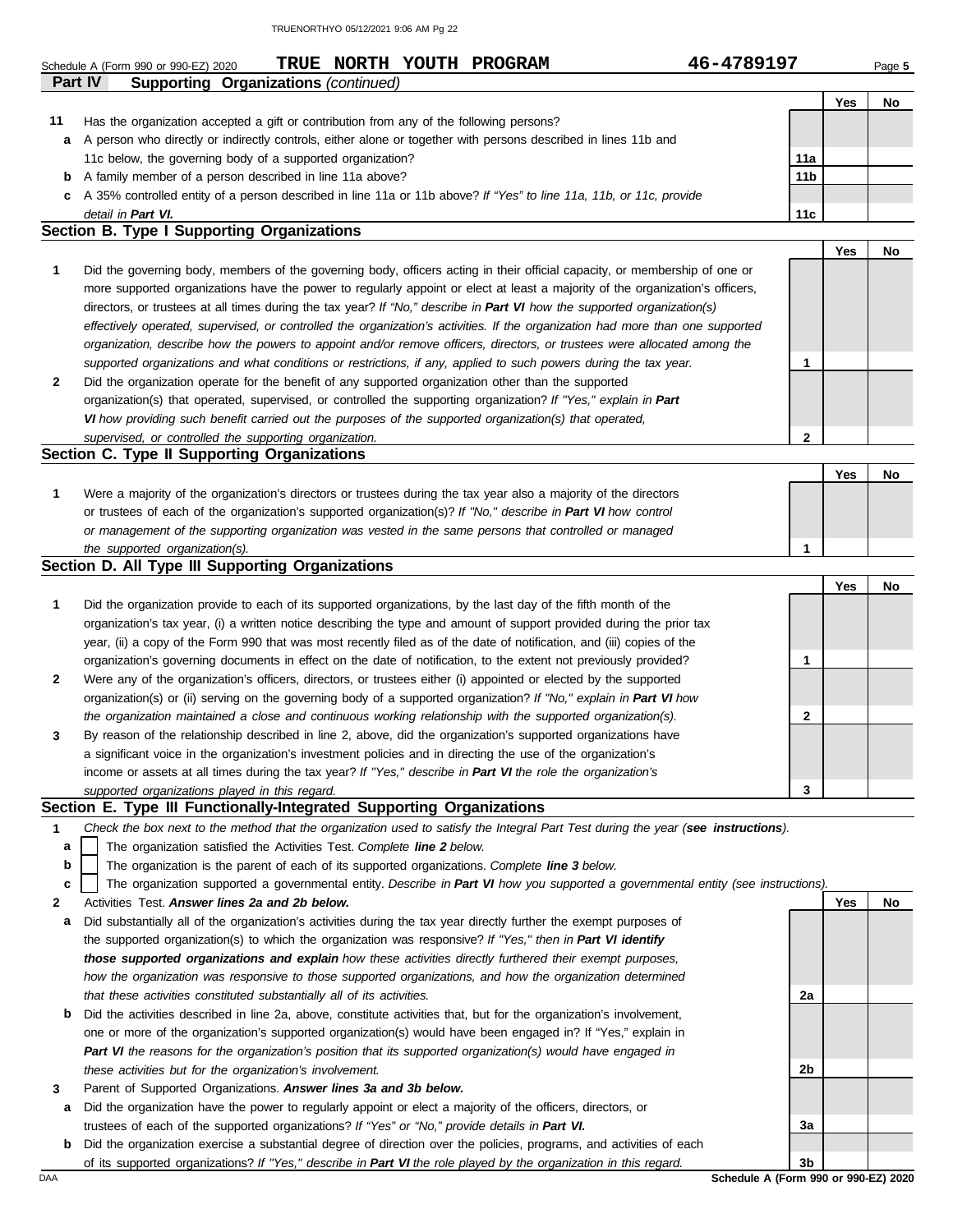|              | TRUE NORTH YOUTH PROGRAM<br>Schedule A (Form 990 or 990-EZ) 2020                                                                 |                | 46-4789197     | Page 6                         |
|--------------|----------------------------------------------------------------------------------------------------------------------------------|----------------|----------------|--------------------------------|
| Part V       | Type III Non-Functionally Integrated 509(a)(3) Supporting Organizations                                                          |                |                |                                |
| $\mathbf{1}$ | Check here if the organization satisfied the Integral Part Test as a qualifying trust on Nov. 20, 1970 (explain in Part VI). See |                |                |                                |
|              | instructions. All other Type III non-functionally integrated supporting organizations must complete Sections A through E.        |                |                |                                |
|              | Section A - Adjusted Net Income                                                                                                  |                | (A) Prior Year | (B) Current Year<br>(optional) |
| 1            | Net short-term capital gain                                                                                                      | $\mathbf{1}$   |                |                                |
| $\mathbf{2}$ | Recoveries of prior-year distributions                                                                                           | $\mathbf{2}$   |                |                                |
| 3            | Other gross income (see instructions)                                                                                            | 3              |                |                                |
| 4            | Add lines 1 through 3.                                                                                                           | 4              |                |                                |
| 5            | Depreciation and depletion                                                                                                       | 5              |                |                                |
| 6            | Portion of operating expenses paid or incurred for production or collection of                                                   |                |                |                                |
|              | gross income or for management, conservation, or maintenance of property                                                         |                |                |                                |
|              | held for production of income (see instructions)                                                                                 | 6              |                |                                |
| 7            | Other expenses (see instructions)                                                                                                | $\overline{7}$ |                |                                |
| 8            | Adjusted Net Income (subtract lines 5, 6, and 7 from line 4)                                                                     | 8              |                |                                |
|              | Section B - Minimum Asset Amount                                                                                                 |                | (A) Prior Year | (B) Current Year<br>(optional) |
| 1            | Aggregate fair market value of all non-exempt-use assets (see                                                                    |                |                |                                |
|              | instructions for short tax year or assets held for part of year):                                                                |                |                |                                |
|              | a Average monthly value of securities                                                                                            | 1a             |                |                                |
|              | <b>b</b> Average monthly cash balances                                                                                           | 1b             |                |                                |
|              | c Fair market value of other non-exempt-use assets                                                                               | 1 <sub>c</sub> |                |                                |
|              | d Total (add lines 1a, 1b, and 1c)                                                                                               | 1d             |                |                                |
|              | <b>e</b> Discount claimed for blockage or other factors                                                                          |                |                |                                |
|              | (explain in detail in Part VI):                                                                                                  |                |                |                                |
| $\mathbf{2}$ | Acquisition indebtedness applicable to non-exempt-use assets                                                                     | $\mathbf{2}$   |                |                                |
| 3            | Subtract line 2 from line 1d.                                                                                                    | 3              |                |                                |
| 4            | Cash deemed held for exempt use. Enter 0.015 of line 3 (for greater amount,                                                      |                |                |                                |
|              | see instructions)                                                                                                                | 4              |                |                                |
| 5            | Net value of non-exempt-use assets (subtract line 4 from line 3)                                                                 | 5              |                |                                |
| 6            | Multiply line 5 by 0.035.                                                                                                        | 6              |                |                                |
| 7            | Recoveries of prior-year distributions                                                                                           | $\overline{7}$ |                |                                |
| 8            | Minimum Asset Amount (add line 7 to line 6)                                                                                      | 8              |                |                                |
|              | Section C - Distributable Amount                                                                                                 |                |                | <b>Current Year</b>            |
| 1            | Adjusted net income for prior year (from Section A, line 8, column A)                                                            | $\mathbf{1}$   |                |                                |
| $\mathbf{2}$ | Enter 0.85 of line 1.                                                                                                            | $\mathbf{2}$   |                |                                |
| 3            | Minimum asset amount for prior year (from Section B, line 8, column A)                                                           | 3              |                |                                |
| 4            | Enter greater of line 2 or line 3.                                                                                               | 4              |                |                                |
| 5            | Income tax imposed in prior year                                                                                                 | 5              |                |                                |
| 6            | <b>Distributable Amount.</b> Subtract line 5 from line 4, unless subject to                                                      |                |                |                                |
|              | emergency temporary reduction (see instructions).                                                                                | 6              |                |                                |

**7** (see instructions). Check here if the current year is the organization's first as a non-functionally integrated Type III supporting organization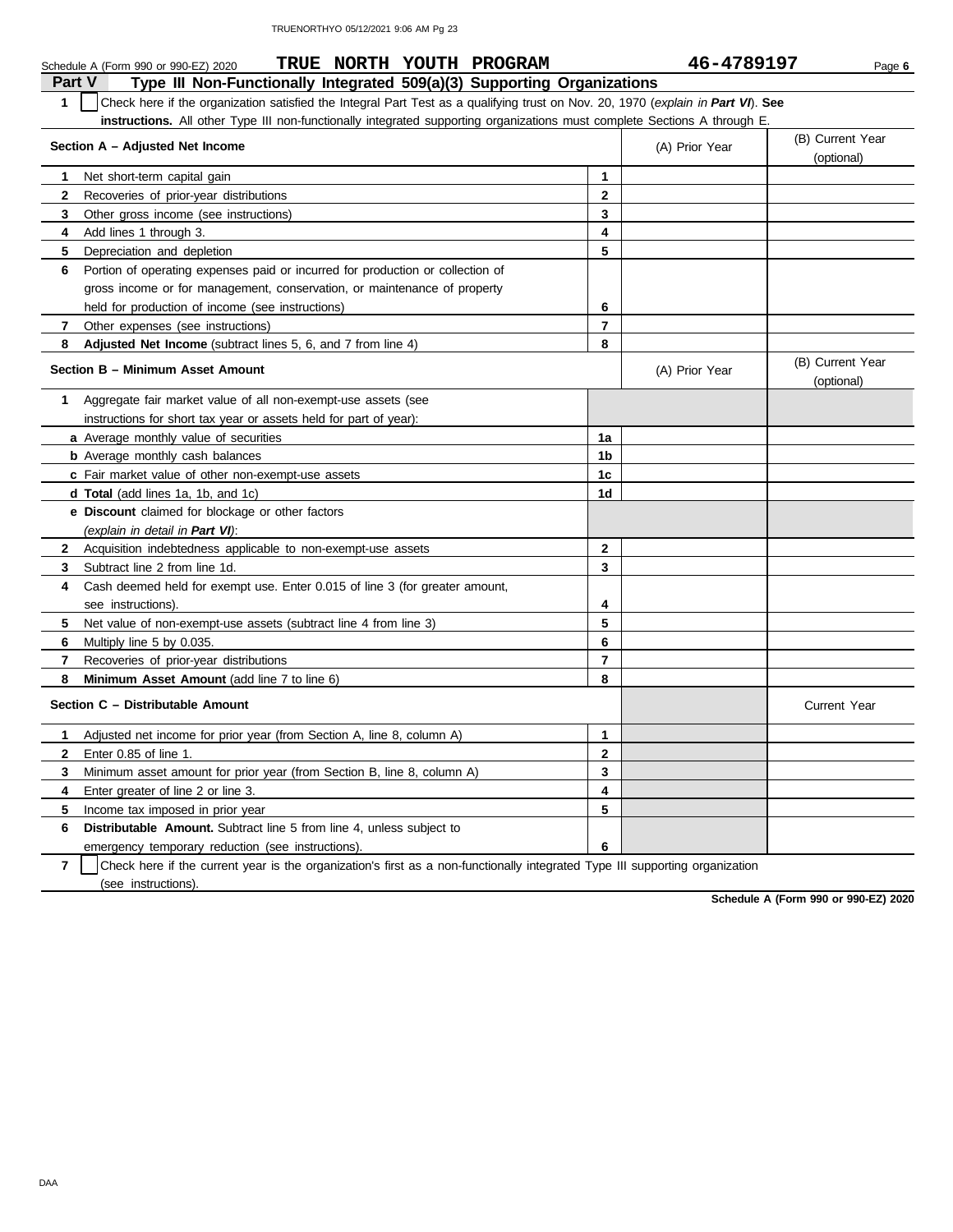|               | TRUE NORTH YOUTH PROGRAM<br>Schedule A (Form 990 or 990-EZ) 2020                              |                                    | 46-4789197                                   | Page 7                                           |
|---------------|-----------------------------------------------------------------------------------------------|------------------------------------|----------------------------------------------|--------------------------------------------------|
| <b>Part V</b> | Type III Non-Functionally Integrated 509(a)(3) Supporting Organizations (continued)           |                                    |                                              |                                                  |
|               | Section D - Distributions                                                                     |                                    |                                              | <b>Current Year</b>                              |
| 1             | Amounts paid to supported organizations to accomplish exempt purposes                         |                                    |                                              |                                                  |
| 2             | Amounts paid to perform activity that directly furthers exempt purposes of supported          |                                    |                                              |                                                  |
|               | organizations, in excess of income from activity                                              |                                    |                                              |                                                  |
| 3             | Administrative expenses paid to accomplish exempt purposes of supported organizations         |                                    |                                              |                                                  |
| 4             | Amounts paid to acquire exempt-use assets                                                     |                                    |                                              |                                                  |
| 5             | Qualified set-aside amounts (prior IRS approval required— <i>provide details in Part VI</i> ) |                                    |                                              |                                                  |
| 6             | Other distributions ( <i>describe in Part VI</i> ). See instructions.                         |                                    |                                              |                                                  |
| 7             | <b>Total annual distributions.</b> Add lines 1 through 6.                                     |                                    |                                              |                                                  |
| 8             | Distributions to attentive supported organizations to which the organization is responsive    |                                    |                                              |                                                  |
|               | (provide details in Part VI). See instructions.                                               |                                    |                                              |                                                  |
| 9             | Distributable amount for 2020 from Section C, line 6                                          |                                    |                                              |                                                  |
| 10            | Line 8 amount divided by line 9 amount                                                        |                                    |                                              |                                                  |
|               | <b>Section E - Distribution Allocations (see instructions)</b>                                | (i)<br><b>Excess Distributions</b> | (i)<br><b>Underdistributions</b><br>Pre-2020 | (iii)<br><b>Distributable</b><br>Amount for 2020 |
| 1             | Distributable amount for 2020 from Section C, line 6                                          |                                    |                                              |                                                  |
| $\mathbf{2}$  | Underdistributions, if any, for years prior to 2020                                           |                                    |                                              |                                                  |
|               | (reasonable cause required-explain in Part VI). See                                           |                                    |                                              |                                                  |
|               | instructions.<br>Excess distributions carryover, if any, to 2020                              |                                    |                                              |                                                  |
| 3             |                                                                                               |                                    |                                              |                                                  |
|               |                                                                                               |                                    |                                              |                                                  |
|               |                                                                                               |                                    |                                              |                                                  |
|               |                                                                                               |                                    |                                              |                                                  |
|               |                                                                                               |                                    |                                              |                                                  |
|               | f Total of lines 3a through 3e                                                                |                                    |                                              |                                                  |
|               | g Applied to underdistributions of prior years                                                |                                    |                                              |                                                  |
|               | h Applied to 2020 distributable amount                                                        |                                    |                                              |                                                  |
|               | <i>i</i> Carryover from 2015 not applied (see instructions)                                   |                                    |                                              |                                                  |
|               | Remainder. Subtract lines 3g, 3h, and 3i from line 3f.                                        |                                    |                                              |                                                  |
| 4             | Distributions for 2020 from                                                                   |                                    |                                              |                                                  |
|               | Section D, line 7:<br>\$                                                                      |                                    |                                              |                                                  |
|               | a Applied to underdistributions of prior years                                                |                                    |                                              |                                                  |
|               | <b>b</b> Applied to 2020 distributable amount                                                 |                                    |                                              |                                                  |
|               | c Remainder. Subtract lines 4a and 4b from line 4.                                            |                                    |                                              |                                                  |
| 5             | Remaining underdistributions for years prior to 2020, if                                      |                                    |                                              |                                                  |
|               | any. Subtract lines 3g and 4a from line 2. For result                                         |                                    |                                              |                                                  |
|               | greater than zero, explain in Part VI. See instructions.                                      |                                    |                                              |                                                  |
| 6             | Remaining underdistributions for 2020 Subtract lines 3h                                       |                                    |                                              |                                                  |
|               | and 4b from line 1. For result greater than zero, explain in                                  |                                    |                                              |                                                  |
|               | Part VI. See instructions.                                                                    |                                    |                                              |                                                  |
| 7             | Excess distributions carryover to 2021. Add lines 3j<br>and 4c.                               |                                    |                                              |                                                  |
| 8             | Breakdown of line 7:                                                                          |                                    |                                              |                                                  |
|               |                                                                                               |                                    |                                              |                                                  |
|               | <b>b</b> Excess from 2017                                                                     |                                    |                                              |                                                  |
|               |                                                                                               |                                    |                                              |                                                  |
|               |                                                                                               |                                    |                                              |                                                  |
|               | e Excess from 2020                                                                            |                                    |                                              |                                                  |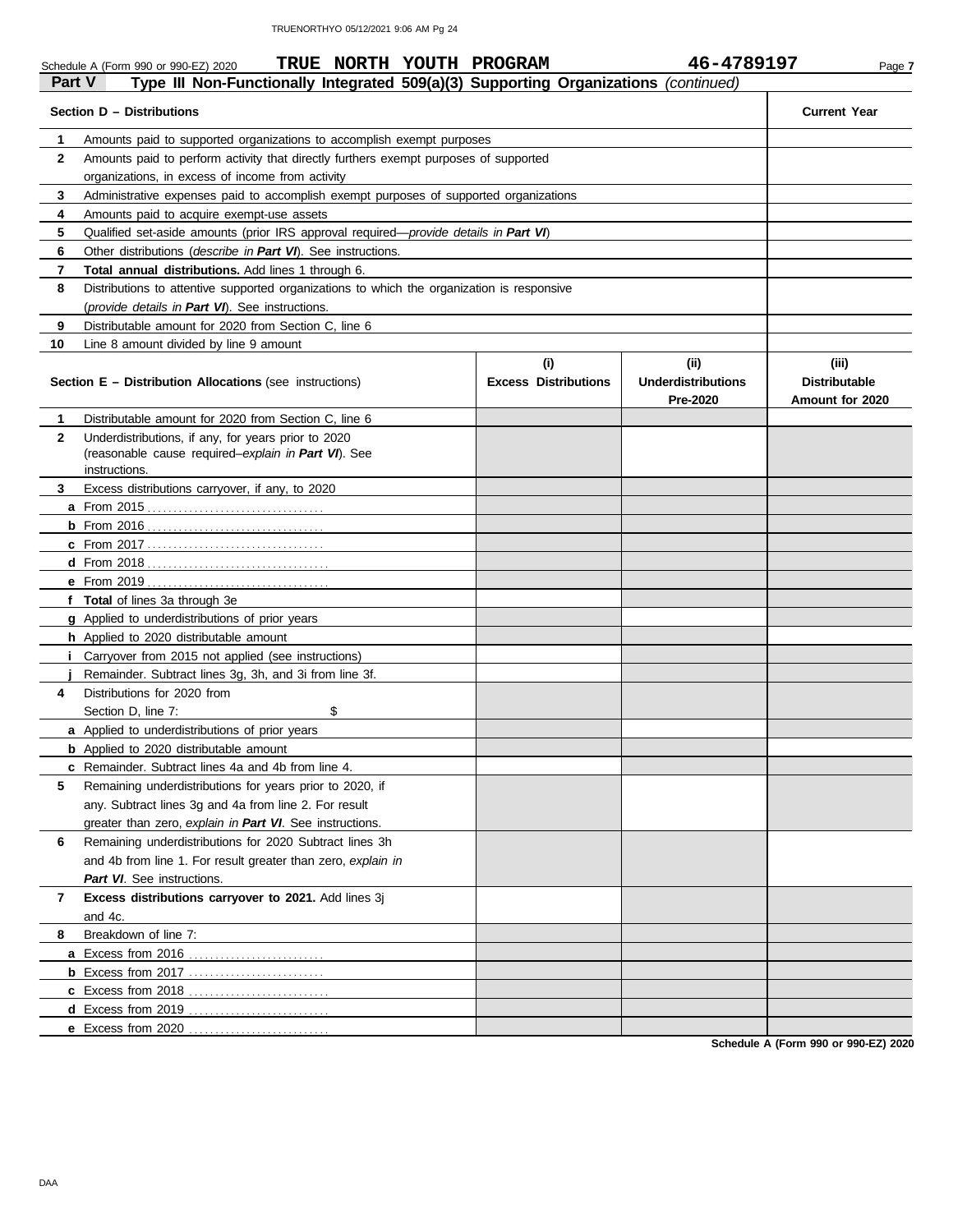|         | Schedule A (Form 990 or 990-EZ) 2020 |  | TRUE NORTH YOUTH PROGRAM |                                                                                                | 46-4789197                                                                                                                                                                                                                                                                                                                                                                                                                                                                                | Page 8 |
|---------|--------------------------------------|--|--------------------------|------------------------------------------------------------------------------------------------|-------------------------------------------------------------------------------------------------------------------------------------------------------------------------------------------------------------------------------------------------------------------------------------------------------------------------------------------------------------------------------------------------------------------------------------------------------------------------------------------|--------|
| Part VI |                                      |  |                          | lines 2, 5, and 6. Also complete this part for any additional information. (See instructions.) | Supplemental Information. Provide the explanations required by Part II, line 10; Part II, line 17a or 17b; Part<br>III, line 12; Part IV, Section A, lines 1, 2, 3b, 3c, 4b, 4c, 5a, 6, 9a, 9b, 9c, 11a, 11b, and 11c; Part IV, Section<br>B, lines 1 and 2; Part IV, Section C, line 1; Part IV, Section D, lines 2 and 3; Part IV, Section E, lines 1c, 2a, 2b,<br>3a, and 3b; Part V, line 1; Part V, Section B, line 1e; Part V, Section D, lines 5, 6, and 8; and Part V, Section E, |        |
|         |                                      |  |                          |                                                                                                |                                                                                                                                                                                                                                                                                                                                                                                                                                                                                           |        |
|         |                                      |  |                          |                                                                                                |                                                                                                                                                                                                                                                                                                                                                                                                                                                                                           |        |
|         |                                      |  |                          |                                                                                                |                                                                                                                                                                                                                                                                                                                                                                                                                                                                                           |        |
|         |                                      |  |                          |                                                                                                |                                                                                                                                                                                                                                                                                                                                                                                                                                                                                           |        |
|         |                                      |  |                          |                                                                                                |                                                                                                                                                                                                                                                                                                                                                                                                                                                                                           |        |
|         |                                      |  |                          |                                                                                                |                                                                                                                                                                                                                                                                                                                                                                                                                                                                                           |        |
|         |                                      |  |                          |                                                                                                |                                                                                                                                                                                                                                                                                                                                                                                                                                                                                           |        |
|         |                                      |  |                          |                                                                                                |                                                                                                                                                                                                                                                                                                                                                                                                                                                                                           |        |
|         |                                      |  |                          |                                                                                                |                                                                                                                                                                                                                                                                                                                                                                                                                                                                                           |        |
|         |                                      |  |                          |                                                                                                |                                                                                                                                                                                                                                                                                                                                                                                                                                                                                           |        |
|         |                                      |  |                          |                                                                                                |                                                                                                                                                                                                                                                                                                                                                                                                                                                                                           |        |
|         |                                      |  |                          |                                                                                                |                                                                                                                                                                                                                                                                                                                                                                                                                                                                                           |        |
|         |                                      |  |                          |                                                                                                |                                                                                                                                                                                                                                                                                                                                                                                                                                                                                           |        |
|         |                                      |  |                          |                                                                                                |                                                                                                                                                                                                                                                                                                                                                                                                                                                                                           |        |
|         |                                      |  |                          |                                                                                                |                                                                                                                                                                                                                                                                                                                                                                                                                                                                                           |        |
|         |                                      |  |                          |                                                                                                |                                                                                                                                                                                                                                                                                                                                                                                                                                                                                           |        |
|         |                                      |  |                          |                                                                                                |                                                                                                                                                                                                                                                                                                                                                                                                                                                                                           |        |
|         |                                      |  |                          |                                                                                                |                                                                                                                                                                                                                                                                                                                                                                                                                                                                                           |        |
|         |                                      |  |                          |                                                                                                |                                                                                                                                                                                                                                                                                                                                                                                                                                                                                           |        |
|         |                                      |  |                          |                                                                                                |                                                                                                                                                                                                                                                                                                                                                                                                                                                                                           |        |
|         |                                      |  |                          |                                                                                                |                                                                                                                                                                                                                                                                                                                                                                                                                                                                                           |        |
|         |                                      |  |                          |                                                                                                |                                                                                                                                                                                                                                                                                                                                                                                                                                                                                           |        |
|         |                                      |  |                          |                                                                                                |                                                                                                                                                                                                                                                                                                                                                                                                                                                                                           |        |
|         |                                      |  |                          |                                                                                                |                                                                                                                                                                                                                                                                                                                                                                                                                                                                                           |        |
|         |                                      |  |                          |                                                                                                |                                                                                                                                                                                                                                                                                                                                                                                                                                                                                           |        |
|         |                                      |  |                          |                                                                                                |                                                                                                                                                                                                                                                                                                                                                                                                                                                                                           |        |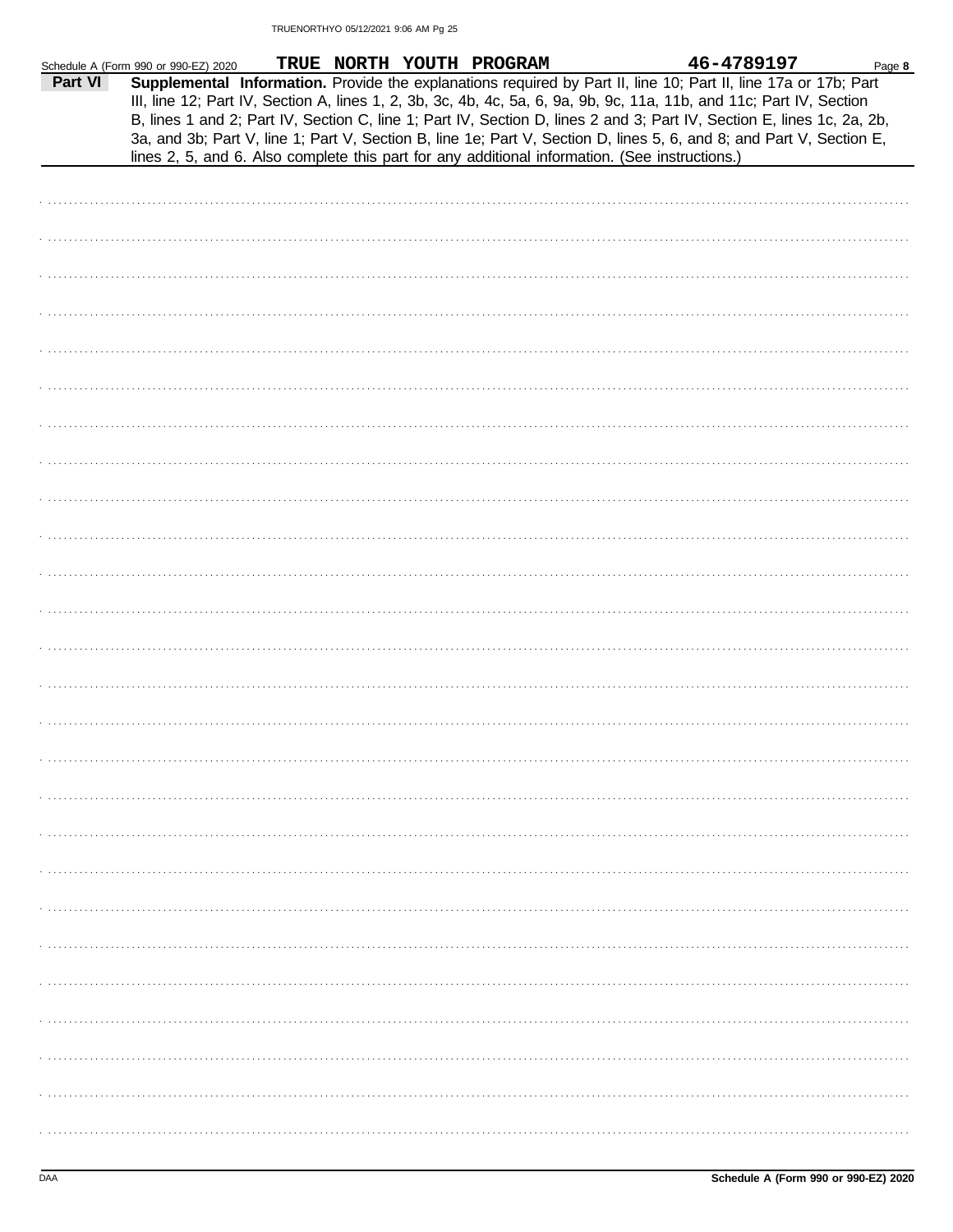Department of the Treasury **(Form 990, 990-EZ,**

Internal Revenue Service

# **Schedule of Contributors Schedule B**

**or 990-PF)** u **Attach to Form 990, Form 990-EZ, or Form 990-PF.** u **Go to** *www.irs.gov/Form990* **for the latest information.** OMB No. 1545-0047

**2020**

**Employer identification number**

Name of the organization

### **TRUE NORTH YOUTH PROGRAM 46-4789197**

**Organization type** (check one):

| Filers of:         | Section:                                                                           |
|--------------------|------------------------------------------------------------------------------------|
| Form 990 or 990-EZ | $ \mathbf{X} $ 501(c)( $3$ ) (enter number) organization                           |
|                    | $4947(a)(1)$ nonexempt charitable trust <b>not</b> treated as a private foundation |
|                    | 527 political organization                                                         |
| Form 990-PF        | 501(c)(3) exempt private foundation                                                |
|                    | 4947(a)(1) nonexempt charitable trust treated as a private foundation              |
|                    | $501(c)(3)$ taxable private foundation                                             |

Check if your organization is covered by the **General Rule** or a **Special Rule. Note:** Only a section 501(c)(7), (8), or (10) organization can check boxes for both the General Rule and a Special Rule. See instructions.

### **General Rule**

For an organization filing Form 990, 990-EZ, or 990-PF that received, during the year, contributions totaling \$5,000 **X** or more (in money or property) from any one contributor. Complete Parts I and II. See instructions for determining a contributor's total contributions.

### **Special Rules**

For an organization described in section 501(c)(3) filing Form 990 or 990-EZ that met the 33<sup>1</sup>/3% support test of the regulations under sections 509(a)(1) and 170(b)(1)(A)(vi), that checked Schedule A (Form 990 or 990-EZ), Part II, line 13, 16a, or 16b, and that received from any one contributor, during the year, total contributions of the greater of **(1)** \$5,000; or **(2)** 2% of the amount on (i) Form 990, Part VIII, line 1h; or (ii) Form 990-EZ, line 1. Complete Parts I and II.

literary, or educational purposes, or for the prevention of cruelty to children or animals. Complete Parts I (entering For an organization described in section 501(c)(7), (8), or (10) filing Form 990 or 990-EZ that received from any one contributor, during the year, total contributions of more than \$1,000 *exclusively* for religious, charitable, scientific, "N/A" in column (b) instead of the contributor name and address), II, and III.

For an organization described in section 501(c)(7), (8), or (10) filing Form 990 or 990-EZ that received from any one contributor, during the year, contributions *exclusively* for religious, charitable, etc., purposes, but no such contributions totaled more than \$1,000. If this box is checked, enter here the total contributions that were received during the year for an *exclusively* religious, charitable, etc., purpose. Don't complete any of the parts unless the **General Rule** applies to this organization because it received *nonexclusively* religious, charitable, etc., contributions totaling \$5,000 or more during the year . . . . . . . . . . . . . . . . . . . . . . . . . . . . . . . . . . . . . . . . . . . . . . . . . . . . . . . . . . . . . . . . . . . . . . . . . . . . . . . .

990-EZ, or 990-PF), but it **must** answer "No" on Part IV, line 2, of its Form 990; or check the box on line H of its Form 990-EZ or on its Form 990-PF, Part I, line 2, to certify that it doesn't meet the filing requirements of Schedule B (Form 990, 990-EZ, or 990-PF). **Caution:** An organization that isn't covered by the General Rule and/or the Special Rules doesn't file Schedule B (Form 990,

**For Paperwork Reduction Act Notice, see the instructions for Form 990, 990-EZ, or 990-PF.**

\$ . . . . . . . . . . . . . . . . . . . . . . . . . . .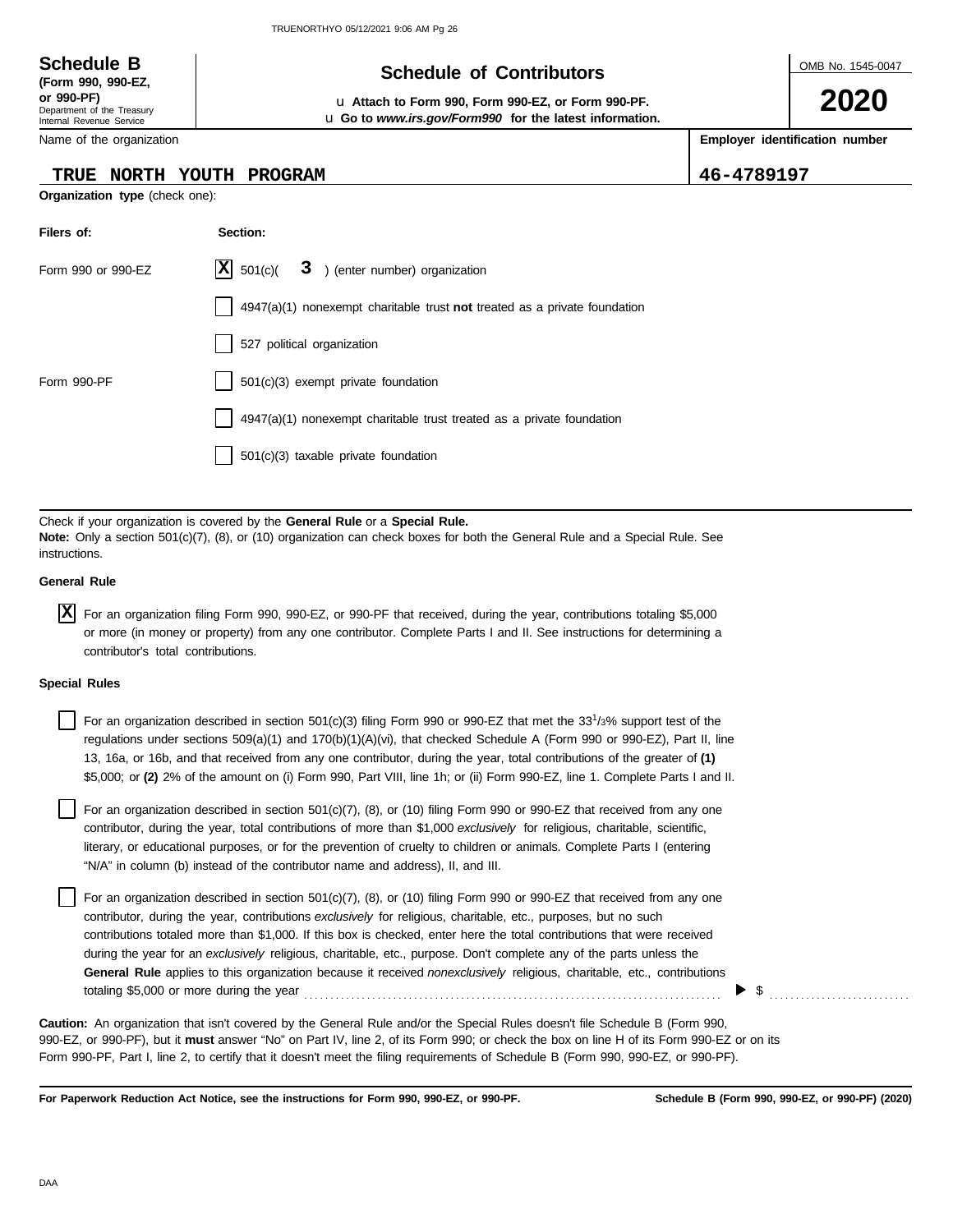|                      | Schedule B (Form 990, 990-EZ, or 990-PF) (2020)                                                          |                                           | PAGE 1 OF 2<br>Page 2                                                                                                 |
|----------------------|----------------------------------------------------------------------------------------------------------|-------------------------------------------|-----------------------------------------------------------------------------------------------------------------------|
| Name of organization | TRUE NORTH YOUTH PROGRAM                                                                                 |                                           | Employer identification number<br>46-4789197                                                                          |
| Part I               | Contributors (see instructions). Use duplicate copies of Part I if additional space is needed.           |                                           |                                                                                                                       |
| (a)<br>No.           | (b)<br>Name, address, and ZIP + 4                                                                        | (c)<br><b>Total contributions</b>         | (d)<br>Type of contribution                                                                                           |
| $\frac{1}{n}$        | TELLURIDE FOUNDATION<br>PO BOX 4222<br>TELLURIDE<br>CO 81435                                             | 15,000<br>\$                              | $\overline{\mathbf{x}}$<br>Person<br>Payroll<br>Noncash<br>(Complete Part II for<br>noncash contributions.)           |
| (a)<br>No.           | (b)<br>Name, address, and ZIP + 4                                                                        | (c)<br><b>Total contributions</b>         | (d)<br>Type of contribution                                                                                           |
| $\boldsymbol{2}$     | <b>ANSCHUTZ</b><br><b>FAMILY FOUNDATION</b><br>555 17TH ST, STE. 2400<br>CO 80202<br><b>DENVER</b>       | 5,000<br>$\mathsf{\$}$                    | $\overline{\mathbf{x}}$<br>Person<br>Payroll<br>Noncash<br>(Complete Part II for<br>noncash contributions.)           |
| (a)<br>No.           | (b)<br>Name, address, and ZIP + 4                                                                        | (c)<br><b>Total contributions</b>         | (d)<br>Type of contribution                                                                                           |
| $\overline{3}$       | COLORADO HEALTH FOUNDATION<br>THE<br>17800 PENNSYLVANIA ST<br>CO 80203<br><b>DENVER</b>                  | 39,500<br>$\mathsf{\$}$                   | $\overline{\mathbf{x}}$<br>Person<br>Payroll<br>Noncash<br>(Complete Part II for<br>noncash contributions.)           |
| (a)<br>No.           | (b)                                                                                                      | (c)                                       | (d)<br>Type of contribution                                                                                           |
| 4                    | Name, address, and ZIP + 4<br>FOR KIDS FOUNDATION<br>JUST<br>PO BOX 4219<br>CO 81435<br><b>TELLURIDE</b> | <b>Total contributions</b><br>5,000<br>\$ | $\overline{\mathbf{x}}$<br>Person<br>Payroll<br>Noncash<br>$\Box$<br>(Complete Part II for<br>noncash contributions.) |
| (a)<br>No.           | (b)<br>Name, address, and ZIP + 4                                                                        | (c)<br><b>Total contributions</b>         | (d)<br>Type of contribution                                                                                           |
| 5                    | A.V. HUNTER TRUST<br>650 SOUTH CHERRY ST, STE 535<br><b>GLENDALE</b><br>CO 80246                         | 10,000<br>\$                              | X<br>Person<br>Payroll<br>Noncash<br>(Complete Part II for<br>noncash contributions.)                                 |
| (a)<br>No.           | (b)<br>Name, address, and ZIP + 4                                                                        | (c)<br><b>Total contributions</b>         | (d)<br>Type of contribution                                                                                           |
| 6                    | <b>FOUNDATION</b><br><b>COORS</b><br>215 ST PAUL ST #300<br>CO 80206<br><b>DENVER</b>                    | 5,000<br>\$                               | X<br>Person<br>Payroll<br>Noncash<br>(Complete Part II for                                                            |

**Schedule B (Form 990, 990-EZ, or 990-PF) (2020)**

noncash contributions.)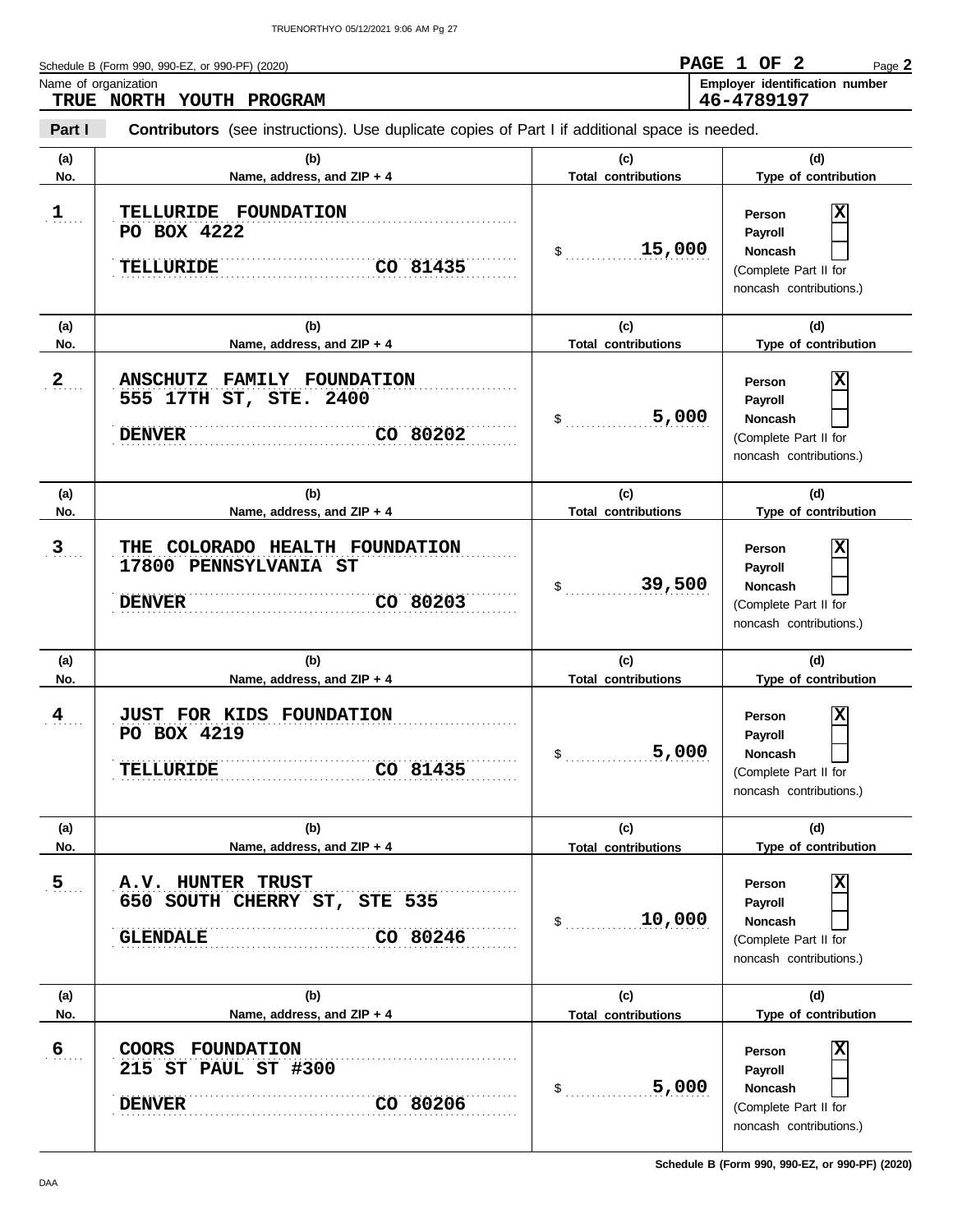|                      | Schedule B (Form 990, 990-EZ, or 990-PF) (2020)                                                |                                   | PAGE 2 OF 2<br>Page 2                                                                   |
|----------------------|------------------------------------------------------------------------------------------------|-----------------------------------|-----------------------------------------------------------------------------------------|
| Name of organization | TRUE NORTH YOUTH PROGRAM                                                                       |                                   | Employer identification number<br>46-4789197                                            |
| Part I               | Contributors (see instructions). Use duplicate copies of Part I if additional space is needed. |                                   |                                                                                         |
| (a)<br>No.           | (b)<br>Name, address, and ZIP + 4                                                              | (c)<br><b>Total contributions</b> | (d)<br>Type of contribution                                                             |
| 7                    | <b>QUICK FOUNDATION</b><br>1790 38TH ST #106<br><b>BOUDLER</b><br>CO 80301                     | 5,000<br>$\frac{1}{2}$            | X<br>Person<br>Payroll<br>Noncash<br>(Complete Part II for<br>noncash contributions.)   |
| (a)<br>No.           | (b)<br>Name, address, and ZIP + 4                                                              | (c)<br><b>Total contributions</b> | (d)<br>Type of contribution                                                             |
| 8                    | <b>ROSE GUTFELD</b><br>PO BOX 1187<br>TELLURIDE<br>CO 81435                                    | 10,000<br>$\frac{1}{2}$           | х<br>Person<br>Payroll<br>Noncash<br>(Complete Part II for<br>noncash contributions.)   |
| (a)<br>No.           | (b)<br>Name, address, and ZIP + 4                                                              | (c)<br><b>Total contributions</b> | (d)<br>Type of contribution                                                             |
| 9                    | <b>DURFEE DAY</b><br>PO BOX 1365<br>CO 81435<br>TELLURIDE                                      | 5,000<br>\$                       | Χ<br>Person<br>Payroll<br>Noncash<br>(Complete Part II for<br>noncash contributions.)   |
| (a)<br>No.           | (b)<br>Name, address, and ZIP + 4                                                              | (c)<br><b>Total contributions</b> | (d)<br>Type of contribution                                                             |
|                      |                                                                                                | \$.                               | Person<br>Payroll<br>Noncash<br>ட<br>(Complete Part II for<br>noncash contributions.)   |
| (a)<br>No.           | (b)<br>Name, address, and ZIP + 4                                                              | (c)<br><b>Total contributions</b> | (d)<br>Type of contribution                                                             |
|                      |                                                                                                | \$                                | Person<br>Payroll<br><b>Noncash</b><br>(Complete Part II for<br>noncash contributions.) |
| (a)<br>No.           | (b)<br>Name, address, and ZIP + 4                                                              | (c)<br><b>Total contributions</b> | (d)<br>Type of contribution                                                             |
|                      |                                                                                                | \$                                | Person<br>Payroll<br><b>Noncash</b><br>(Complete Part II for                            |

**Schedule B (Form 990, 990-EZ, or 990-PF) (2020)**

noncash contributions.)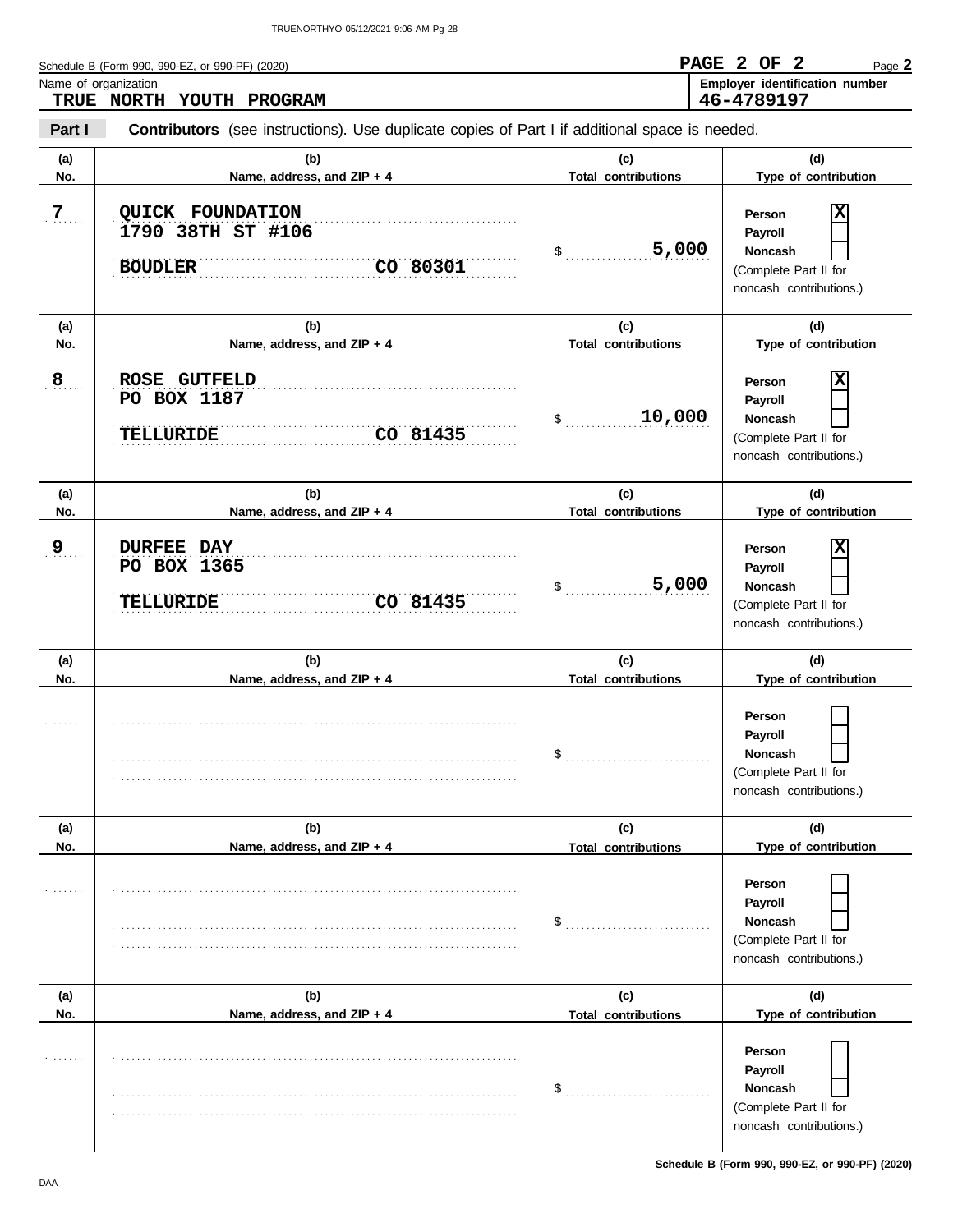| <b>SCHEDULE O</b>                                    | Supplemental Information to Form 990 or 990-EZ<br>Complete to provide information for responses to specific questions on |            | OMB No. 1545-0047                            |  |  |
|------------------------------------------------------|--------------------------------------------------------------------------------------------------------------------------|------------|----------------------------------------------|--|--|
| (Form 990 or 990-EZ)                                 | 2020                                                                                                                     |            |                                              |  |  |
| Department of the Treasury                           | La Attach to Form 990 or 990-EZ.                                                                                         |            |                                              |  |  |
| Internal Revenue Service<br>Name of the organization | u Go to www.irs.gov/Form990 for the latest information.                                                                  |            | Inspection<br>Employer identification number |  |  |
|                                                      | TRUE NORTH YOUTH PROGRAM                                                                                                 | 46-4789197 |                                              |  |  |
|                                                      | FORM 990, PART III, LINE 4D - ALL OTHER ACCOMPLISHMENTS                                                                  |            |                                              |  |  |
|                                                      |                                                                                                                          |            |                                              |  |  |
| <b>OTHER</b>                                         |                                                                                                                          |            |                                              |  |  |
|                                                      | FORM 990, PART VI, LINE 11B - ORGANIZATION'S PROCESS TO REVIEW FORM 990<br>NO REVIEW WAS OR WILL BE CONDUCTED.           |            |                                              |  |  |
|                                                      | FORM 990, PART VI, LINE 19 - GOVERNING DOCUMENTS DISCLOSURE EXPLANATION<br>NO DOCUMENTS AVAILABLE TO THE PUBLIC          |            |                                              |  |  |
|                                                      |                                                                                                                          |            |                                              |  |  |
|                                                      |                                                                                                                          |            |                                              |  |  |
|                                                      |                                                                                                                          |            |                                              |  |  |
|                                                      |                                                                                                                          |            |                                              |  |  |
|                                                      |                                                                                                                          |            |                                              |  |  |
|                                                      |                                                                                                                          |            |                                              |  |  |
|                                                      |                                                                                                                          |            |                                              |  |  |
|                                                      |                                                                                                                          |            |                                              |  |  |
| .                                                    |                                                                                                                          |            |                                              |  |  |
|                                                      |                                                                                                                          |            |                                              |  |  |
|                                                      |                                                                                                                          |            |                                              |  |  |
|                                                      |                                                                                                                          |            |                                              |  |  |
|                                                      |                                                                                                                          |            |                                              |  |  |
|                                                      |                                                                                                                          |            |                                              |  |  |
|                                                      |                                                                                                                          |            |                                              |  |  |
|                                                      |                                                                                                                          |            |                                              |  |  |
|                                                      |                                                                                                                          |            |                                              |  |  |
|                                                      |                                                                                                                          |            |                                              |  |  |
|                                                      |                                                                                                                          |            |                                              |  |  |
|                                                      |                                                                                                                          |            |                                              |  |  |
|                                                      |                                                                                                                          |            |                                              |  |  |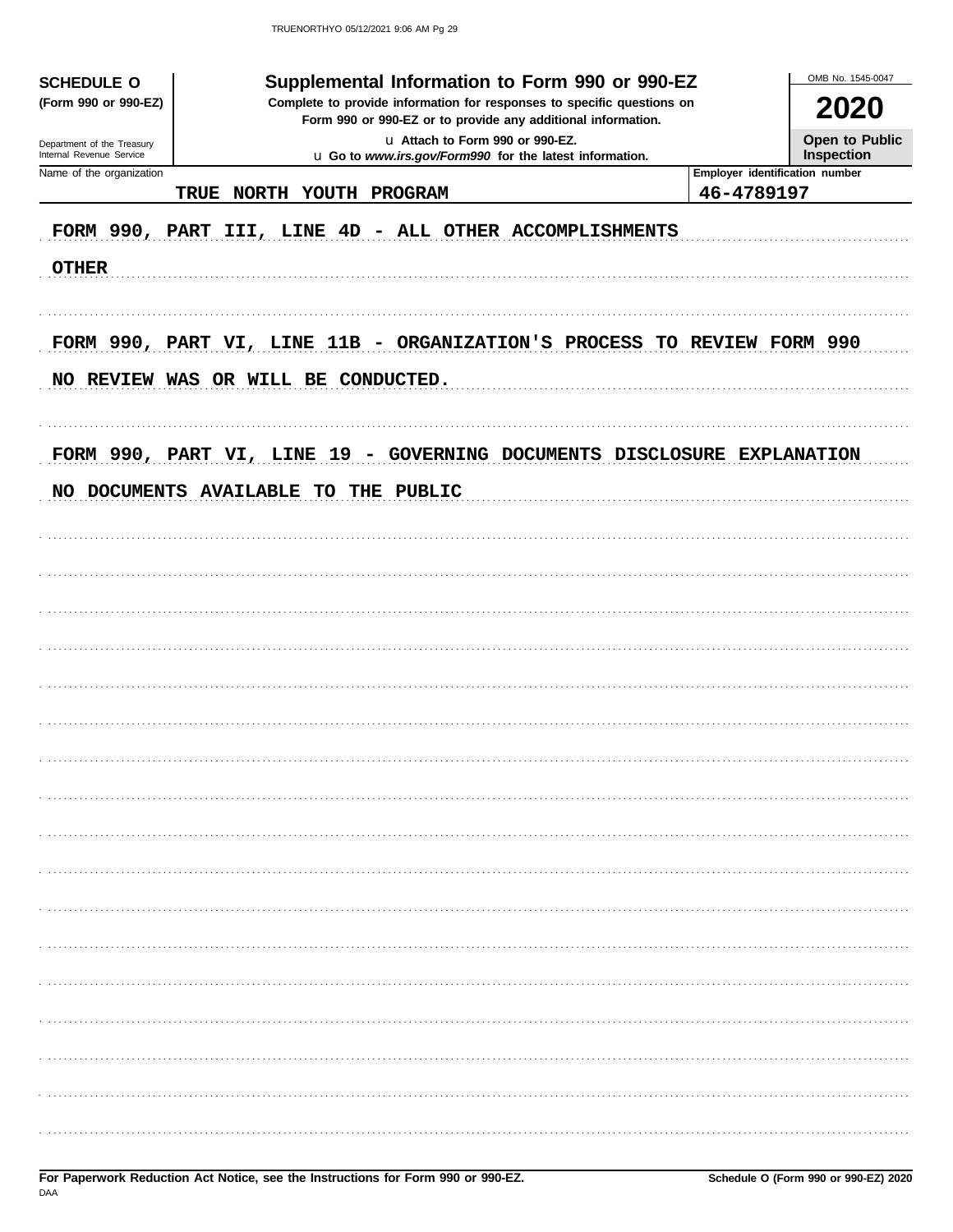|                                | Form 990                                                                                                                                                                                                                                                                            |     | <b>Two Year Comparison Report</b> |                | 2019 & 2020                    |
|--------------------------------|-------------------------------------------------------------------------------------------------------------------------------------------------------------------------------------------------------------------------------------------------------------------------------------|-----|-----------------------------------|----------------|--------------------------------|
|                                | For calendar year 2020, or tax year beginning<br>Name                                                                                                                                                                                                                               |     |                                   | endina         | Taxpayer Identification Number |
|                                |                                                                                                                                                                                                                                                                                     |     |                                   |                |                                |
|                                | TRUE NORTH YOUTH PROGRAM                                                                                                                                                                                                                                                            |     |                                   |                | 46-4789197                     |
|                                |                                                                                                                                                                                                                                                                                     |     | 2019                              | 2020           | <b>Differences</b>             |
|                                |                                                                                                                                                                                                                                                                                     | 1.  |                                   | 146,193        | 146,193                        |
|                                |                                                                                                                                                                                                                                                                                     | 2.  |                                   |                |                                |
|                                | 3. Government contributions and grants                                                                                                                                                                                                                                              | 3.  |                                   | 117,615        | 117,615                        |
| Φ<br>$\Rightarrow$             |                                                                                                                                                                                                                                                                                     | 4.  |                                   |                |                                |
| $\mathbf{C}$<br>$\pmb{\omega}$ |                                                                                                                                                                                                                                                                                     | 5.  |                                   |                |                                |
| >                              |                                                                                                                                                                                                                                                                                     | 6.  |                                   |                |                                |
| Φ<br>$\alpha$                  | 7. Net gain or (loss) from sale of assets other than inventory                                                                                                                                                                                                                      | 7.  |                                   |                |                                |
|                                | 8. Net income or (loss) from fundraising events                                                                                                                                                                                                                                     | 8.  |                                   |                |                                |
|                                |                                                                                                                                                                                                                                                                                     | 9.  |                                   |                |                                |
|                                | 10. Net gain or (loss) on sales of inventory                                                                                                                                                                                                                                        | 10. |                                   |                |                                |
|                                |                                                                                                                                                                                                                                                                                     | 11. |                                   |                |                                |
|                                | 12. Total revenue. Add lines 1 through 11                                                                                                                                                                                                                                           | 12. |                                   | 263,808        | 263,808                        |
|                                |                                                                                                                                                                                                                                                                                     | 13. |                                   |                |                                |
|                                |                                                                                                                                                                                                                                                                                     | 14. |                                   |                |                                |
|                                | 15. Compensation of officers, directors, trustees, etc.                                                                                                                                                                                                                             | 15. |                                   |                |                                |
| ⊆                              | 16. Salaries, other compensation, and employee benefits                                                                                                                                                                                                                             | 16. |                                   | 111,937        | 111,937                        |
| Φ                              |                                                                                                                                                                                                                                                                                     | 17. |                                   |                |                                |
| ௨                              |                                                                                                                                                                                                                                                                                     | 18. |                                   |                |                                |
| ш                              |                                                                                                                                                                                                                                                                                     | 19. |                                   | 1,645          | 1,645                          |
|                                |                                                                                                                                                                                                                                                                                     | 20. |                                   |                |                                |
|                                | 21. Other expenses                                                                                                                                                                                                                                                                  | 21. |                                   | 35,671         | 35,671                         |
|                                | 22. Total expenses. Add lines 13 through 21                                                                                                                                                                                                                                         | 22. |                                   | 149,253        | 149,253                        |
|                                | 23. Excess or (Deficit). Subtract line 22 from line 12                                                                                                                                                                                                                              | 23. |                                   | 114,555        | 114,555                        |
| Information                    | 24. Total exempt revenue <i>[1] [1]</i> [1] [1] [1] [1] [1] [1] $\frac{1}{2}$ [1] $\frac{1}{2}$ [1] $\frac{1}{2}$ [1] $\frac{1}{2}$ [1] $\frac{1}{2}$ [1] $\frac{1}{2}$ [1] $\frac{1}{2}$ [1] $\frac{1}{2}$ [1] $\frac{1}{2}$ [1] $\frac{1}{2}$ [1] $\frac{1}{2}$ [1] $\frac{1}{2}$ | 24. |                                   | 263,808        | 263,808                        |
|                                |                                                                                                                                                                                                                                                                                     | 25. |                                   |                |                                |
|                                |                                                                                                                                                                                                                                                                                     | 26. |                                   |                |                                |
|                                |                                                                                                                                                                                                                                                                                     | 27. |                                   | 251,771        | 251,771                        |
|                                | 28. Total liabilities <b>constant in the constant of the constant in the constant in the constant in the constant in the constant in the constant in the constant in the constant in the constant in the constant in the constan</b>                                                | 28. |                                   |                |                                |
|                                |                                                                                                                                                                                                                                                                                     | 29. |                                   | 251,771        | 251,771                        |
| Other                          | <b>30.</b> Number of voting members of governing body <i>minimizing</i>                                                                                                                                                                                                             | 30. |                                   | 8              |                                |
|                                | 31. Number of independent voting members of governing body                                                                                                                                                                                                                          | 31. |                                   | 8              |                                |
|                                |                                                                                                                                                                                                                                                                                     | 32. | 4                                 | $\overline{2}$ |                                |
|                                | 33. Number of volunteers                                                                                                                                                                                                                                                            | 33. |                                   |                |                                |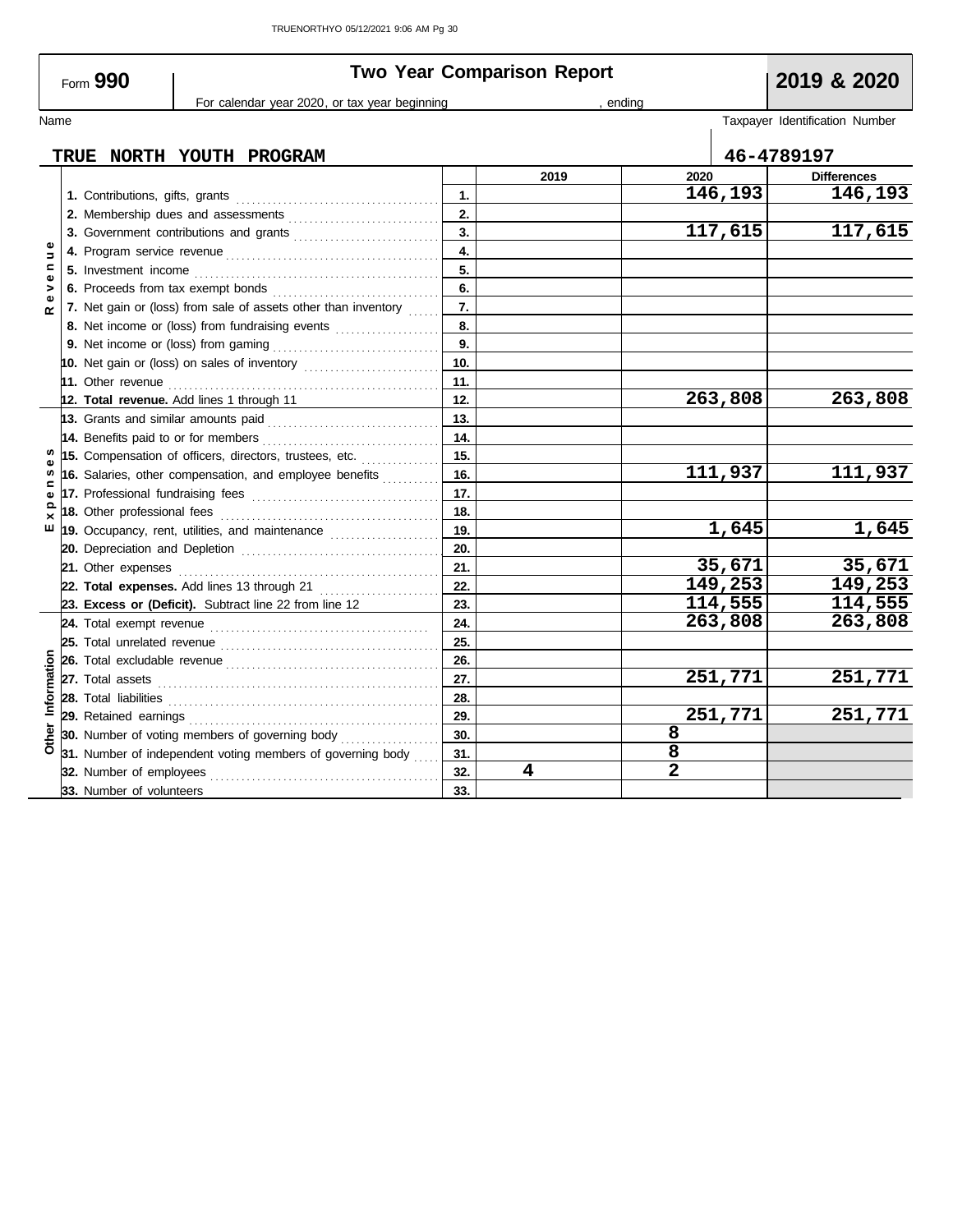|                 | TRUENORTHYO TRUE NORTH YOUTH PROGRAM | 5/12/2021 9:06 AM |        |
|-----------------|--------------------------------------|-------------------|--------|
| 46-4789197      | <b>Federal Statements</b>            |                   | Page 1 |
| FYE: 12/31/2020 |                                      |                   |        |

| /12/2021 9:06 AM |
|------------------|
| Page 1           |

| Form 990, Part IX, Line 24e - All Other Expenses               |  |                          |  |                    |  |                         |                 |
|----------------------------------------------------------------|--|--------------------------|--|--------------------|--|-------------------------|-----------------|
| <b>Description</b>                                             |  | Total<br><b>Expenses</b> |  | Program<br>Service |  | Management &<br>General | Fund<br>Raising |
| VOLUNTEER<br>SUPPORT<br>EDUCATIONAL/MEMBERSHIPS<br>PAYPAL FEES |  | 351<br>250<br>105        |  | 351<br>250<br>94   |  |                         |                 |
| TOTAL                                                          |  | 706                      |  | 695                |  |                         |                 |